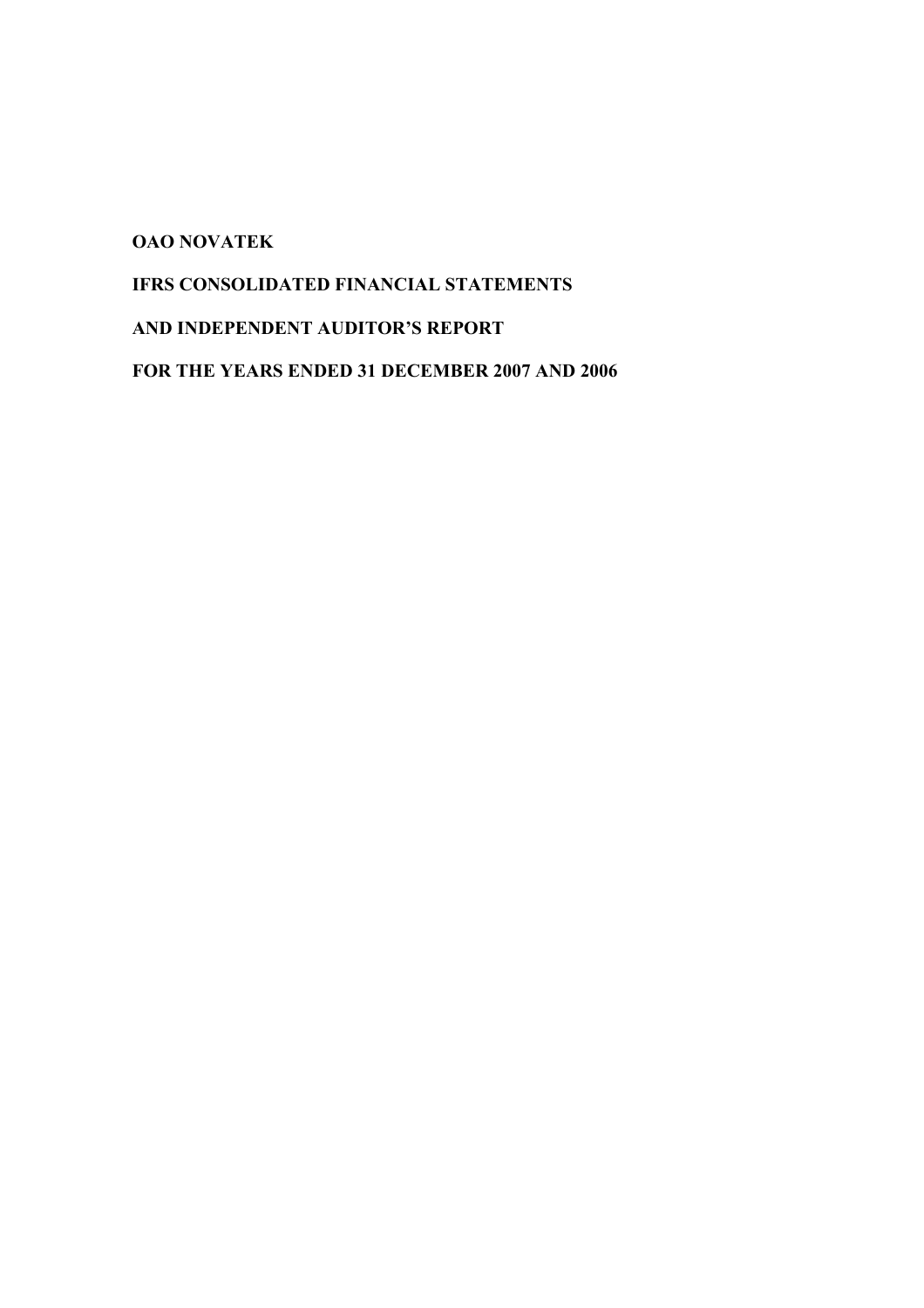# **CONTENTS Page**

| <b>Independent Auditor's Report</b>            | 3              |
|------------------------------------------------|----------------|
| <b>Consolidated Balance Sheet</b>              | $\overline{4}$ |
| <b>Consolidated Statement of Income</b>        | 5              |
| <b>Consolidated Statement of Cash Flows</b>    | 6              |
| Consolidated Statement of Changes in Equity    | 7              |
| Notes to the Consolidated Financial Statements | $8 - 48$       |
| Unaudited Supplemental Oil and Gas Disclosures | $48 - 52$      |
| <b>Contact Information</b>                     | 53             |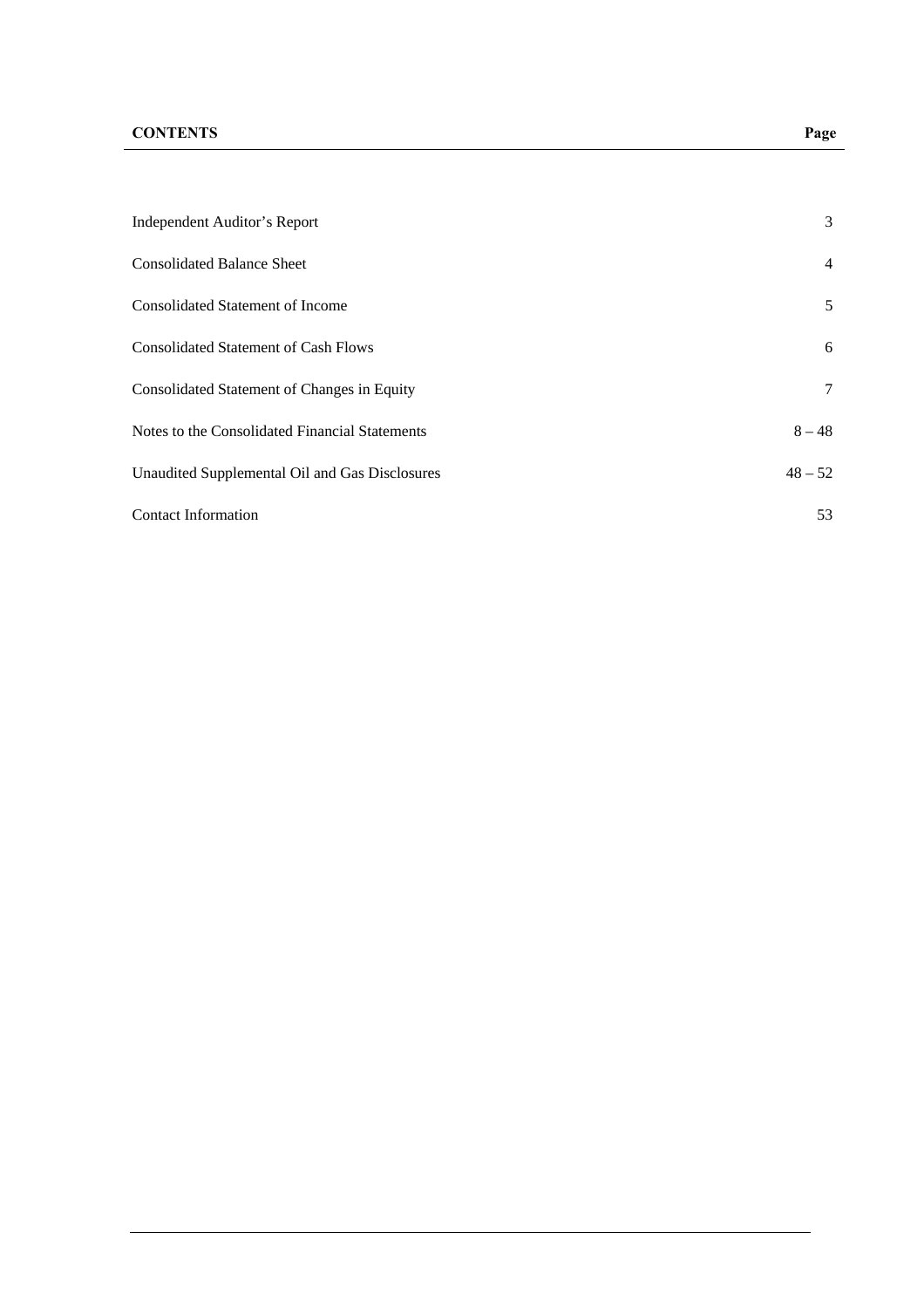

ZAO PricewaterhouseCoopers Audit Kosmodamianskaya Nab. 52, Bld. 5 115054 Moscow Russia Telephone +7 (495) 967 6000 Facsimile +7 (495) 967 6001 www.pwc.ru

#### **INDEPENDENT AUDITOR'S REPORT**

To the shareholders and directors of OAO NOVATEK:

We have audited the accompanying consolidated financial statements of OAO NOVATEK and its Ĩ subsidiaries (the "Group") set out on pages 4 to 48 which comprise the consolidated balance sheet as at 31 December 2007 and the consolidated statement of income, consolidated statement of cash flows and consolidated statement of changes in equity for the year then ended and a summary of significant accounting policies and other explanatory notes.

#### Management's Responsibility for the Financial Statements

Management is responsible for the preparation and fair presentation of these consolidated financial  $\overline{2}$ statements in accordance with International Financial Reporting Standards. This responsibility includes: designing, implementing and maintaining internal control relevant to the preparation and fair presentation of financial statements that are free from material misstatement, whether due to fraud or error; selecting and applying appropriate accounting policies; and making accounting estimates that are reasonable in the circumstances.

#### Auditor's Responsibility

×

- $\overline{3}$ Our responsibility is to express an opinion on these consolidated financial statements based on our audit. We conducted our audit in accordance with International Standards on Auditing. Those Standards require that we comply with ethical requirements and plan and perform the audit to obtain reasonable assurance whether the financial statements are free from material misstatement.
- $\overline{4}$ An audit involves performing procedures to obtain audit evidence about the amounts and disclosures in the financial statements. The procedures selected depend on the auditor's judgment, including the assessment of the risks of material misstatement of the financial statements, whether due to fraud or error. In making those risk assessments, the auditor considers internal control relevant to the entity's preparation and fair presentation of the financial statements in order to design audit procedures that are appropriate in the circumstances, but not for the purpose of expressing an opinion on the effectiveness of the entity's internal control. An audit also includes evaluating the appropriateness of accounting policies used and the reasonableness of accounting estimates made by management, as well as evaluating the overall presentation of the financial statements.
- 5 We believe that the audit evidence we have obtained is sufficient and appropriate to provide a basis for our audit opinion.

#### *Opinion*

In our opinion, the accompanying consolidated financial statements present fairly, in all material respects, the 6 financial position of the Group as at 31 December 2007, and its financial performance and its cash flows for the year then ended in accordance with International Financial Reporting Standards.

PriorsotheroeCaspo Andit

 $\frac{1}{k}$ 

Moscow, Russian Federation 18 April 2008

÷.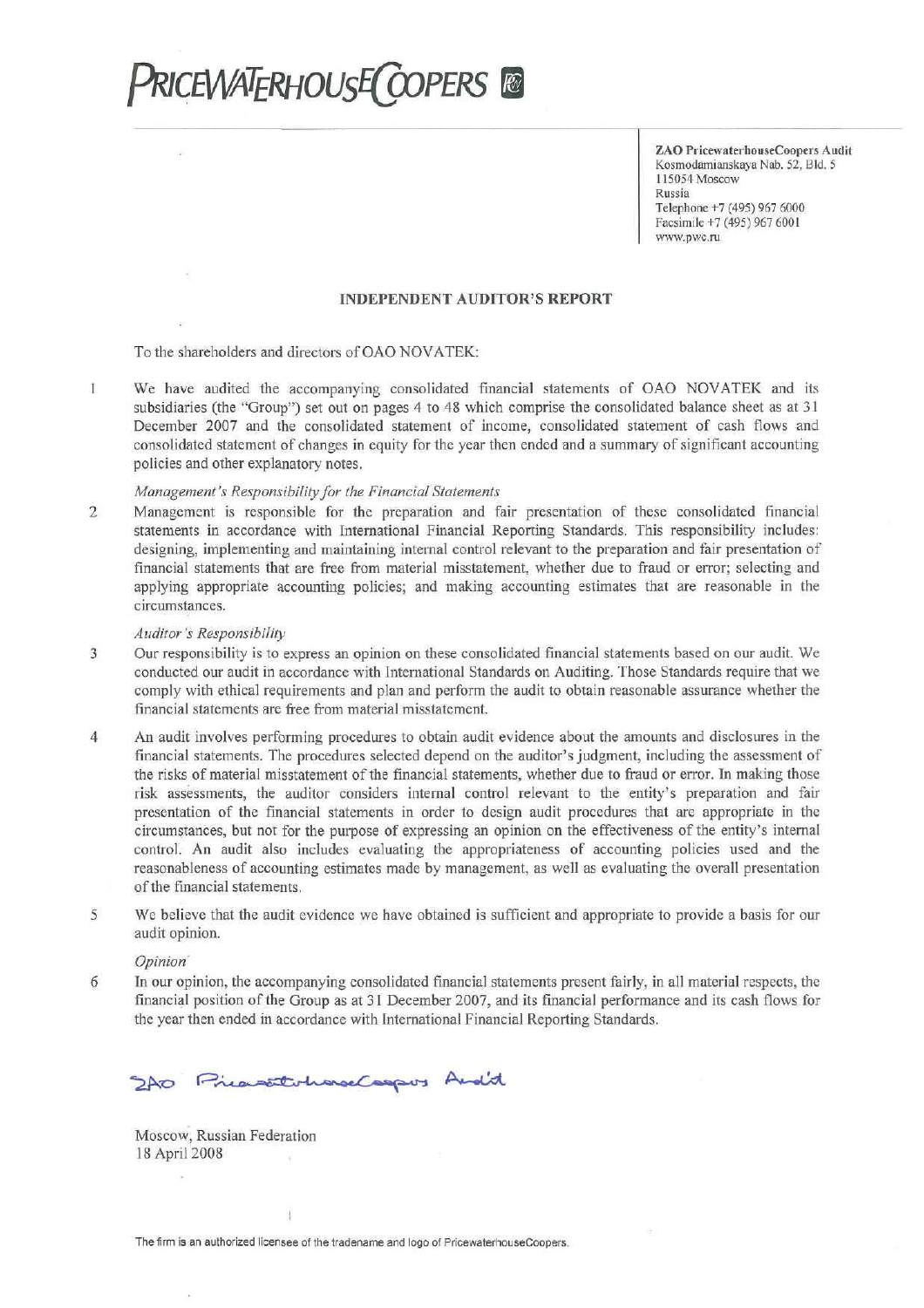# **OAO NOVATEK**

## **Consolidated Balance Sheet**

(in millions of Russian roubles)

|                                                       |              | At 31 December: |        |
|-------------------------------------------------------|--------------|-----------------|--------|
|                                                       | Notes        | 2007            | 2006   |
| <b>ASSETS</b>                                         |              |                 |        |
| Non-current assets                                    |              |                 |        |
| Property, plant and equipment                         | 6            | 82,669          | 66,734 |
| Investments in associates                             |              | 1,125           |        |
| Long-term loans and receivables                       |              | 681             | 331    |
| Other non-current assets                              |              | 2,462           | 1,774  |
| Total non-current assets                              |              | 86,937          | 68,839 |
| <b>Current</b> assets                                 |              |                 |        |
| Inventories                                           | $\tau$       | 1,794           | 1,815  |
| Current income tax prepayments                        |              | 335             | 940    |
| Trade and other receivables                           | 8            | 3,267           | 2,213  |
| Prepayments and other current assets                  | $\mathbf{Q}$ | 7,660           | 4,851  |
| Cash and cash equivalents                             | 10           | 3,982           | 5,668  |
| <b>Total current assets</b>                           |              | 17,038          | 15,487 |
| <b>Total assets</b>                                   |              | 103,975         | 84,326 |
| <b>LIABILITIES AND EQUITY</b>                         |              |                 |        |
| Non-current liabilities                               |              |                 |        |
| Long-term debt                                        | 11           | 42              | 543    |
| Deferred income tax liabilities                       | 21           | 8,083           | 8,412  |
| Other non-current liabilities                         |              | 905             | 816    |
| Asset retirement obligations                          |              | 1,058           | 781    |
| <b>Total non-current liabilities</b>                  |              | 10,088          | 10,552 |
| <b>Current liabilities</b>                            |              |                 |        |
| Short-term debt and current portion of long-term debt | 13           | 6,560           | 2,565  |
| Trade payables and accrued liabilities                | 14           | 3,599           | 1,801  |
| Current income tax payable                            |              | 645             | 48     |
| Other taxes payable                                   |              | 1,271           | 684    |
| <b>Total current liabilities</b>                      |              | 12,075          | 5,098  |
| <b>Total liabilities</b>                              |              | 22,163          | 15,650 |
| Equity attributable to OAO NOVATEK shareholders       |              |                 |        |
| Ordinary share capital                                |              | 393             | 393    |
| Additional paid-in capital                            |              | 30,257          | 30,081 |
| Asset revaluation surplus on acquisitions             |              | 5,617           | 5,617  |
| Retained earnings                                     |              | 45,068          | 32,229 |
| Total equity attributable to OAO NOVATEK shareholders | 15           | 81,335          | 68,320 |
| <b>Minority interest</b>                              |              | 477             | 356    |
| <b>Total equity</b>                                   |              | 81,812          | 68,676 |
| Total liabilities and equity                          |              | 103,975         | 84,326 |

The accompanying notes are an integral part of these consolidated financial statements.

Approved for issue and signed on behalf of the Board of Directors on 18 April 2008:

yong L. Mikhelson

 $\mathop{}_{\textstyle \sim}$ 

General Director

M. Gyetvay Financial Director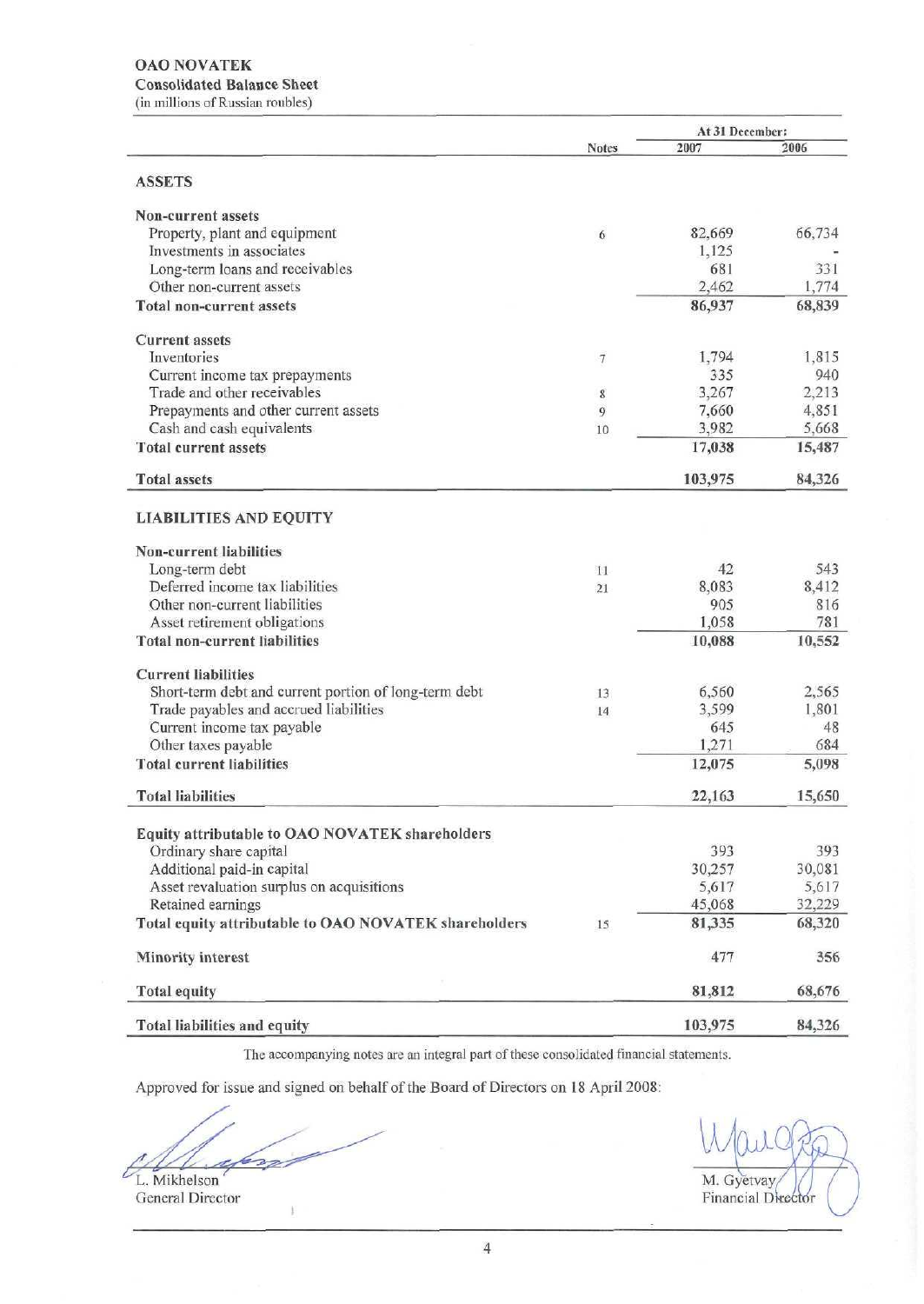#### **OAO NOVATEK Consolidated Statement of Income**

(in millions of Russian roubles, except for share and per share amounts)

|                                                              |              |              | Year ended 31 December: |  |  |
|--------------------------------------------------------------|--------------|--------------|-------------------------|--|--|
|                                                              | <b>Notes</b> | 2007         | 2006                    |  |  |
| <b>Revenues</b>                                              |              |              |                         |  |  |
| Oil and gas sales                                            |              | 60,357       | 48,047                  |  |  |
| Sales of polymer and insulation tape                         | 16           | 1,602        | 1,109                   |  |  |
| Other revenues                                               |              | 362          | 217                     |  |  |
| <b>Total revenues</b>                                        |              | 62,321       | 49,373                  |  |  |
|                                                              |              |              |                         |  |  |
| Net gain on disposal of interest in subsidiaries             | 5            | 95           | 9                       |  |  |
| Other income (loss)                                          |              | 15           | (148)                   |  |  |
| Total revenues and other income                              |              | 62,431       | 49,234                  |  |  |
| <b>Operating expenses</b>                                    |              |              |                         |  |  |
| <b>Transportation expenses</b>                               | 17           | (14, 372)    | (11, 362)               |  |  |
| Taxes other than income tax                                  | 18           | (6,379)      | (6,223)                 |  |  |
| Materials, services and other                                | 19           | (4,924)      | (3,893)                 |  |  |
| Depreciation, depletion and amortization                     | 6            | (3,668)      | (3,671)                 |  |  |
| General and administrative expenses                          | 20           | (3,873)      | (3,165)                 |  |  |
| Purchases of oil, gas condensate and natural gas             |              | (3,242)      | (1,805)                 |  |  |
| <b>Exploration</b> expenses                                  |              | (486)        | (459)                   |  |  |
| Net impairment expense                                       |              | (153)        | (100)                   |  |  |
| Changes in inventories                                       |              | 31           | 597                     |  |  |
| <b>Total operating expenses</b>                              |              | (37,066)     | (30, 081)               |  |  |
| <b>Profit from operations</b>                                |              | 25,365       | 19,153                  |  |  |
|                                                              |              |              |                         |  |  |
| Finance income (expense)                                     |              |              |                         |  |  |
| Interest expense<br>Interest income                          |              | (263)<br>376 | (516)<br>274            |  |  |
|                                                              |              | 11           | 211                     |  |  |
| Foreign exchange gain (loss)                                 |              |              |                         |  |  |
| Total finance income (expense)                               |              | 124          | (31)                    |  |  |
| Profit before income tax                                     |              | 25,489       | 19,122                  |  |  |
| Income tax expense                                           |              |              |                         |  |  |
| Current income tax expense                                   |              | (7,301)      | (5,527)                 |  |  |
| Net deferred income tax benefit                              |              | 540          | 412                     |  |  |
| Total income tax expense                                     | 21           | (6,761)      | (5,115)                 |  |  |
| Profit for the year                                          |              | 18,728       | 14,007                  |  |  |
|                                                              |              |              |                         |  |  |
| Profit (loss) attributable to:                               |              |              |                         |  |  |
| Minority interest<br><b>Shareholders of OAO NOVATEK</b>      |              | (8)          | (72)                    |  |  |
|                                                              |              | 18,736       | 14,079                  |  |  |
| Basic and diluted earnings per share (in Russian roubles)    |              | 6.17         | 4.64                    |  |  |
| Weighted average number of shares outstanding (in thousands) |              | 3,036,306    | 3,036,306               |  |  |

The accompanying notes are an integral part of these consolidated financial statements.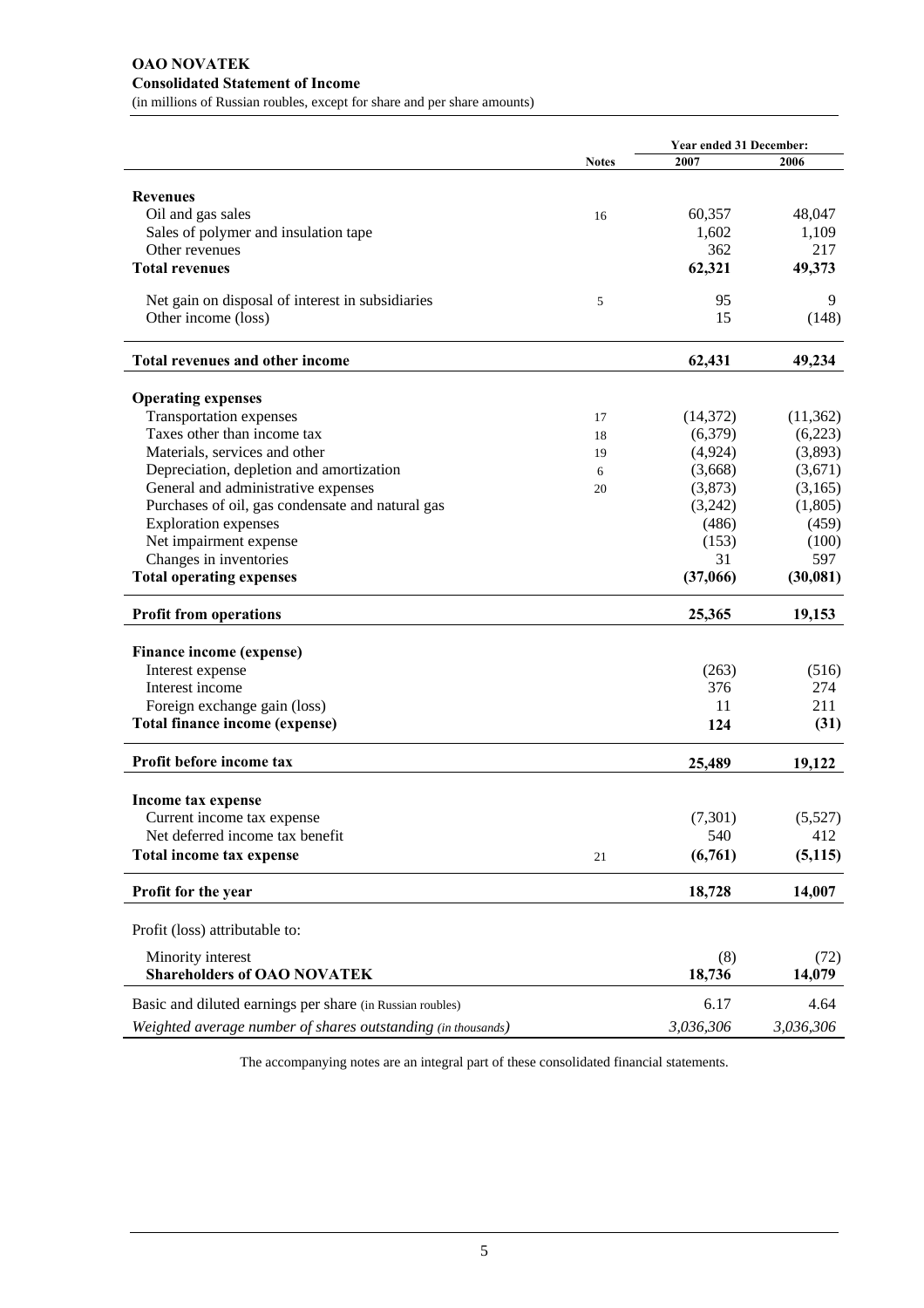#### **OAO NOVATEK Consolidated Statement of Cash Flows**

(in millions of Russian roubles)

|                                                                       |              | Year ended 31 December: |            |
|-----------------------------------------------------------------------|--------------|-------------------------|------------|
|                                                                       | <b>Notes</b> | 2007                    | 2006       |
| Profit before income tax                                              |              | 25,489                  | 19,122     |
|                                                                       |              |                         |            |
| Adjustments to profit before income tax:                              |              |                         |            |
| Depreciation, depletion and amortization                              |              | 3,734                   | 3,728      |
| Net impairment expense                                                |              | 153                     | 100        |
| Net foreign exchange loss (gain)                                      |              | (11)                    | (211)      |
| Net loss (gain) on disposal of assets                                 |              | (93)                    | 223<br>176 |
| Share-based compensation                                              | 25           | 176<br>263              | 516        |
| Interest expense<br>Interest income                                   |              | (376)                   | (274)      |
| Net change in other non-current assets                                |              | (178)                   | (65)       |
| Other adjustments                                                     |              | 24                      | (91)       |
| <b>Working capital changes</b>                                        |              |                         |            |
| Decrease (increase) in trade and other receivables, prepayments       |              |                         |            |
| and other current assets                                              |              | (4,048)                 | (506)      |
| Decrease (increase) in inventories                                    |              | (94)                    | (409)      |
| Increase (decrease) in trade payables and accrued liabilities,        |              |                         |            |
| excluding interest and dividends                                      |              | 1,856                   | 600        |
| Increase (decrease) in other taxes payable                            |              | 587                     | (217)      |
| Total effect of working capital changes                               |              | (1,699)                 | (532)      |
|                                                                       |              |                         |            |
| Income taxes paid                                                     |              | (6,099)                 | (5,754)    |
| Net cash provided by operating activities                             |              | 21,383                  | 16,938     |
| <b>Cash flows from investing activities</b>                           |              |                         |            |
| Purchases of property, plant and equipment                            |              | (19,043)                | (4, 439)   |
| Purchases of tangible assets                                          |              | (623)                   | (331)      |
| Acquisition of subsidiaries, associates and minority interests, net   |              |                         |            |
| of cash acquired                                                      |              | (989)                   | (184)      |
| Proceeds from disposals of subsidiaries, associates and minority      |              |                         |            |
| interests, net of cash disposed                                       |              | 5                       | 45         |
| Interest paid and capitalized                                         |              | (139)                   | (287)      |
| Loans provided                                                        |              | (423)                   | (153)      |
| Repayments of loans provided                                          |              | 83                      | 39         |
| Interest received                                                     |              | 382                     | 269        |
| Net cash (used for) provided by investing activities                  |              | (20, 747)               | (5,041)    |
|                                                                       |              |                         |            |
| <b>Cash flows from financing activities</b>                           |              |                         |            |
| Proceeds from long-term debt                                          |              |                         | 2,689      |
| Proceeds from short-term debt                                         |              | 5,448                   | 3,734      |
| Repayments of long-term debt                                          |              | (2,293)                 | (7, 428)   |
| Repayments of short-term debt                                         |              | (862)                   | (4, 437)   |
| Interest paid                                                         |              | (111)                   | (305)      |
| Dividends paid                                                        | 15           | (5,860)                 | (3,290)    |
| Net cash (used for) provided by financing activities                  |              | (3,678)                 | (9,037)    |
| Net effect of exchange rate changes on cash, cash equivalents         |              |                         |            |
| and bank overdrafts                                                   |              | (12)                    | (148)      |
| Net increase (decrease) in cash, cash equivalents and bank overdrafts |              | (3,054)                 | 2,712      |
| Cash and cash equivalents at beginning of the year                    |              | 5,668                   | 2,956      |
| Cash, cash equivalents and bank overdrafts at end of the year         |              | 2,614                   | 5,668      |

The accompanying notes are an integral part of these consolidated financial statements.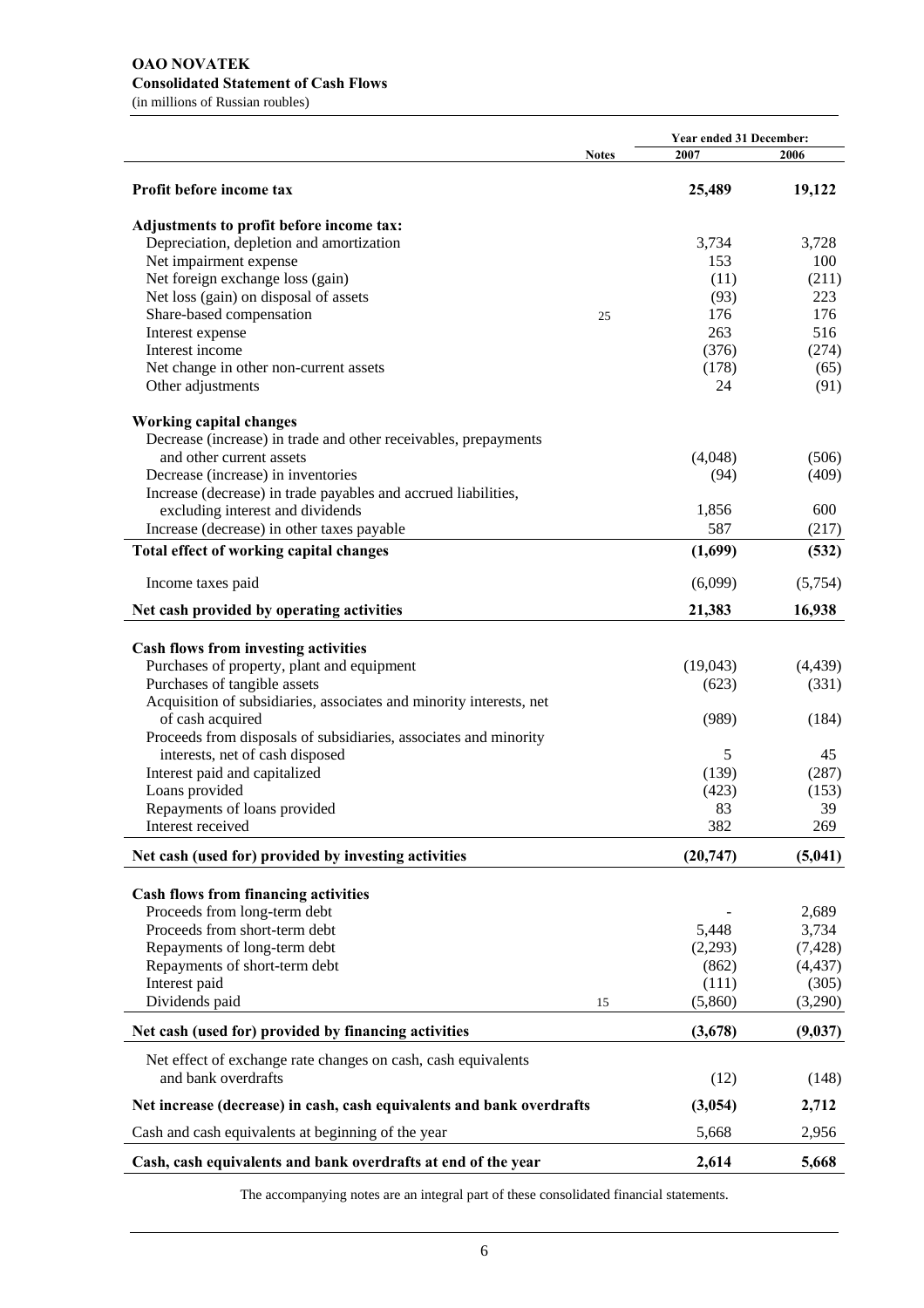#### **OAO NOVATEK Consolidated Statement of Changes in Equity**

(in millions of Russian roubles, except for number of shares)

|                                                                | <b>Number</b><br>of ordinary<br><b>shares</b><br>(in thousands) | Ordinary<br>share<br>capital | <b>Additional</b><br>paid in<br>capital | <b>Asset</b><br>revaluation<br>surplus | <b>Retained</b><br>earnings | Equity<br>attributable to<br><b>OAO NOVATEK</b><br>shareholders | <b>Minority</b><br>interest | <b>Total</b><br>equity |
|----------------------------------------------------------------|-----------------------------------------------------------------|------------------------------|-----------------------------------------|----------------------------------------|-----------------------------|-----------------------------------------------------------------|-----------------------------|------------------------|
| At 31 December 2005                                            | 3,036,306                                                       | 393                          | 29,905                                  | 5,481                                  | 21,489                      | 57,268                                                          | 281                         | 57,549                 |
| Dividends (Note 15)                                            |                                                                 |                              |                                         |                                        |                             |                                                                 |                             |                        |
| Acquisitions of subsidiaries                                   |                                                                 |                              |                                         | $\blacksquare$<br>136                  | (3,258)                     | (3,258)<br>136                                                  | 203                         | (3,258)<br>339         |
| Purchase of minority interest                                  |                                                                 |                              | $\overline{\phantom{a}}$                |                                        | (81)                        | (81)                                                            | (197)                       | (278)                  |
| Impact of additional shares<br>subscription in subsidiaries on |                                                                 |                              |                                         |                                        |                             |                                                                 |                             |                        |
| minority interest                                              |                                                                 |                              |                                         |                                        |                             |                                                                 | 141                         | 141                    |
| Share-based compensation funded                                |                                                                 |                              |                                         |                                        |                             |                                                                 |                             |                        |
| by shareholders                                                |                                                                 |                              | 176                                     |                                        |                             | 176                                                             |                             | 176                    |
| Profit (loss) for the year                                     |                                                                 |                              |                                         | $\blacksquare$                         | 14,079                      | 14,079                                                          | (72)                        | 14,007                 |
| At 31 December 2006                                            | 3,036,306                                                       | 393                          | 30,081                                  | 5,617                                  | 32,229                      | 68,320                                                          | 356                         | 68,676                 |
| Dividends (Note 15)                                            |                                                                 |                              |                                         | $\blacksquare$                         | (5,860)                     | (5,860)                                                         |                             | (5,860)                |
| Purchase of minority interest                                  |                                                                 |                              |                                         |                                        | (37)                        | (37)                                                            | (111)                       | (148)                  |
| Impact of additional shares<br>subscription in subsidiaries on |                                                                 |                              |                                         |                                        |                             |                                                                 |                             |                        |
| minority interest                                              |                                                                 |                              |                                         |                                        |                             |                                                                 | 240                         | 240                    |
| Share-based compensation funded                                |                                                                 |                              |                                         |                                        |                             |                                                                 |                             |                        |
| by shareholders                                                |                                                                 |                              | 176                                     |                                        |                             | 176                                                             | $\sim$                      | 176                    |
| Profit (loss) for the year                                     |                                                                 |                              |                                         | $\overline{a}$                         | 18,736                      | 18,736                                                          | (8)                         | 18,728                 |
| At 31 December 2007                                            | 3,036,306                                                       | 393                          | 30,257                                  | 5,617                                  | 45,068                      | 81,335                                                          | 477                         | 81,812                 |

The accompanying notes are an integral part of these consolidated financial statements.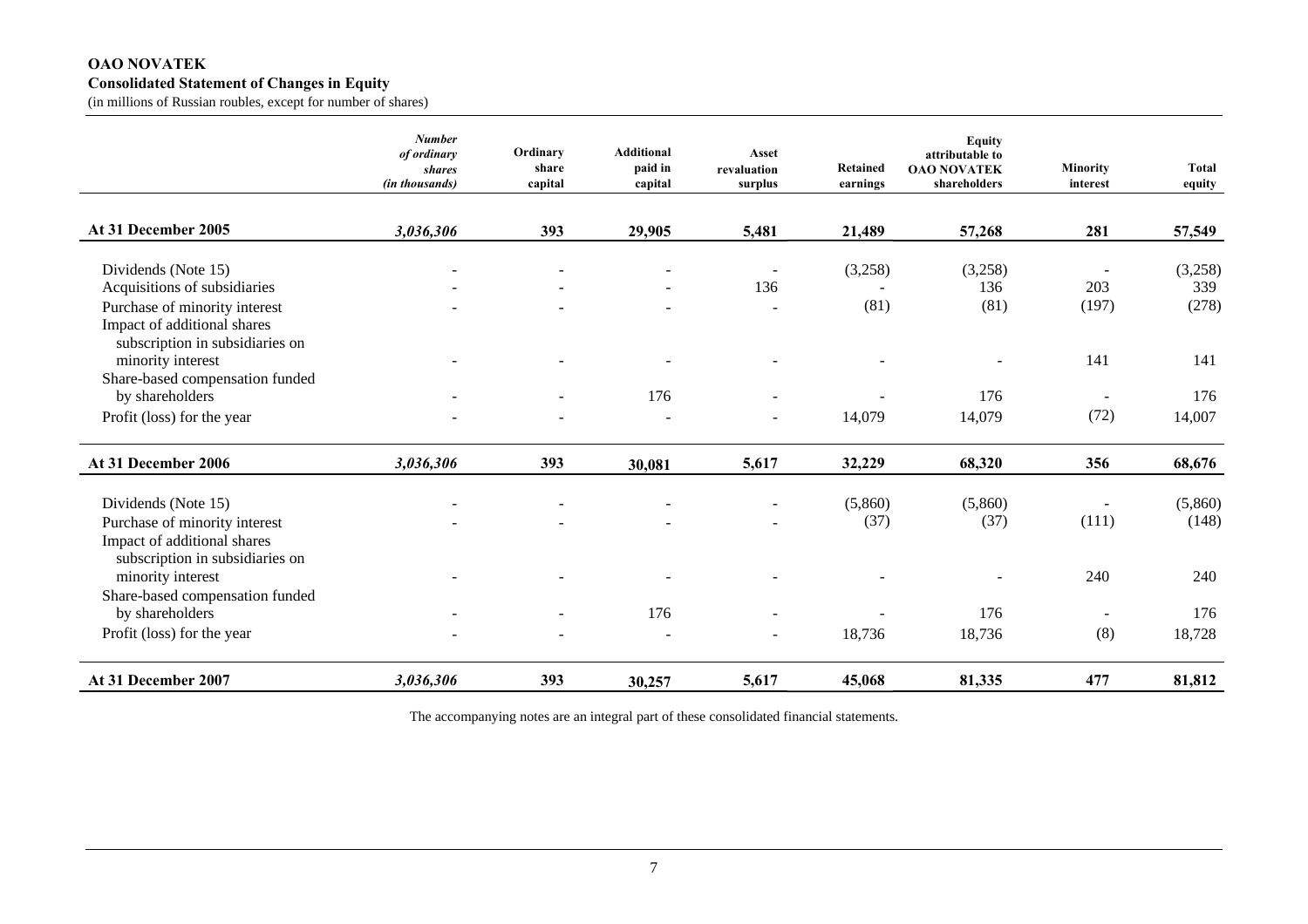#### **1 ORGANISATION AND PRINCIPAL ACTIVITIES**

OAO NOVATEK (hereinafter referred to as "NOVATEK") and its subsidiaries (hereinafter jointly referred to as the "Group") is an independent oil and gas company engaged in the acquisition, exploration, development, production and processing of hydrocarbons with its core operations of oil and gas properties located and incorporated in the Yamal-Nenets Autonomous Region ("YNAO") of the Russian Federation.

The Group sells its natural gas on the Russian domestic market at both regulated and unregulated market prices, however the majority of natural gas sold on the domestic market is sold at prices regulated by the Federal Tariff Service, a governmental agency. The Group's stable gas condensate and crude oil sales are sold on both the Russian domestic and international markets, and are subject to fluctuations in benchmark crude oil prices. Additionally, the Group's natural gas sales fluctuate on a seasonal basis due mostly to Russian weather conditions, with sales peaking in the winter months of December and January and decreasing in the summer months of July and August. The Group's liquids sales volumes comprising stable gas condensate, crude oil and oil products remain relatively stable from period to period.

#### **2 BASIS OF PRESENTATION**

The accompanying consolidated financial statements have been prepared in accordance with International Financial Reporting Standards ("IFRS"). In the absence of specific IFRS guidance for oil and gas producing companies, the Group has developed accounting policies in accordance with other generally accepted accounting principles for oil and gas producing companies, mainly US GAAP, insofar as they do not conflict with IFRS principles.

The Group entities maintained their statutory financial statements in accordance with the Regulations on Accounting and Reporting of the Russian Federation ("RAR"). The Group's consolidated financial statements are based on the statutory records with adjustments and reclassifications recorded in the consolidated financial statements for the fair presentation in accordance with IFRS. The principal adjustments primarily relate to (1) depreciation, depletion and amortization, and valuation of property, plant and equipment, (2) consolidation of subsidiaries, (3) business combinations, (4) accounting for income taxes, and (5) valuation of unrecoverable assets, expense recognition and other provisions.

The consolidated financial statements have been prepared under the historical cost convention and are presented in Russian roubles. The assets and liabilities of the Group entities whose functional currency is not the Russian rouble are remeasured into Russian roubles at the exchange rate at the balance sheet date. The financial results of these entities are remeasured into Russian roubles using average exchange rates for the reporting periods. Exchange adjustments arising on the opening net assets and the profits for the reporting period are taken to a separate component of equity and reported in the consolidated statement of changes in equity.

*Exchange rates, restrictions and controls.* The official rate of exchange of the Russian rouble to the US dollar ("USD") at 31 December 2007 and 2006 was 24.55 and 26.33 Russian roubles to USD 1.00, respectively. The official rate of exchange of the Russian rouble to the Euro at 31 December 2007 and 2006 was 35.93 and 34.70 Russian roubles to 1.00 Euro, respectively. Any re-measurement of Russian rouble amounts to US dollars or any other currency should not be construed as a representation that such Russian rouble amounts have been, could be, or will in the future be converted into other currencies at these exchange rates.

Through early 2006, the Russian rouble was not a convertible currency in most countries outside of the former Soviet Union and, further, the Group was required to convert 10 percent of its hard currency proceeds into Russian roubles. During the first half of 2006, substantially all restrictions for hard currency transactions were lifted and the rights of the government of the Russian Federation and those of the Central Bank of the Russian Federation to impose such restrictions were waived.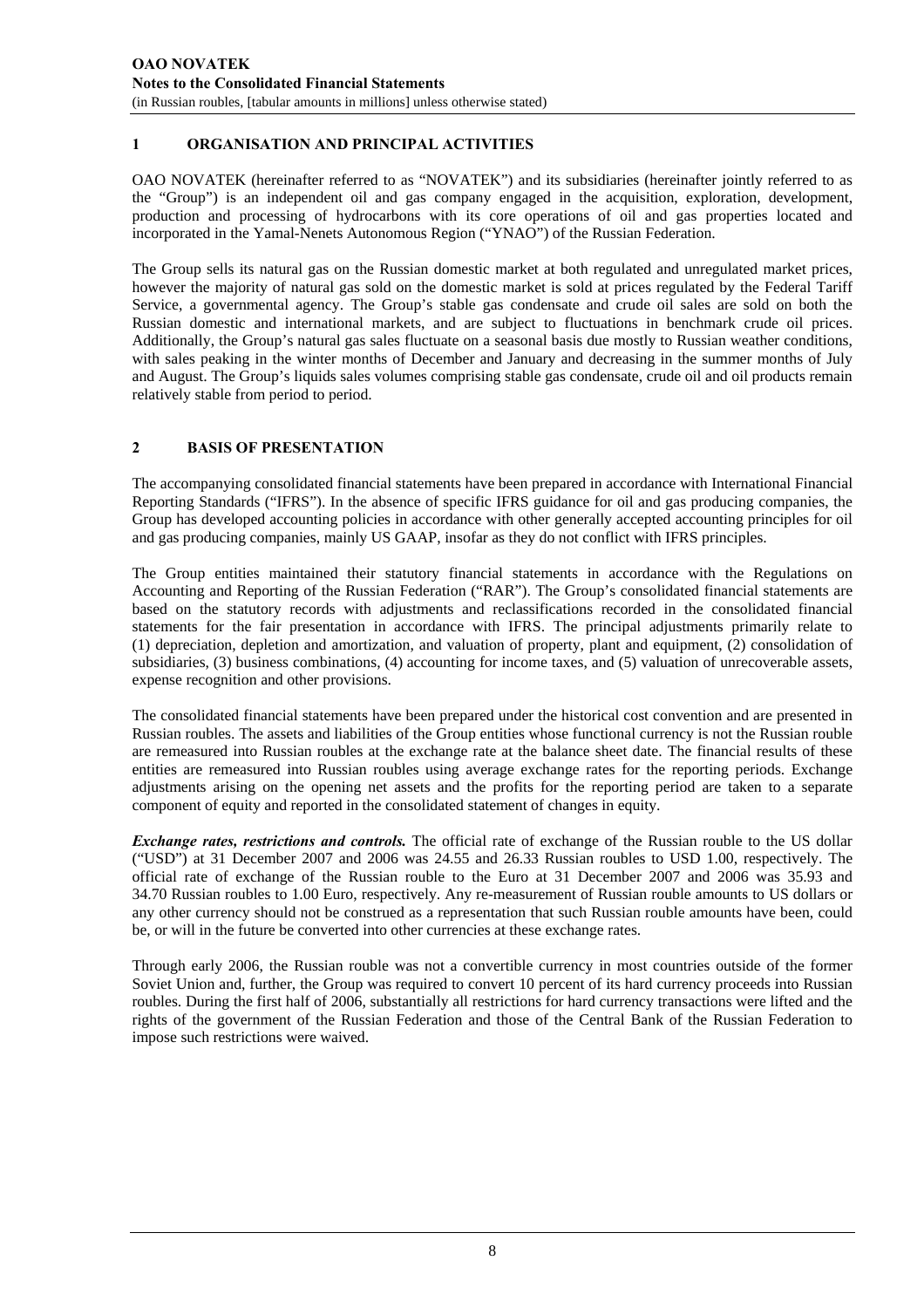#### **2 BASIS OF PRESENTATION (CONTINUED)**

*Reclassifications.* The following reclassifications have been made to the comparative figures to conform to the current period presentation. Commencing January 2007, liquefied petroleum gas sales and oil products sales are presented gross of rail transportation costs. Accordingly, liquefied petroleum gas sales and oil products sales for the year ended 31 December 2006 were increased by RR 534 million and RR 25 million, respectively. Correspondingly, stable gas condensate, liquefied petroleum gas, and oil products transportation expenses by rail were increased by RR 559 million.

At 31 December 2006, RR 331 million of materials and supplies intended for construction of fixed assets were reclassified from inventories to other non-current assets. Also, RR 664 million of recoverable value-added tax was reclassified from trade and other receivables to prepayments and other current assets. The reclassifications were made to conform to the current year presentation.

#### **3 SUMMARY OF SIGNIFICANT ACCOUNTING POLICIES**

*Principles of consolidation.* The accompanying consolidated financial statements include the operations of all controlled companies in which NOVATEK directly or indirectly owns more than 50 percent of the voting stock or otherwise has the power to govern the financial and operating policies. Subsidiaries are consolidated from the date on which control is obtained unless the acquisition occurred between entities under common control, which are accounted for from the beginning of the earliest period presented. Subsidiaries are no longer consolidated from the date that control ceases. Except for the acquisition of entities under common control, the purchase method of accounting is used to account for the acquisition of subsidiaries.

Upon achieving a controlling interest in an entity in which the Group previously held a non-controlling interest, the acquiree's identifiable assets, liabilities and contingent liabilities are restated to their fair values as at the date of achieving control. The effect of revaluing previously held interests to current fair values is recorded within asset revaluation surplus in the consolidated statement of changes in equity.

Accounting policies of subsidiaries have been changed where necessary to ensure consistency with the policies adopted by the Group.

All intercompany transactions, balances and unrealized gains on transactions between the Group entities are eliminated. Unrealized losses are also eliminated upon consolidation, but in the case where an asset is transferred with a loss amongst the Group entities, this event is considered by management as an impairment indicator for that asset.

Minority interest is that part of the net results and of the net assets of a subsidiary, including the fair value adjustments, which is attributable to interests which are not owned, directly or indirectly, by NOVATEK. Minority interest forms a separate component of the Group's equity.

*Acquisition of minority interests.* For accounting of acquisitions of non-controlling minority stakes, the difference between the purchase consideration and the carrying amount of minority interests acquired is recognized within retained earnings.

*Investments in associates.* Associated companies are entities over which the Group has significant influence, but which it does not control. Generally, significant influence exists when the Group has between 20 and 50 percent of voting rights. On acquisition of the associated company the difference between the cost of an acquisition and the share of the fair value of the associate's identifiable net assets represents goodwill. Associated companies are accounted for using the equity method and are initially recognized at cost. After the date of acquisition the carrying amount of the investment is increased or decreased to recognize the Group's share of the profit or loss of the investee. The carrying amount of associates includes goodwill identified on acquisition less accumulated impairment losses, if any. The Group's share of the post-acquisition profits or losses of associates is recorded in the consolidated statement of income, and its share of post-acquisition movements in reserves is recognized in the consolidated statement of changes in equity. When the Group's share of losses in an associate equals or exceeds its interest in the associate, including any other unsecured receivables, the Group does not recognize further losses, unless it has incurred obligations or made payments on behalf of the associate.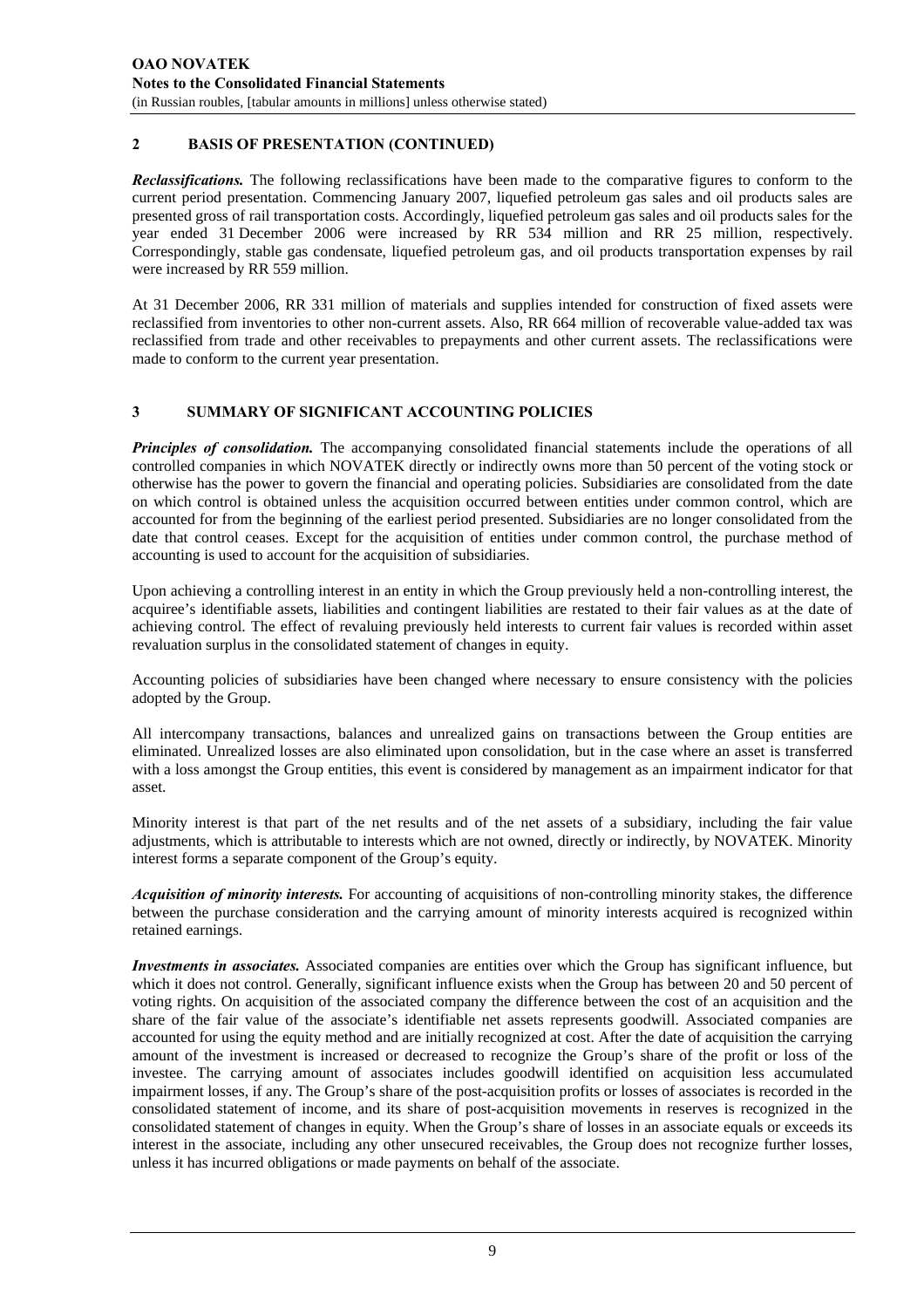Unrealized gains on transactions between the Group and its associates are eliminated to the extent of the Group's interest in the associates; unrealized losses are also eliminated unless the transaction provides evidence of an impairment of the asset transferred.

Accounting policies of associates have been changed where necessary to ensure consistency with the policies adopted by the Group.

*Goodwill.* Goodwill represents the excess of the cost of an acquisition over the fair value of the Group's share of the net assets of the acquired subsidiary/associate at the date of acquisition. Goodwill on an acquisition of a subsidiary is included in other non-current assets and is tested annually for impairment and carried at cost less accumulated impairment losses, if any. Impairment losses on goodwill are not reversed. Gains and losses on the disposal of an entity include the carrying amount of goodwill relating to the entity sold. Goodwill on an acquisition of an associate is included in the investments in associates and is tested for impairment as part of the overall investment balance.

Goodwill is allocated to the cash-generating units, or Groups of cash-generating units, that are expected to benefit from the synergies of the business combination. Such units or Group of units represent the lowest level at which the Group monitors goodwill and are not larger than a segment. Gains or losses on disposal of an operation within a cash generating unit to which goodwill has been allocated include the carrying amount of goodwill associated with the operation disposed of, generally measured on the basis of the relative values of the operation disposed of and the portion of the cash-generating unit which is retained.

*Property, plant and equipment.* Property, plant and equipment are carried at historical cost of acquisition or construction and adjusted for accumulated depreciation, depletion, amortization and impairment.

The Group follows the successful efforts method of accounting for its oil and gas properties and equipment whereby property acquisitions, successful exploratory wells, all development costs and support equipment and facilities are capitalized. Unsuccessful exploratory wells are charged to expense at the time the wells are determined to be non-productive. Production costs, overheads and all exploration costs other than exploratory drilling are charged to expense as incurred. Acquisition costs of unproved properties are evaluated periodically and any impairment assessed is charged to expense.

The Group's principal reserves have been independently estimated by internationally recognized petroleum engineers. Other oil and gas reserves of the Group have been determined based on estimates of mineral reserves prepared by management in accordance with internationally recognized definitions. The present value of the estimated costs of dismantling oil and gas production facilities, including abandonment and site restoration costs, are recognized when the obligation is incurred and are included within the carrying value of property, plant and equipment, subject to depletion using the unit-of-production method.

Costs of minor repairs and maintenance are expensed when incurred. Cost of replacing major parts or components that extend the life of property, plant and equipment items are capitalized and depreciated over their estimated useful life.

The cost of self-constructed assets includes the cost of direct materials, direct employee related costs, a pro-rata portion of depreciation of assets used for construction and an allocation of the Group's overhead costs.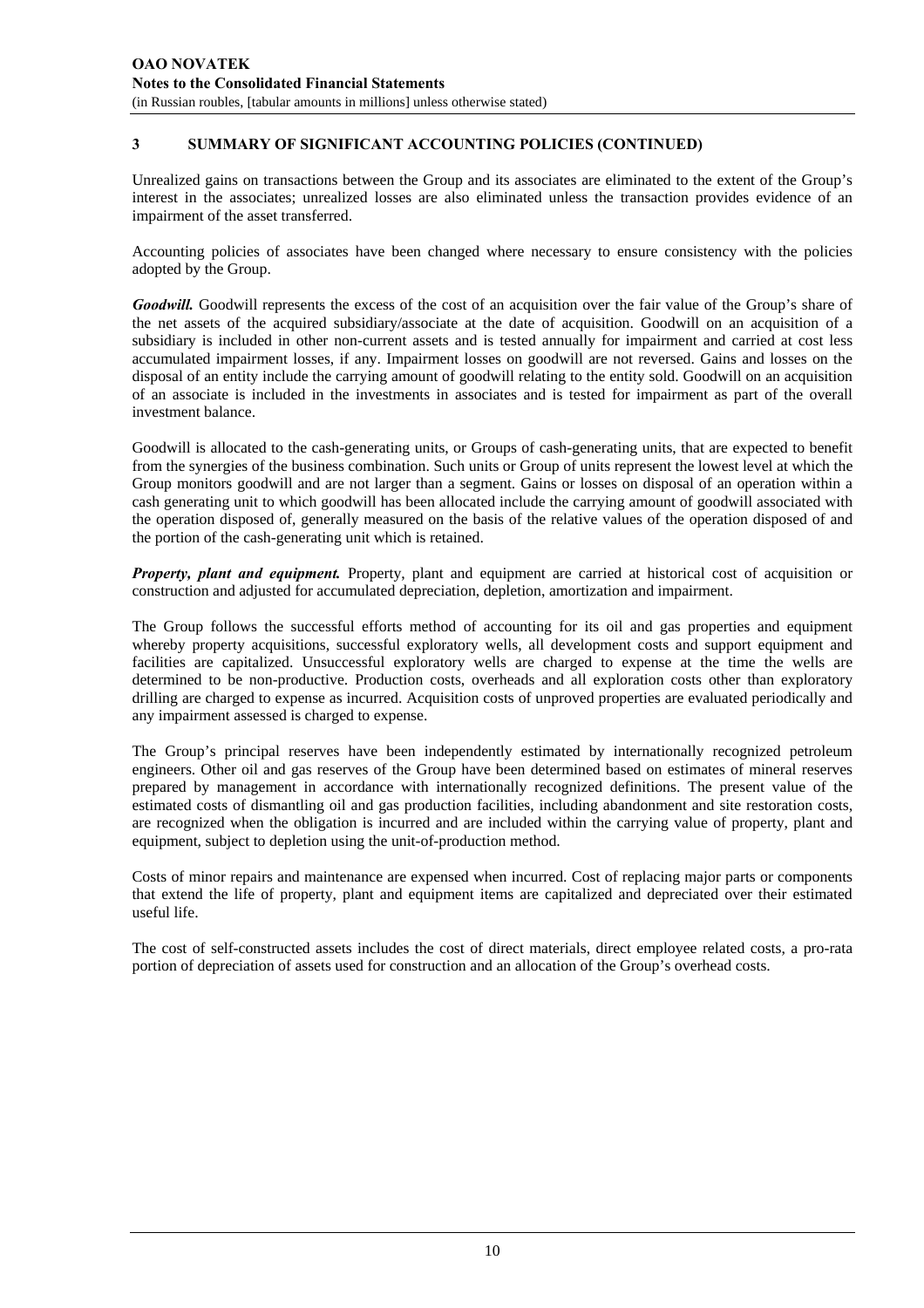At each reporting date management assess whether there is any indication of impairment in respect of property, plant and equipment. If any such indication exists, management estimates the recoverable amount, which is determined as the higher of an asset's fair value less costs to sell and its value in use. The carrying amount is reduced to the recoverable amount and the impairment loss is recognized in the consolidated statement of income. An impairment loss recognized for an asset in prior years is reversed if there has been a change in the estimates used to determine the asset's recoverable amount.

Gains and losses on disposals are determined by comparing proceeds with the carrying amount. Gains and losses are recognized in the consolidated statement of income.

*Exploration costs.* Exploration costs (geological and geophysical expenditures, expenditures associated with the maintenance of non-proven reserves and other expenditures relating to exploration activity), excluding exploratory drilling expenditures and license acquisition costs, are charged to the consolidated statement of income as incurred. License acquisition costs and exploratory drilling costs are recognized as assets until it is determined whether proved reserves justifying their commercial development have been found. If no proved reserves are found, the capitalized drilling costs are charged to the consolidated statement of income. License acquisition costs and exploratory drilling costs recognized as assets are reviewed for impairment on an annual basis.

*Depreciation.* Depreciation, depletion and amortization of oil and gas properties and equipment (except for processing facilities) is calculated using the unit-of-production method for each field based upon proved developed reserves for development costs, and total proved reserves for costs associated with acquisitions of proved properties. Reserve amounts used for depreciation, depletion and amortization calculations include reserves expected to be produced beyond license expiry dates. Management believes that there is requisite legislation to extend mineral licenses at the initiative of the Group and, as such, intends to extend its licenses for properties expected to produce beyond the current license expiry dates.

Property, plant and equipment, other than oil and gas properties and equipment, are depreciated on a straight-line basis over their estimated useful lives. Land and assets under construction are not depreciated.

The estimated useful lives of the Group's property, plant and equipment, other than oil and gas properties and equipment, are as follows:

|                         | <u>Years</u> |
|-------------------------|--------------|
| Machinery and equipment | $5 - 15$     |
| Processing facilities   | 20-30        |
| <b>Buildings</b>        | $25 - 50$    |

*Derivative instruments.* The Group accounts for derivative instruments in accordance with IAS 39, *Financial Instruments: Recognition and Measurement* ("IAS 39"). All derivative instruments are recorded in the balance sheet at their fair values. Under IAS 39, in order to consider these derivative instruments as hedges for accounting purposes, management must formally designate the derivative instrument as a hedge of variability in future cash flows or fair values, normally arising from the Group's exposure to foreign currency exchange rates and oil price fluctuations. Changes in the market values of the derivative instruments treated as cash flow hedges, to the extent that they are effective hedges, are not recognized in income until the hedged item affects income. If the above designation and effectiveness criteria are not met, any unrealized gains and losses on derivative instruments are recorded immediately in the consolidated statement of income.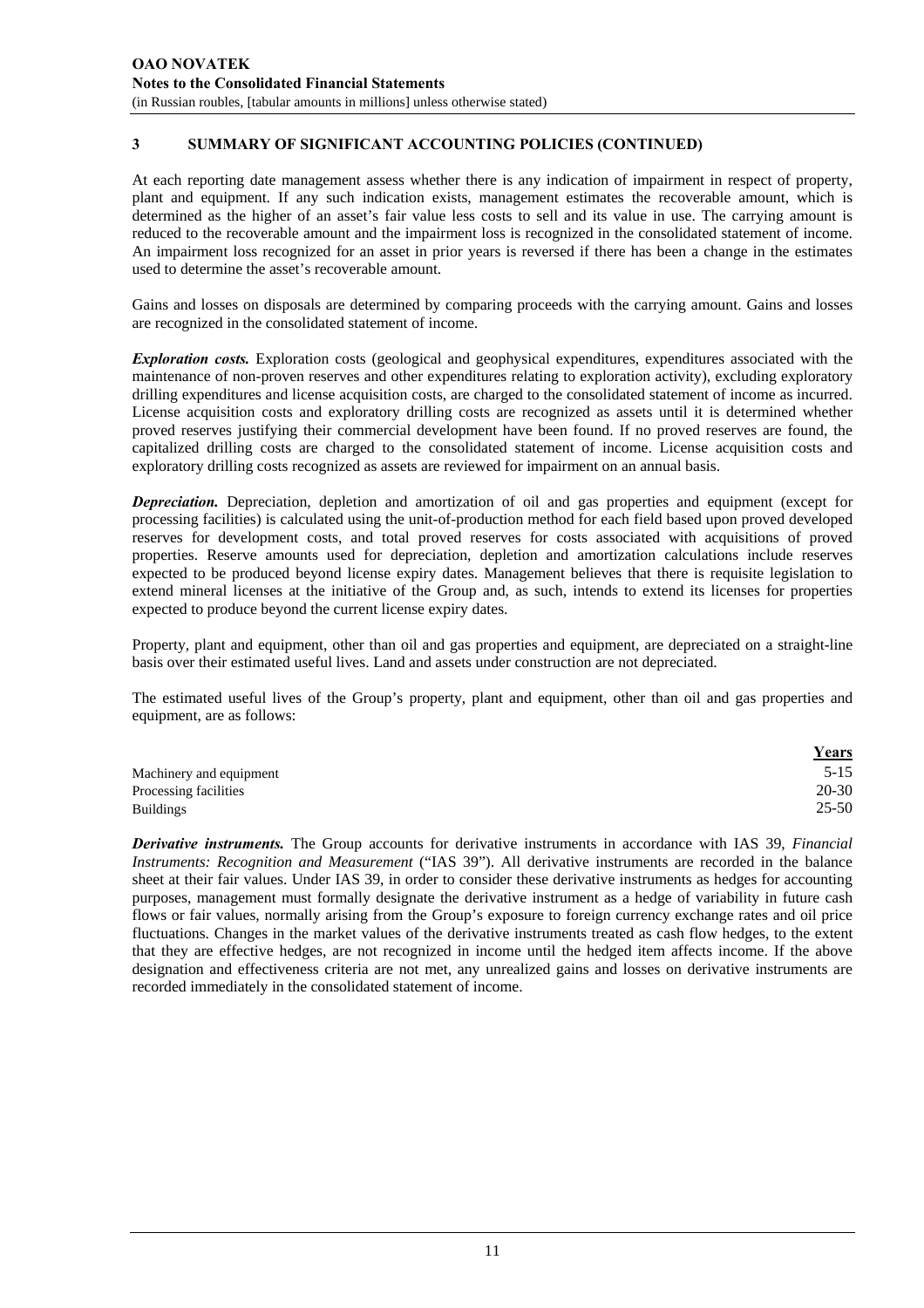*Adoption of IFRS 7.* Effective 1 January 2007, the Group adopted IFRS 7, *Financial Instruments: Disclosures*  ("IFRS 7"). IFRS 7 introduced new disclosures to improve the information about financial instruments with an emphasis on quantitative aspects of risk exposures and the methods of risk management. The quantitative disclosures provide information about the extent to which the entity is exposed to risk, based on information provided internally to the entity's key management personnel. Qualitative and quantitative disclosures cover exposure to credit risk, liquidity risk and market risk including sensitivity analysis to market risk. IFRS 7 replaced IAS 30, *Disclosures in the Financial Statements of Banks and Similar Financial Institutions*, and some of the requirements in IAS 32, *Financial Instruments: Disclosure and Presentation*. In addition, the Amendments to IAS 1, *Presentation of Financial Statement,* introduced new disclosures about the level of an entity's capital and how it manages capital.

*Effective interest method.* The effective interest method is a method of calculating the carrying value of a financial asset or a financial liability held at amortized costs and of allocating the interest income or interest expense over the relevant period.

The effective interest rate is the rate that exactly discounts future cash payments and receipts through the expected life of the financial instrument or, when appropriate, a shorter period to the net carrying value of the financial asset or financial liability.

*Financial assets.* The Group classifies its financial assets in the following categories: financial assets at fair value through profit or loss, held-to-maturity, loans and receivables, and available-for-sale. The classification depends on the purpose for which the financial assets were acquired. Management determines the classification of its financial assets at initial recognition. Subsequent reclassification of financial assets is made only as a result of a change in intention or ability of management to hold the financial assets. Financial assets are recognized initially at fair value, normally being the transaction price plus, in the case of financial assets not at fair value through profit or loss, directly attributable transaction costs. The subsequent measurement of financial assets depends on their classification.

#### *(a) Financial assets at fair value through profit or loss*

Financial assets at fair value through profit or loss are financial assets held for trading. A financial asset is classified in this category if acquired principally for the purpose of selling in the short-term. Derivative instruments are also categorized as held for trading unless they are designated as hedges. Financial assets carried at fair value through profit or loss are initially recognized at fair value and transaction costs are expensed in the consolidated statement of income. Gains or losses arising from changes in the fair value of the "financial assets at fair value through profit or loss" category are presented in the consolidated statement of income within other income (loss) in the period in which they arise. Dividend income from financial assets at fair value through profit or loss is recognized in the consolidated statement of income as part of other income when the Group's right to receive payments is established.

Financial assets at fair value through profit or loss are classified as current assets. There were no financial assets designated at fair value through profit or loss held by the Group at the reporting dates.

#### *(b) Held-to-maturity investments*

Held-to-maturity investments are non-derivative financial assets with fixed or determinable payments and fixed maturities and are classified as held-to-maturity when the Group has the positive intention and ability to hold these investments to maturity. After initial measurement held-to-maturity investments are measured at amortized cost using the effective interest method. Gains and losses are recognized in the consolidated statement of income when the investments are derecognized or impaired, as well as through the amortization process.

Held-to-maturity investments are included in current assets, except for maturities greater than 12 months after the balance sheet date. These are classified as non-current assets. There were no such investments held by the Group at the reporting dates.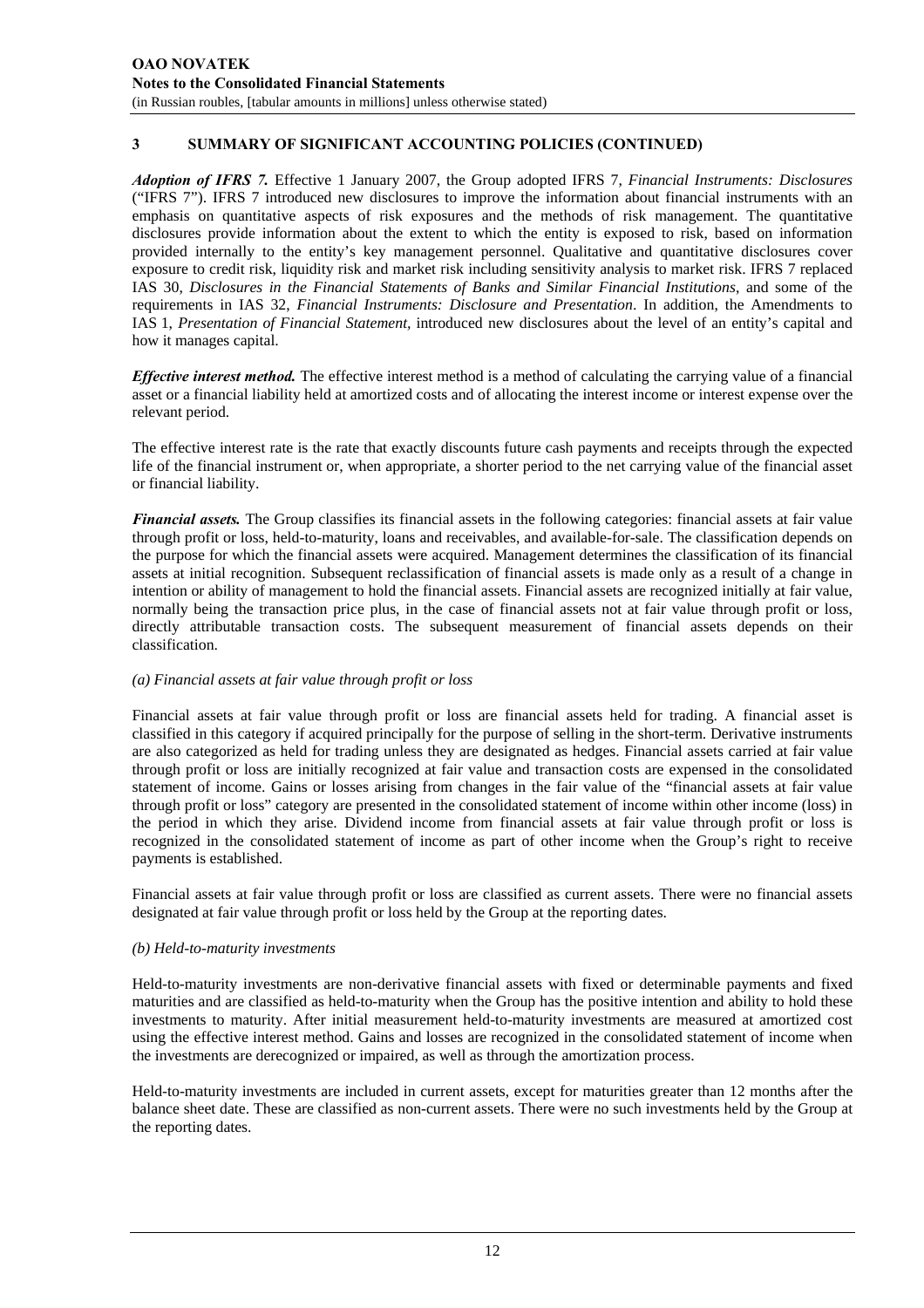#### *(c) Loans and receivables*

Loans and receivables are non-derivative financial assets with fixed or determinable payments that are not quoted in an active market. Financial assets classified as loans and receivables are carried at amortized cost using the effective interest method. Gains and losses are recognized in the consolidated statement of income when the loans and receivables are derecognized or impaired, as well as through the amortization process.

Loans and receivables are included in current assets, except for maturities greater than 12 months after the balance sheet date which are classified as non-current assets.

#### *(d) Available-for-sale financial assets*

Financial assets classified as available-for-sale are non-derivatives financial assets that are either specially designated in this category or are not classified in any of the other categories. After initial recognition, financial assets classified as available-for-sale are measured at fair value, with gains and loses recognized directly in the consolidated statement of changes in equity until the investment is derecognized or determined to be impaired, at which time the cumulative gain or loss previously recorded in equity is recognized in profit or loss.

Changes in the fair value of monetary securities denominated in a foreign currency and classified as available-for-sale financial assets are analyzed between translation differences resulting from changes in amortized cost of the security and other changes in the carrying amount of the security. The translation differences on monetary securities are recognized in profit or loss, while translation differences on non-monetary securities are recognized in equity. Changes in the fair value of monetary and non-monetary securities classified as available-forsale are recognized in equity. When securities classified as available-for-sale are sold or impaired, the accumulated fair value adjustments recognized in equity are included in the consolidated statement of income as profit or loss on sales of available-for-sale investments.

The Group assesses at each balance sheet date whether there is objective evidence that a financial asset or a group of financial assets is impaired. Prolonged decline in the fair value of the security below its cost is considered as an indicator that the securities are impaired. If any such evidence exists for available-for-sale financial assets, the cumulative loss (measured as the difference between the acquisition cost and the current fair value, less any impairment loss on that financial asset previously recognized in profit or loss) is removed from equity and recognized in the consolidated statement of income. Impairment losses recognized in the consolidated statement of income on equity instruments are not reversed. There was no available-for-sale investments held by the Group at the reporting dates.

*Financial liabilities.* Financial liabilities are classified at initial recognition as either financial liabilities at fair value through profit or loss, derivative instruments designated as hedging instruments in an effective hedge or as financial liabilities measured at amortized cost. The measurement of financial liabilities depends on their classification, as follows:

#### *(a) Financial liabilities at fair value through profit or loss*

Derivative instruments, other than those designated as effective hedging instruments, are classified as held for trading and are included in this category. These financial liabilities are carried on the balance sheet at fair value with gains or losses recognized in the consolidated statement of income. There were no financial liabilities designated at fair value through profit or loss held by the Group at the reporting dates.

#### *(b) Financial liabilities measured at amortized cost*

All other financial liabilities are included in this category and initially recognized at fair value. For interest-bearing debt, the fair value of the liability is the fair value of the proceeds received net of associated issue costs. After initial recognition, other financial liabilities are subsequently measured at amortized cost using the effective interest method. This category of financial liabilities includes trade and other payables and debt.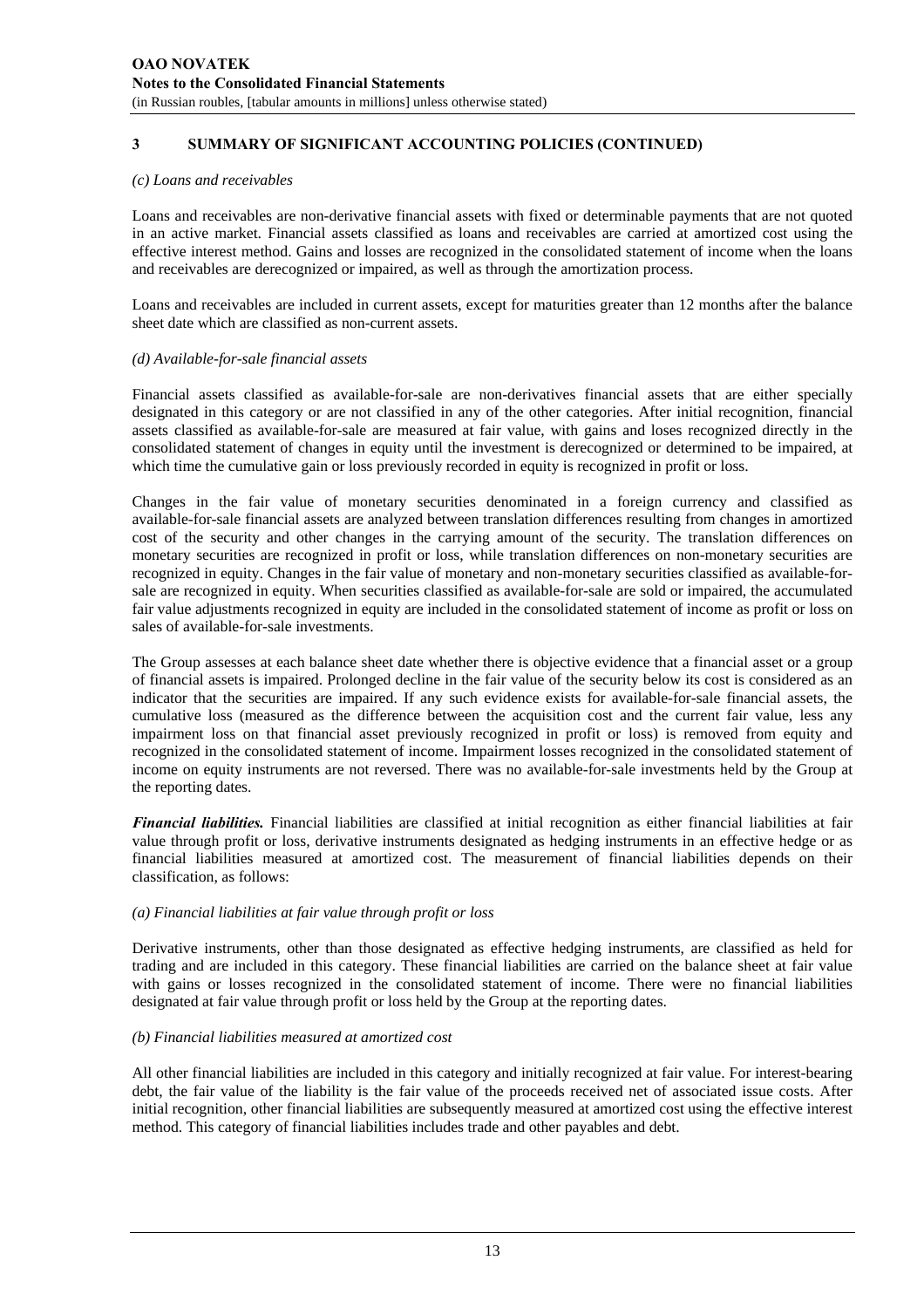*Income taxes.* Income taxes have been provided for in the consolidated financial statements in accordance with Russian legislation enacted or substantively enacted as of end of the reporting period. The income tax charge or benefit comprises current tax and deferred tax and is recognized in the consolidated statement of income unless it relates to transactions that are recognized, in the same or a different period, directly in equity.

Current tax is the amount expected to be paid to or recovered from the tax authorities in respect of taxable profits or losses for the current and prior periods.

Deferred tax assets and liabilities are recognized for the estimated future tax consequences attributable to differences between the financial statement carrying amounts of existing assets and liabilities and their respective tax base. In accordance with the initial recognition exemption, deferred taxes are not recorded for temporary differences on initial recognition of an asset or a liability in a transaction other than a business combination if the transaction, when initially recorded, affects neither accounting nor taxable profit. Deferred tax balances are measured at tax rates enacted or substantively enacted at the balance sheet date which are expected to apply to the period when the temporary differences will reverse or when the tax loss carry forwards will be utilized. Deferred tax assets and liabilities are netted only with respect to individual companies of the Group. Deferred tax assets for deductible temporary differences and tax loss carry forwards are recorded only to the extent that it is probable that future taxable profit will be available against which the deductions can be utilized. The realization if deferred tax assets are assessed based on several interrelated factors. These factors include the Group's expectation to generate sufficient future taxable income and the projected time period over which these deferred tax assets will be realized.

Deferred income tax is provided on post acquisition retained earnings of subsidiaries, except where the Group controls the subsidiary's dividend policy and it is probable that the difference will not reverse through dividends or otherwise in the foreseeable future.

*Inventories.* Natural gas, gas condensate, crude oil and related products inventories are valued at the lower of cost or net realizable value. The cost of inventories includes applicable purchase costs of raw materials, direct operating costs, and related production overhead expenses and is recorded on a first-in-first-out (FIFO) basis. Net realizable value is the estimate of the selling price in the ordinary course of business, less selling expenses.

Starting from 1 January 2007, the Group changed its accounting policy for accounting of inventories cost from the weighted average method to FIFO. The cumulative effect of the retrospective application of the new policy was not material. Management believes that the new inventory methodology is more precise in transferring costs of inventory purchases to the consolidated statement of income and more fairly presents the reported inventory balances in the consolidated balance sheet of the Group.

Materials and supplies inventories are carried at amounts which do not exceed their respective recoverable amounts in the normal course of business.

*Trade and other receivables.* Trade receivables are represented by amounts due from regular customers in the ordinary course of business (production and marketing of natural gas, gas condensate, crude oil and related products; production and marketing of polymer and insulation tape products). Trade and other receivables are recognized initially at fair value and subsequently measured at amortized cost using the effective interest method and include value-added taxes. Trade receivables are analyzed for impairment on a debtor by debtor basis. A provision for impairment of receivables is established when there is objective evidence that the Group will not be able to collect all amounts due according to the original terms of receivables. The amount of the provision is the difference between the asset's carrying amount and the present value of estimated future cash flows, discounted at the original effective interest rate. The amount of the provision is recognized in the consolidated statement of income within operating expenses. Subsequent recoveries of amounts previously written off are credited against amount of the provision in the consolidated statement of income.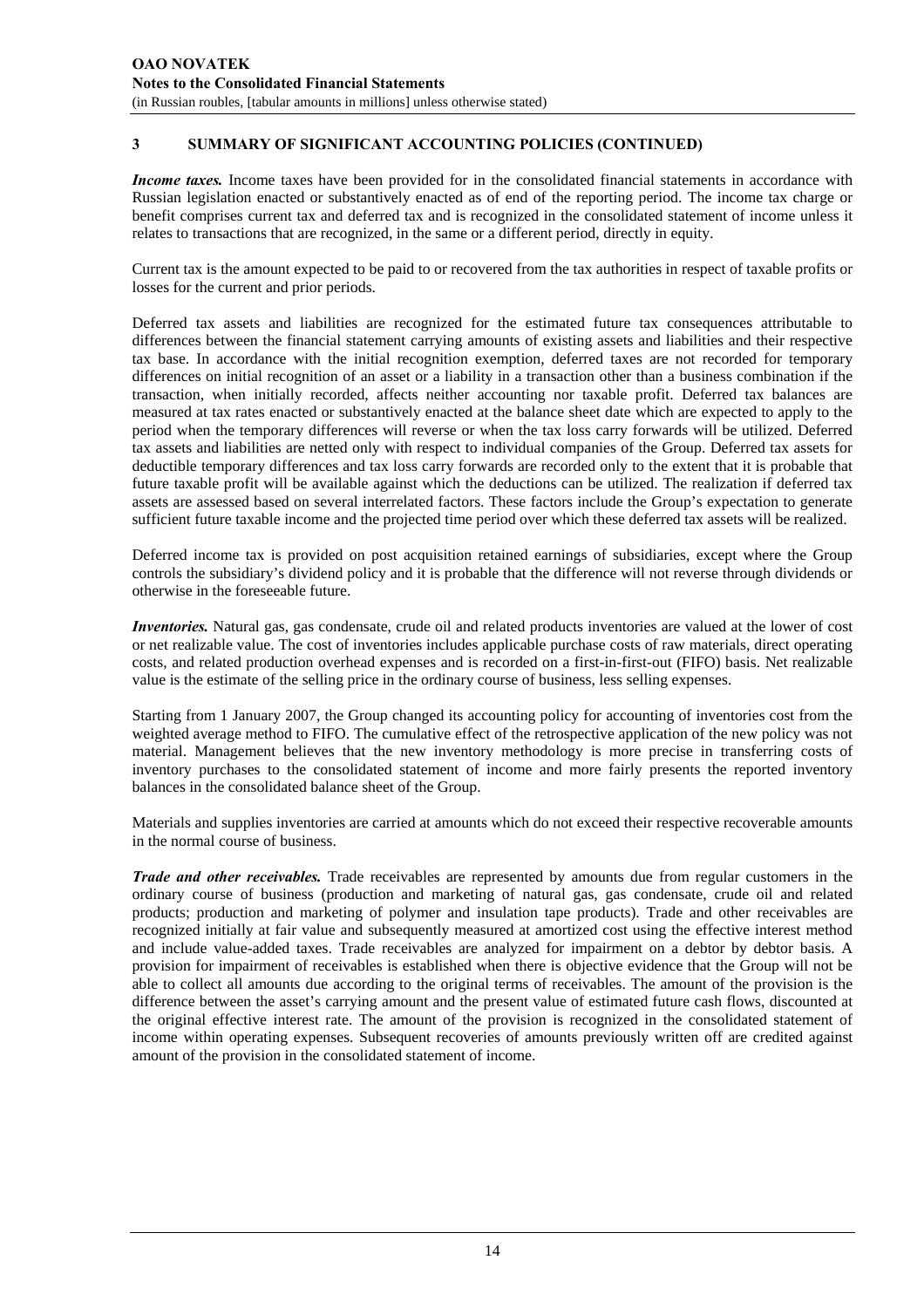*Cash and cash equivalents.* Cash and cash equivalents comprises cash on hand, cash deposits held with banks, investments which are readily convertible to known amounts of cash and which are not subject to significant risk of change in value and have an original maturity of three months or less. For purposes of the presentation of the statement of cash flows, bank overdrafts are deducted from cash and cash equivalents.

*Treasury shares.* Repurchased shares of NOVATEK are classified as treasury shares and are presented in the consolidated balance sheet as a deduction from total equity. Treasury shares are recorded at weighted average cost, gains or losses resulting from subsequent sales of shares are recorded in the consolidated statement of changes in equity, net of associated costs including taxation. There were no treasury shares held by the Group at the reporting dates.

*Dividends.* Dividends are recognized as a liability and deducted from shareholders' equity at the balance sheet date only if they are declared before or on the balance sheet date. Dividends are disclosed when they are proposed before the balance sheet date or proposed or declared after the balance sheet date but before the consolidated financial statements are authorized for issue.

*Value added tax (VAT)*. Output VAT related to sales is payable to the tax authorities on the earlier of (a) collection of the receivables from customers or (b) delivery of the goods or services to customers. Input VAT related to purchases is generally recoverable against output VAT upon receipt of the VAT invoice. The tax authorities permit the settlement of VAT on a net basis. VAT related to sales and purchases which is not settled or recovered at the balance sheet date (VAT payable and VAT recoverable) is recognized on a gross basis and disclosed separately as current asset and current liability. Where provision has been made for impairment of receivables, impairment loss is recorded for the gross amount of the debtor, including VAT.

*Borrowings.* Borrowings are recognized initially at fair value, net of transaction costs incurred. Borrowings are subsequently stated at amortized cost; any difference between the proceeds (net of transaction costs) and the redemption value is recognized in the consolidated statement of income over the period of the borrowings using the effective interest method.

Interest costs on borrowings to finance the construction of property, plant and equipment are capitalized during the period of time that is required to complete and prepare the asset for its intended use. All other borrowing costs are expensed.

*Trade and other payables.* Trade payables are accrued when the counterparty performed its obligations under the contract. Trade payables are recognized initially at fair value and subsequently measured at amortized cost using the effective interest method.

*Provisions for liabilities and charges.* Provisions are recognized when the Group has a present legal or constructive obligation as a result of past events and when it is probable that an outflow of resources embodying economic benefits will be required to settle the obligation, and a reliable estimate of the amount of the obligation can be made.

Where there are a number of similar obligations, the likelihood that an outflow will be required in settlement is determined by considering the class of obligations as a whole. A provision is recognized even if the likelihood of an outflow with respect to any one item included in the same class of obligations may be low.

Provisions are measured at the present value of the expenditures expected to be required to settle the obligation using a pre-tax rate that reflects current market assessments of the time value of money and the risks specific to the obligation. Provisions are reassessed at each reporting date and changes in the provisions resulting from the passage of time are recognized in the consolidated statement of income as interest expense. Where the Group expects a provision to be reimbursed, the reimbursement is recognized as a separate asset but only when the reimbursement is virtually certain.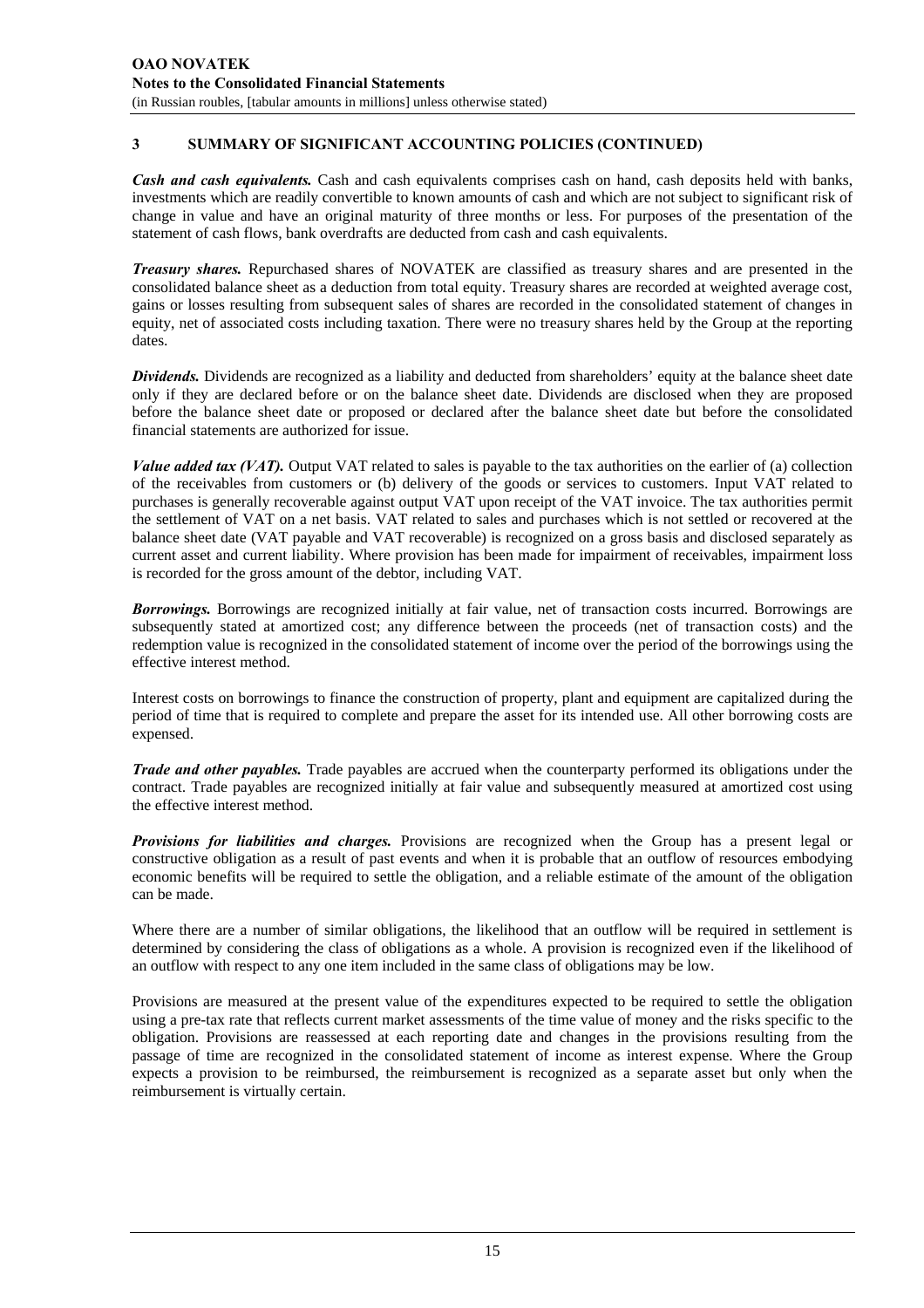*Asset retirement obligations.* An asset retirement obligation is recognized when the Group has a present legal or constructive obligation to dismantle, remove and restore items of property, plant and equipment. The amount of the obligation is the present value of the estimated expenditures expected to be required to settle the obligation, determined using discount rates reflecting adjustments for risks specific to the obligation. Changes in the obligation resulting from the passage of time are recognized in the consolidated statement of income as interest expense. Changes in the obligation, reassessed at each balance sheet date, related to a change in the expected pattern of settlement of the obligation, or in the estimated amount of the obligation or in the discount rates, are treated as a change in an accounting estimate in the period. Such changes are reflected as adjustments to the carrying value of property, plant and equipment and the corresponding liability.

*Foreign currency transactions.* Transactions denominated in foreign currencies are converted into the functional currency of each entity of the Group at the exchange rates prevailing on the date of transactions. Exchange gains and losses resulting from foreign currency remeasurement into the functional currencies are included in the determination of profit for the reporting period.

Monetary assets and liabilities denominated in foreign currencies are converted into the functional currency of each entity of the Group by applying the year end exchange rate and the effect is stated in the consolidated statement of income. Non-monetary assets and liabilities denominated in foreign currencies valued at cost are converted into the functional currency of each entity of the Group at the initial exchange rate. Non-monetary assets that are remeasured to fair value, recoverable amount or realizable value, are translated at the exchange rate applicable to the date of remeasurement.

*Revenue recognition.* Revenues represent the amounts receivable for goods and services provided in the normal course of business, net of discounts, value-added tax and export duties.

Revenues from oil and gas sales and sales of polymer and insulation tape are recognized when such products are shipped or delivered to customers in accordance to the contract terms and the title has transferred. Services are recognized in the period in which the services are rendered.

Interest income is recognized as the interest accrues as related to the net carrying amount of the financial asset.

*General and administrative expenses.* General and administrative expenses represent overall corporate management and other expenses related to the general management and administration of the business unit as a whole. They include management and administrative compensation, certain legal and other advisory expenses, insurance of properties, social expenses and other expenses necessary for the administration of the Group.

*Employee benefits.* Wages and salaries, bonuses, voluntary medical insurance, paid annual and sick leaves are accrued in the period in which the associated services are rendered by the employees of the Group. Compensation at dismissals, vocational support payments, and other allowances are expensed when incurred.

The Group contributes to the Russian Federation State social insurance fund and State pension plan on behalf of its employees. Mandatory contributions to the State social insurance fund and the State pension plan, which is a defined contribution plan, are expensed when incurred and are included in payroll expenses.

The Group also incurs employee costs related to the provision of benefits such as health and social infrastructure and services, employees meals, transportation, and other services. These amounts principally represent an implicit cost of employing production workers and, accordingly, are charged to payroll expenses in the consolidated statement of income.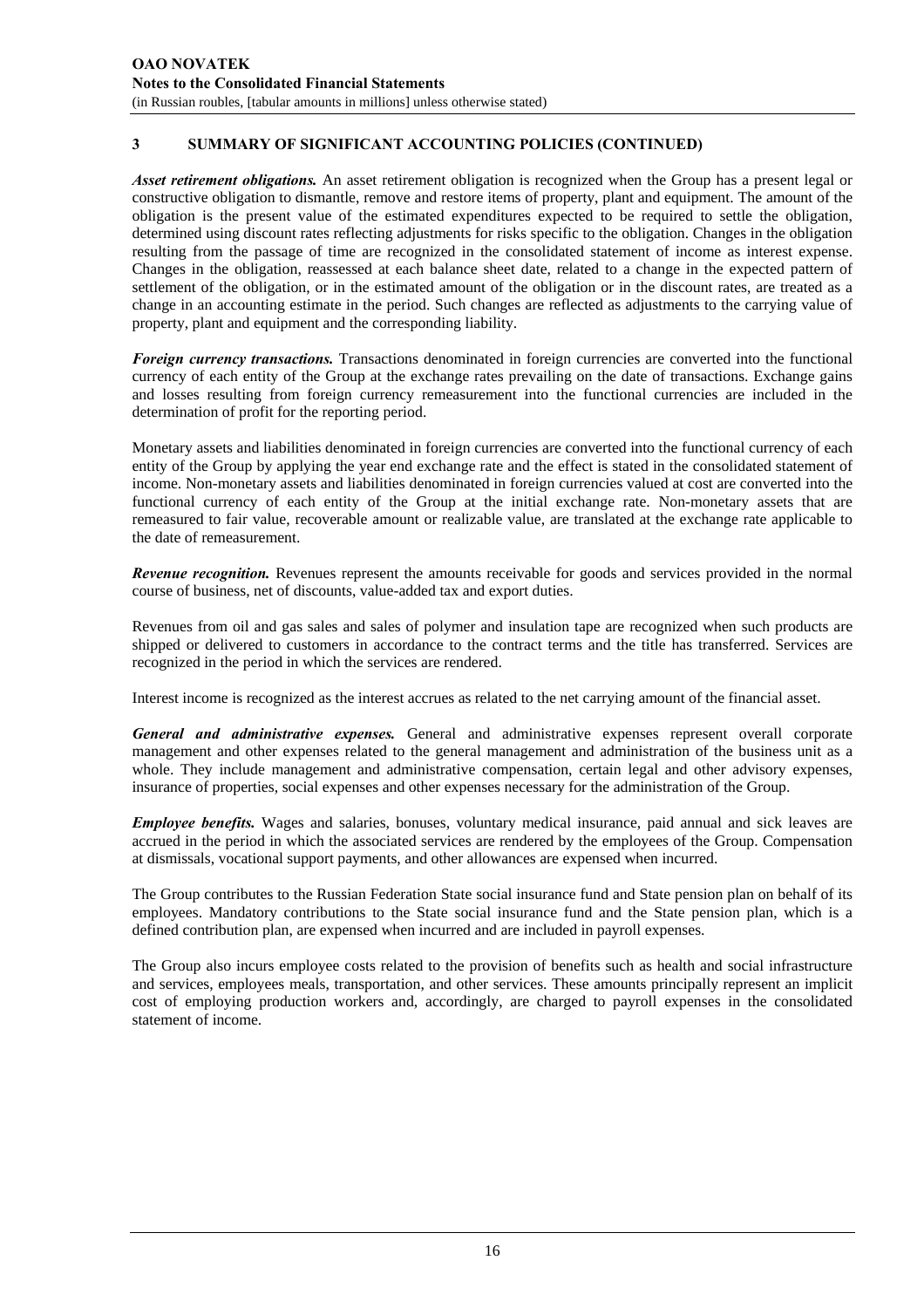*Share based compensation.* The Group accounts for share-based compensation in accordance with IFRS 2, *Sharebased Payment* ("IFRS 2"). The fair value of the employee services received in exchange for the grant of the equity instruments is recognized as an expense. The total amount to be expensed over the vesting period is determined by reference to the fair value of the instruments granted measured at the grant date. For share-based compensation made to employees by shareholders, an increase to additional paid in capital is recorded equal to the associated compensation expense each period.

*Pension obligations.* The Group operates a non-contributory post-employment defined benefit plan based on employees' years of service and average salary (Note 12).

The liability recognized in the consolidated balance sheet in respect of the defined benefit pension plan is the present value of the defined benefit obligations at the balance sheet date, together with adjustments for unrecognized past service costs. The present value of the pension obligations are determined by discounting the estimated future cash outflows. The defined benefit obligations are calculated annually by independent actuaries using the projected unit credit method. The discount rate was determined by reference to Russian rouble denominated bonds issued by the Government of the Russian Federation chosen to match the duration of the postemployment benefit obligations.

Actuarial gains and losses arising from experience adjustments and changes in actuarial assumptions are recorded to the consolidated statement of income in the period in which they arise. Past-service costs are amortized on a straight-line basis over the vesting period.

*Earnings per share.* Earnings per share are determined by dividing the profit or loss attributable to shareholders of NOVATEK by the weighted average number of shares outstanding during the reporting period.

**Segment reporting.** A segment is a distinguishable component of the Group that is engaged either in providing products or services (business segment) or in providing products or services within a particular economic environment (geographical segment), which is subject to risks and rewards that are different from those of other segments. Segments with a majority of revenues earned from sales to external customers and whose revenues, results or assets are ten percent or more of all the segments are reported separately.

The Group's primary format for reporting segment information is business segments and the secondary format is geographical segments. The risks and returns of the Group's operations are primarily determined by the nature of the different activities that the Group engages in, rather than the geographical location of these operations. This is reflected by the Group's organizational structure.

#### **4 CRITICAL ACCOUNTING ESTIMATES AND JUDGMENTS**

Consolidated financial statements prepared in accordance with IFRS requires management to make estimates and assumptions that affect the reported amounts of assets and liabilities and the disclosure of contingent assets and liabilities at the date of the consolidated financial statements, and the reported amounts of revenues and expenses during the reporting period.

Management reviews these estimates and assumptions on a continuous basis, by reference to past experiences and other factors considered as reasonable which form the basis for assessing the book values of assets and liabilities. Adjustments to accounting estimates are recognized in the period in which the estimate is revised if the change affects only that period or in the period of the revision and subsequent periods, if both periods are affected. Management also makes certain judgments, apart from those involving estimations, in the process of applying the Group's accounting policies. Actual results may differ from such estimates if different assumptions or circumstances apply; however, management considers that the effect of any changes in these estimates would not be significant.

Judgments and estimates that have the most significant effect on the amounts reported in these consolidated financial statements and within the next financial year are described below.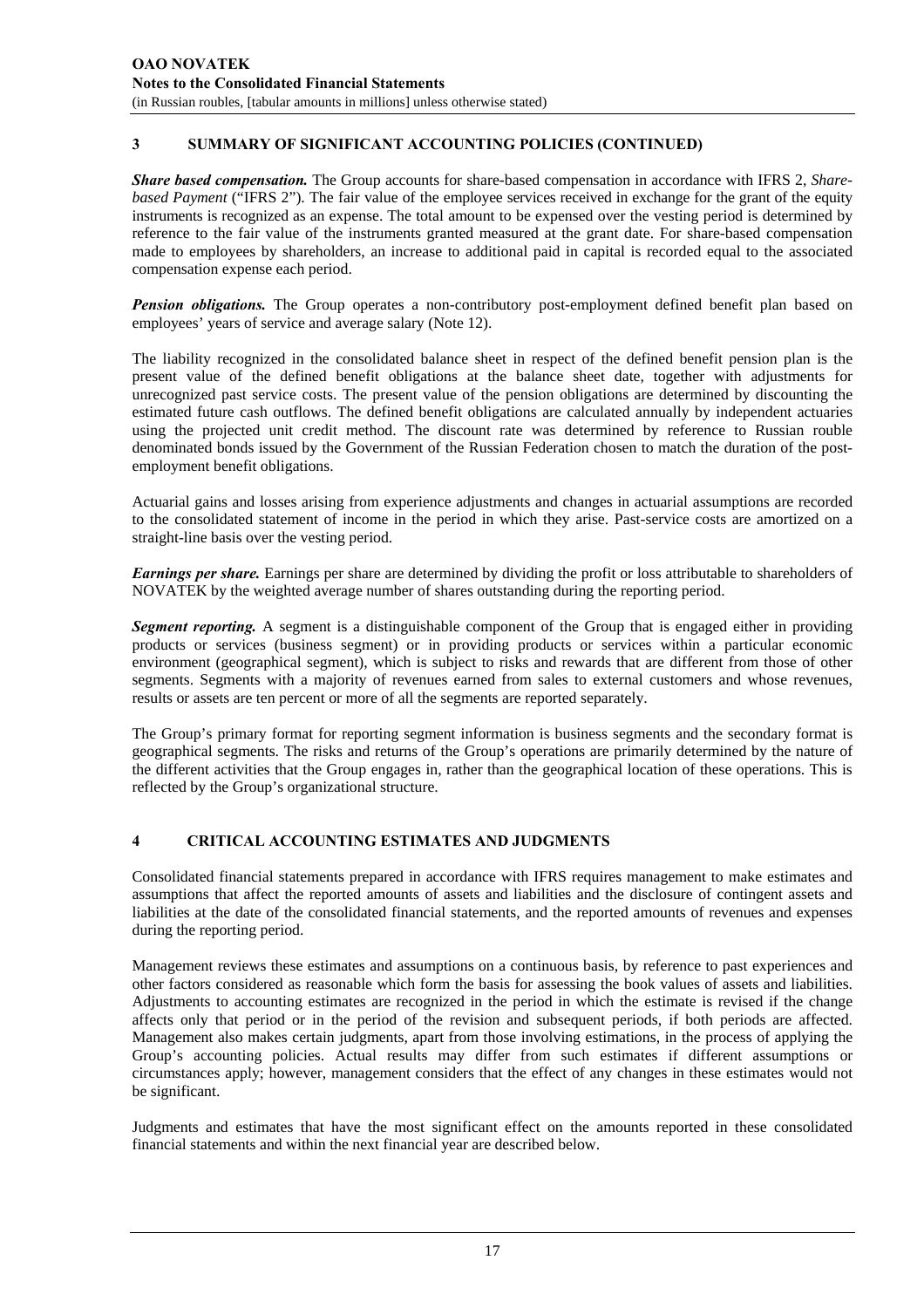#### **4 CRITICAL ACCOUNTING ESTIMATES AND JUDGMENTS (CONTINUED)**

*Useful lives of property, plant and equipment*. Management assesses the useful life of an asset by considering the expected usage, estimated technical obsolescence, residual value, physical wear and tear and the operating environment in which the asset is located. Differences between such estimates and actual results may have a material impact on the amount of the carrying values of the property, plant and equipment and may result in adjustments to future depreciation rates and expenses for the period.

*Fair values of financial assets and liabilities.* The fair value of financial assets and liabilities, other than financial instruments that are traded in an active market, is determined by applying various valuation methodologies. Management uses its judgment to make assumptions based on market conditions existing at each balance sheet date. Discounted cash flow analysis is used for various loans and receivables as well as debt instruments that are not traded in active markets. The effective interest rate is determined by reference to the interest rates of instruments available to the Group in active markets. In the absence of such instruments, the effective interest rate is determined by reference to the interest rates of active market instruments available adjusted for the Group's specific risk premium estimated by management.

*Deferred income tax asset recognition.* Management assesses deferred income tax assets at each balance sheet date and determines the amount recorded to the extent that realization of the related tax benefit is probable. In determining future taxable profits and the amount of tax benefits that are probable in the future management makes judgments and applies estimation based on prior years taxable profits and expectations of future income that are believed to be reasonable under the circumstances.

*Estimation of oil and gas reserves.* Engineering estimates of oil and gas reserves are inherently uncertain and are subject to future revisions. The Group estimates its oil and gas reserves in accordance with guidelines promulgated by the Securities and Exchange Commission (SEC) for proved reserves. Accordingly, accounting measures such as depreciation, depletion and amortization charges and asset retirement obligations that are based on the estimates of proved reserves are also subject to change.

Proved reserves are estimated by reference to available reservoir and well information, including production and pressure trends for producing reservoirs. Furthermore, estimates of proved reserves only include volumes for which access to market is assured with reasonable certainty. All proved reserves estimates are subject to revision, either upward or downward, based on new information, such as from development drilling and production activities or from changes in economic factors, including product prices, contract terms or development plans.

In general, estimates of reserves for undeveloped or partially developed fields are subject to greater uncertainty over their future life than estimates of reserves for fields that are substantially developed and depleted. As those fields are further developed, new information may lead to further revisions in reserve estimates.

Oil and gas reserves have a direct impact on certain amounts reported in the consolidated financial statements, most notably depreciation, depletion and amortization as well as impairment expenses. Depreciation rates on oil and gas assets using the units-of-production method for each field are based on proved developed reserves for development costs, and total proved reserves for costs associated with the acquisition of proved properties. Assuming all variables are held constant, an increase in proved developed reserves for each field decreases depreciation, depletion and amortization expenses. Conversely, a decrease in the estimated proved developed reserves increases depreciation, depletion and amortization expenses. Moreover, estimated proved reserves are used to calculate future cash flows from oil and gas properties, which serve as an indicator in determining whether or not property impairment is present.

Although the possibility exists for changes or revisions in estimated reserves to have a critical effect on depreciation, depletion and amortization charges and, therefore, reported net profit for the year, it is expected that in the normal course of business the diversity of the Group's asset portfolio will mitigate the likelihood of this occurring.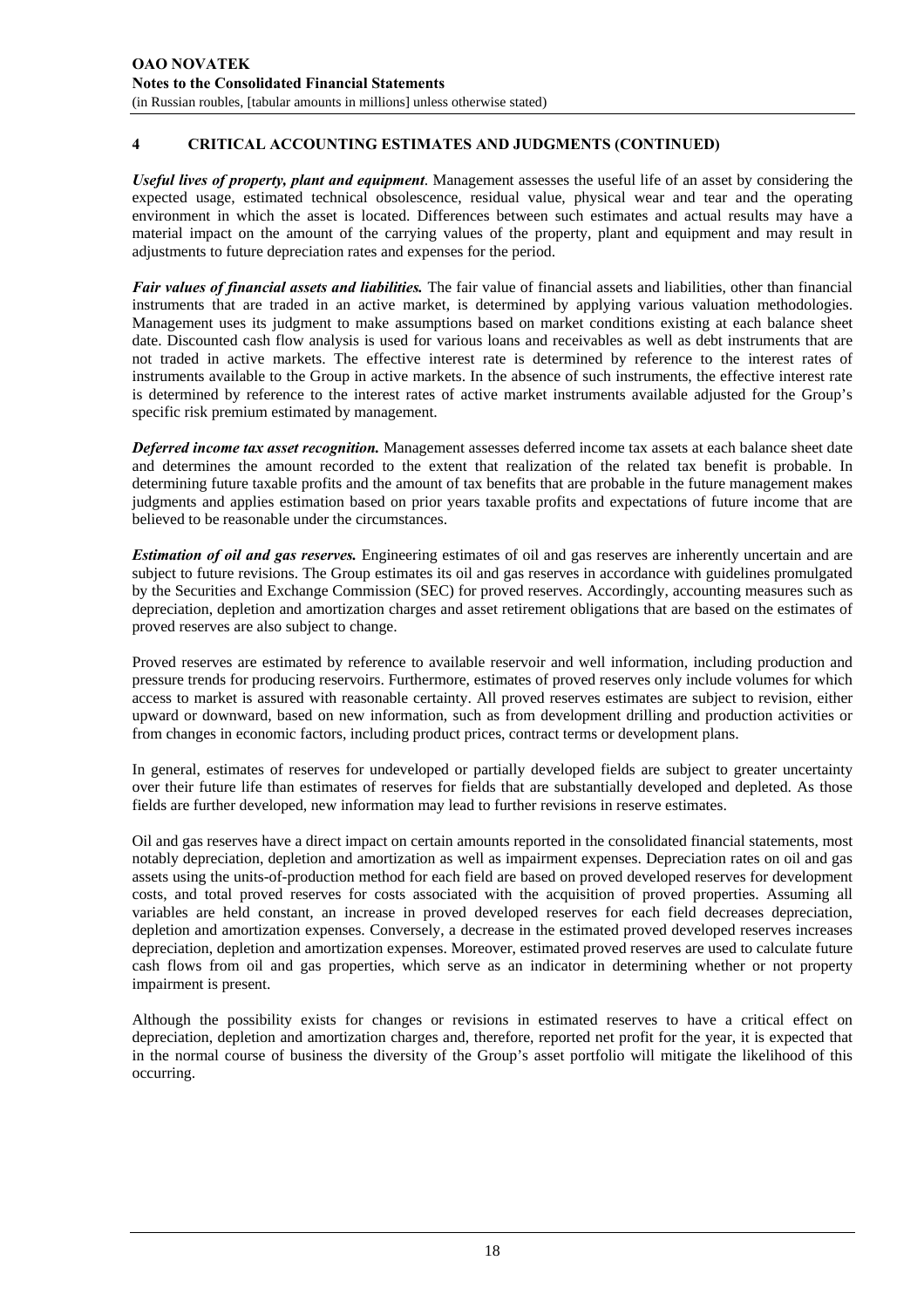#### **4 CRITICAL ACCOUNTING ESTIMATES AND JUDGMENTS (CONTINUED)**

*Impairment of non-financial assets.* Management assesses whether there are any indicators of possible impairment of all non-financial assets at each reporting date based on events or circumstances that indicate the carrying value of assets may not be recoverable. Such indicators include changes in the Group's business plans, changes in commodity prices leading to unprofitable performances, changes in product mixes, and for oil and gas properties, significant downward revisions of estimated proved reserves. Goodwill and other indefinite life intangibles are tested for impairment annually and at other times when impairment indicators exist. Other non-financial assets are tested for impairment when there are indicators that the carrying amounts may not be recoverable.

When value in use calculations are undertaken, management estimates the expected future cash flows from the asset or cash generating unit and chooses a suitable discount rate in order to calculate the present value of those cash flows.

*Impairment provision for trade receivables.* The impairment provision for trade receivables is based on management's assessment of the probability of collection of individual customer accounts receivable. Significant financial difficulties of the customer, probability that the customer will enter bankruptcy or financial reorganization, and default or delinquency in payments are considered indicators that the receivable is potentially impaired. Actual results could differ from these estimates if there is deterioration in a major customer's creditworthiness or actual defaults are higher than the estimates.

When there is no expectation of recovering additional cash for an amount receivable, amount receivable is written off against associated provision.

Future cash flows of trade receivables that are evaluated for impairment are estimated on the basis of the contractual cash flows of the assets and the experience of management in respect of the extent to which amounts will become overdue as a result of past loss events and the success of recovery of overdue amounts. Past experience is adjusted on the basis of current observable data to reflect the effects of current conditions that did not affect past periods and to remove the effects of past conditions that do not exist currently.

*Pension obligations.* The cost of defined benefit pension plans and related current service costs are determined using actuarial valuations. The actuarial valuations involve making demographic assumptions (mortality rates, age of retirement, employee turnover and disability) as well as financial assumptions (discount rates, expected rates of return on assets, inflation forecasts, future salary and pension increases). Due to the long term nature of these plans, such estimates are subject to significant uncertainty.

*Asset retirement obligations.* Management makes provision for the future costs of decommissioning oil and gas production facilities, pipelines and related support equipment based on the best estimates of future cost and economic lives of those assets. Estimating future asset retirement obligations is complex and requires management to make estimates and judgments with respect to removal obligations that will occur many years in the future. Changes in the measurement of existing obligations can result from changes in estimated timing, future costs or discount rates used in valuation.

The Group also assesses it liabilities for site restoration at each balance sheet period in accordance with the guidelines of IFRIC 1, *Changes in Existing Decommissioning, Restoration and Similar Liabilities*. The amount recognized as a provision is the best estimate of the expenditures required to settle the present obligation at the balance sheet date based on current legislation where the Group's respective operating assets are located, and is also subject to change because of modifications, revisions and changes in laws and regulations and their interpretation thereof. As a result of the subjectivity of these provisions there is uncertainty regarding both the amount and estimated timing of incurring such costs.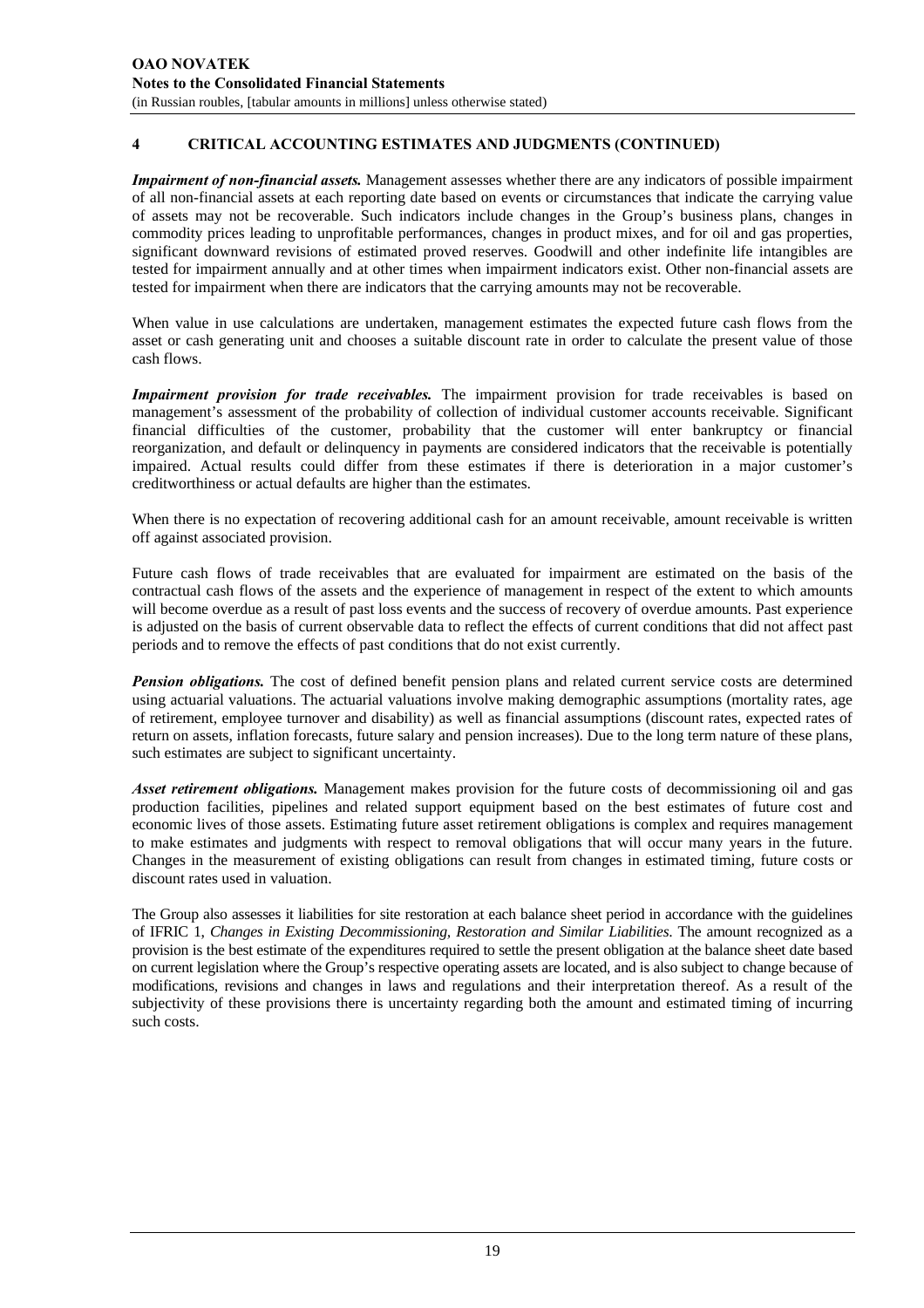#### **4 CRITICAL ACCOUNTING ESTIMATES AND JUDGMENTS (CONTINUED)**

*Taxes.* Management reduces deferred tax assets to the amount that is more likely than not to be realized. In the event that management determines that it would be able to realize deferred tax assets in the future in excess of the net recorded amount, an adjustment to the deferred tax asset valuation allowance would increase income in the period such determination was made. Likewise, should management determine that it would not be able to realize all or part of Group's deferred tax assets in the future, an adjustment to the deferred tax assets would be charged to income in the period such determination was made. Currently, management expects to generate future taxable income to realize the benefits of the Group's net deferred tax assets.

#### **5 ACQUISITIONS AND DISPOSAL**

In July 2007, the Group acquired 25 percent participation interests in OOO Oiltechproduct-Invest, OOO Petra Invest-M and OOO Tailiksneftegas. These entities hold exploration licenses for the Sredniy Chaselskiy, Severo Russkiy, Yuzhno-Zapolyarniy, Zapadno-Tazovskiy, and Anomalniy license areas which expire in 2010 and 2011 and the Severo-Yamsoveskiy license area, which expires in 2009. The cost of these participation interests was RR 1,125 million, of which RR 108 million were payable at 31 December 2007. The Group has an option to purchase an additional 25 percent participation interests in the aforementioned companies after they are granted production licenses and if the license areas are deemed economically viable. Purchase prices for these entities approximate their fair value. The financial and operational activities of the acquirees were not material to the Group's assets, liabilities, revenues and results of operations as at and for the year ended 31 December 2007.

In September 2007, the Group acquired a 50 percent working interest in the Concession Agreement for Gas and Crude Oil Exploration and Exploitation in El Arish Offshore Area (hereinafter referred to as the "Concession Agreement") in the Arab Republic of Egypt. The remaining working interest is held by Tharwa Petroleum S.A.E. Pursuant to the Concession Agreement the Group is committed to spend a minimum of USD 40 million on exploration operations during the initial exploration period of four years.

In November 2007, the Group disposed of its non-core subsidiary, OAO "Geolog Yamala", to third parties for RR 175 million payable in three equal annual installments, recognizing a gain on sale of RR 85 million, net of associated income tax of RR 10 million. The Group included balances and results of the operations of the disposed subsidiary within "other" in the Group's segment information.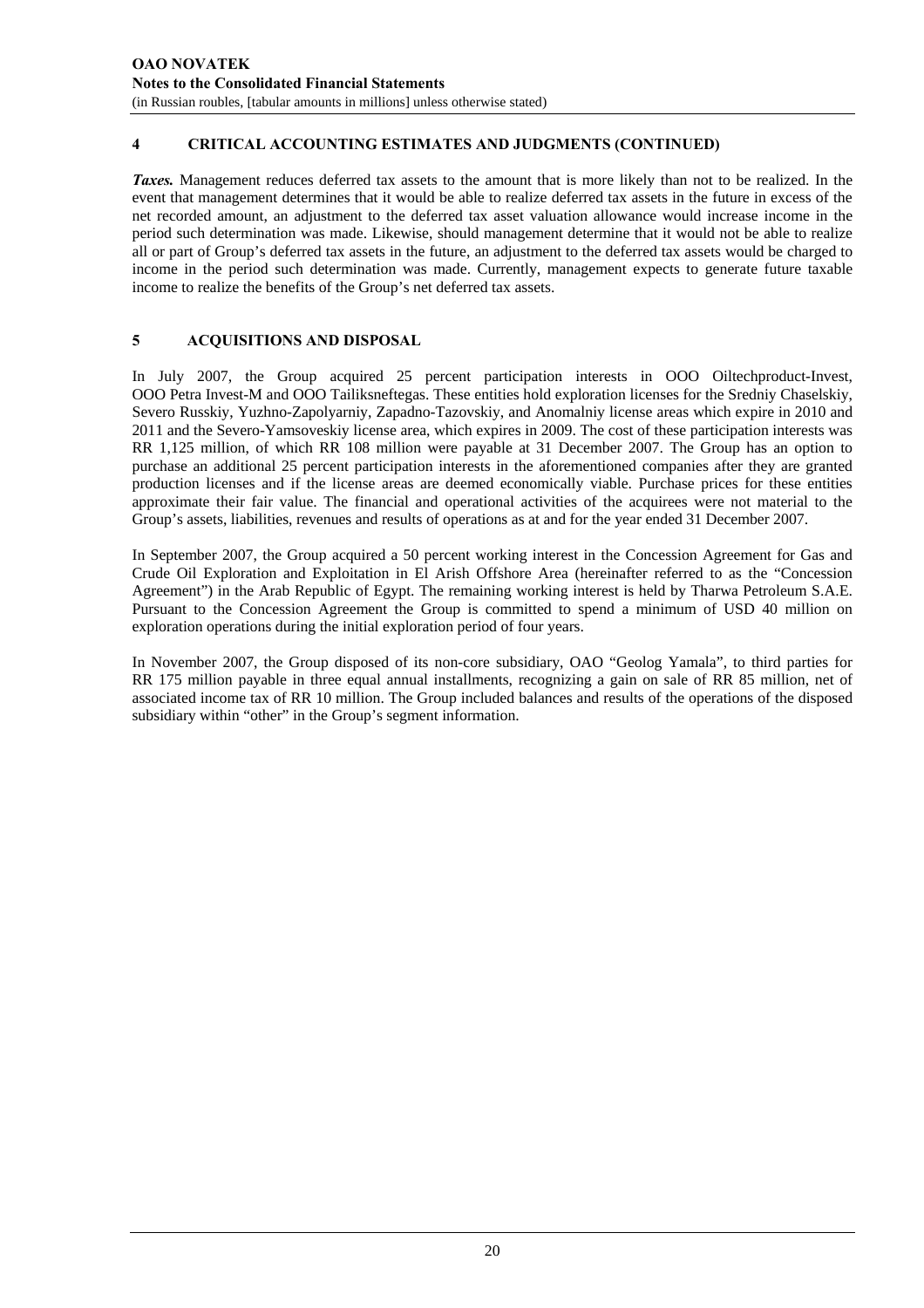#### **6 PROPERTY, PLANT AND EQUIPMENT**

Movements in property, plant and equipment, for the years ended 31 December 2007 and 2006 are as follows:

|                                                      | Oil and gas<br>properties and<br>equipment | <b>Assets</b><br>under<br>construction | Other | <b>Total</b> |
|------------------------------------------------------|--------------------------------------------|----------------------------------------|-------|--------------|
|                                                      |                                            |                                        |       |              |
| Cost                                                 | 62,341                                     | 4,174                                  | 3,482 | 69,997       |
| Accumulated depreciation, depletion and amortization | (4,065)                                    |                                        | (257) | (4,322)      |
| Net book value at 1 January 2006                     | 58,276                                     | 4,174                                  | 3,225 | 65,675       |
|                                                      |                                            |                                        |       |              |
| Acquisition of subsidiaries                          | 741                                        |                                        |       | 741          |
| Additions                                            | 469                                        | 4,227                                  | 7     | 4,703        |
| Transfers                                            | 3,280                                      | (3,711)                                | 431   |              |
| Depreciation, depletion and amortization             | (3,490)                                    |                                        | (238) | (3,728)      |
| Disposals, net                                       | (250)                                      | (173)                                  | (234) | (657)        |
|                                                      |                                            |                                        |       |              |
| Cost                                                 | 66,555                                     | 4,517                                  | 3,643 | 74,715       |
| Accumulated depreciation, depletion and amortization | (7,529)                                    |                                        | (452) | (7,981)      |
| Net book value at 31 December 2006                   | 59,026                                     | 4,517                                  | 3,191 | 66,734       |
|                                                      |                                            |                                        |       |              |
| Acquisition of subsidiaries                          |                                            |                                        | 254   | 254          |
| Additions                                            | 2,136                                      | 17,324                                 | 6     | 19,466       |
| <b>Transfers</b>                                     | 2,716                                      | (2,999)                                | 283   |              |
| Depreciation, depletion and amortization             | (3,478)                                    |                                        | (260) | (3,738)      |
| Disposal of subsidiaries, net                        |                                            |                                        | (18)  | (18)         |
| Disposals, net                                       | (2)                                        |                                        | (27)  | (29)         |
|                                                      |                                            |                                        |       |              |
| Cost                                                 | 71.404                                     | 18,842                                 | 4.098 | 94,344       |
| Accumulated depreciation, depletion and amortization | (11,006)                                   |                                        | (669) | (11, 675)    |
| Net book value at 31 December 2007                   | 60,398                                     | 18,842                                 | 3,429 | 82,669       |

Included within the oil and gas properties and equipment balance at 31 December 2007 and 2006 are proved properties of RR 28,222 million and RR 28,168 million, net of accumulated depreciation, depletion and amortization of RR 4,908 million and RR 3,225 million, respectively.

Included within general and administrative expenses are RR 66 million and RR 57 million of depreciation of administrative buildings for the years ended 31 December 2007 and 2006, respectively (see Note 20).

Included in additions to property, plant and equipment for the years ending 31 December 2007 and 2006 is capitalized interest of RR 139 million and RR 287 million, respectively. The interest capitalization rates for 2007 and 2006 used for additions were 6.0 percent and 6.2 percent, respectively.

*Asset retirement obligations.* Estimated costs of dismantling oil and gas production facilities, pipelines and related processing facilities, including abandonment and site restoration costs, amounting to RR 618 million and RR 424 million at 31 December 2007 and 2006, respectively, are included in the cost of oil and gas properties and equipment. The Group has estimated its liability based on current legislation using estimated costs and timing of when the expenses are expected to be incurred between the end of the reporting period and 2051. Governmental authorities are continually reviewing regulations and their enforcement. Consequently, the Group's ultimate liabilities may differ from the recorded amounts.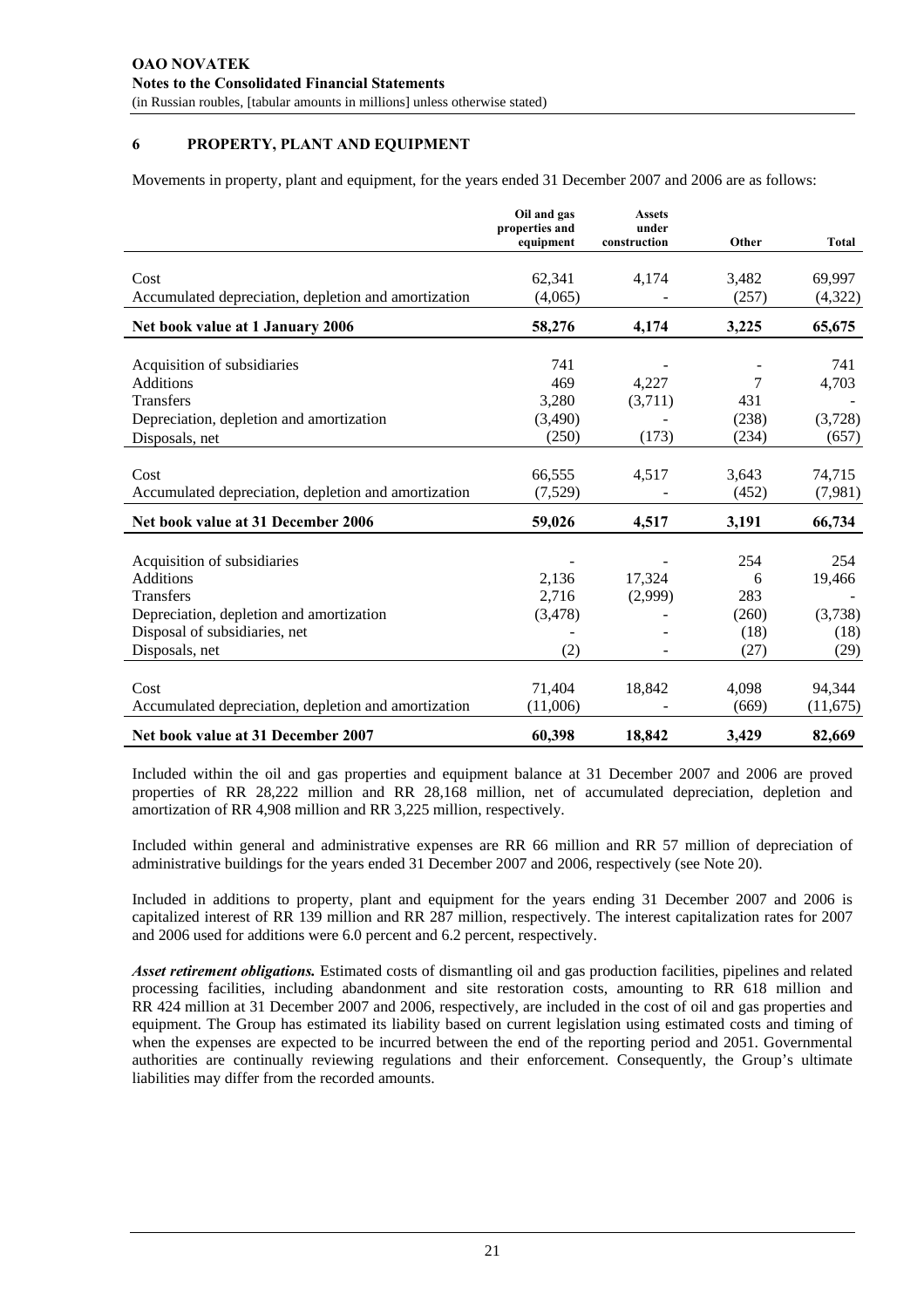#### **7 INVENTORIES**

|                                                                                                                                                    | At 31 December: |           |
|----------------------------------------------------------------------------------------------------------------------------------------------------|-----------------|-----------|
|                                                                                                                                                    | 2007            | 2006      |
| Materials and supplies at net realizable value (net of provisions of<br>RR 45 million and RR 46 million at 31 December 2007 and 2006, respectively | 280             | 332       |
| Materials and supplies at cost                                                                                                                     | 438             | 432       |
| Natural gas and hydrocarbon liquids                                                                                                                | 799             | 814       |
| Polymer and insulation tape products (net of provisions of                                                                                         |                 |           |
| RR 10 million and RR 33 million at 31 December 2007 and 2006, respectively)<br>Other inventories                                                   | 177<br>100      | 147<br>90 |
| <b>Total inventories</b>                                                                                                                           | 1.794           | 1.815     |

The Group recorded an expense of RR 101 million and RR 64 million during the years ended 31 December 2007 and 2006, respectively, to write-down the carrying value of inventory due to obsolescence.

#### **8 TRADE AND OTHER RECEIVABLES**

|                                                                                                                                                      | At 31 December: |             |
|------------------------------------------------------------------------------------------------------------------------------------------------------|-----------------|-------------|
|                                                                                                                                                      | 2007            | 2006        |
| Trade receivables (net of provision of RR 8 million and<br>RR 16 million at 31 December 2007 and 2006, respectively)<br>Interest on loans receivable | 2.947           | 1,843<br>26 |
| Other receivables (net of provision of RR 47 million and<br>RR 59 million at 31 December 2007 and 2006, respectively)                                | 317             | 344         |
| Total trade and other receivables                                                                                                                    | 3,267           | 2.213       |

The carrying values of trade and other receivables approximate their fair value. The maximum exposure to credit risk at the balance sheet date is the carrying value of each class of receivables mentioned above. The Group does not hold any collateral as security for trade and other receivables (see Note 22 for credit risk disclosures).

Trade and other receivables that are less than three months past due are generally not considered for impairment unless other indicators of impairment exist. Trade and other receivables of RR 81 million and RR 69 million at 31 December 2007 and 2006, respectively were past due but not impaired. These relate to a number of independent customers for whom there is no recent history of default. The ageing analysis of these past due but not impaired trade and other receivables are as follows:

|                                 | At 31 December: |      |  |
|---------------------------------|-----------------|------|--|
|                                 | 2007            | 2006 |  |
| Up to 90 days past-due          | 19              |      |  |
| 91 to 360 days past-due         | 55              | 39   |  |
| Over 360 days past-due          |                 | 15   |  |
| Total past due but not impaired | 81              | 69   |  |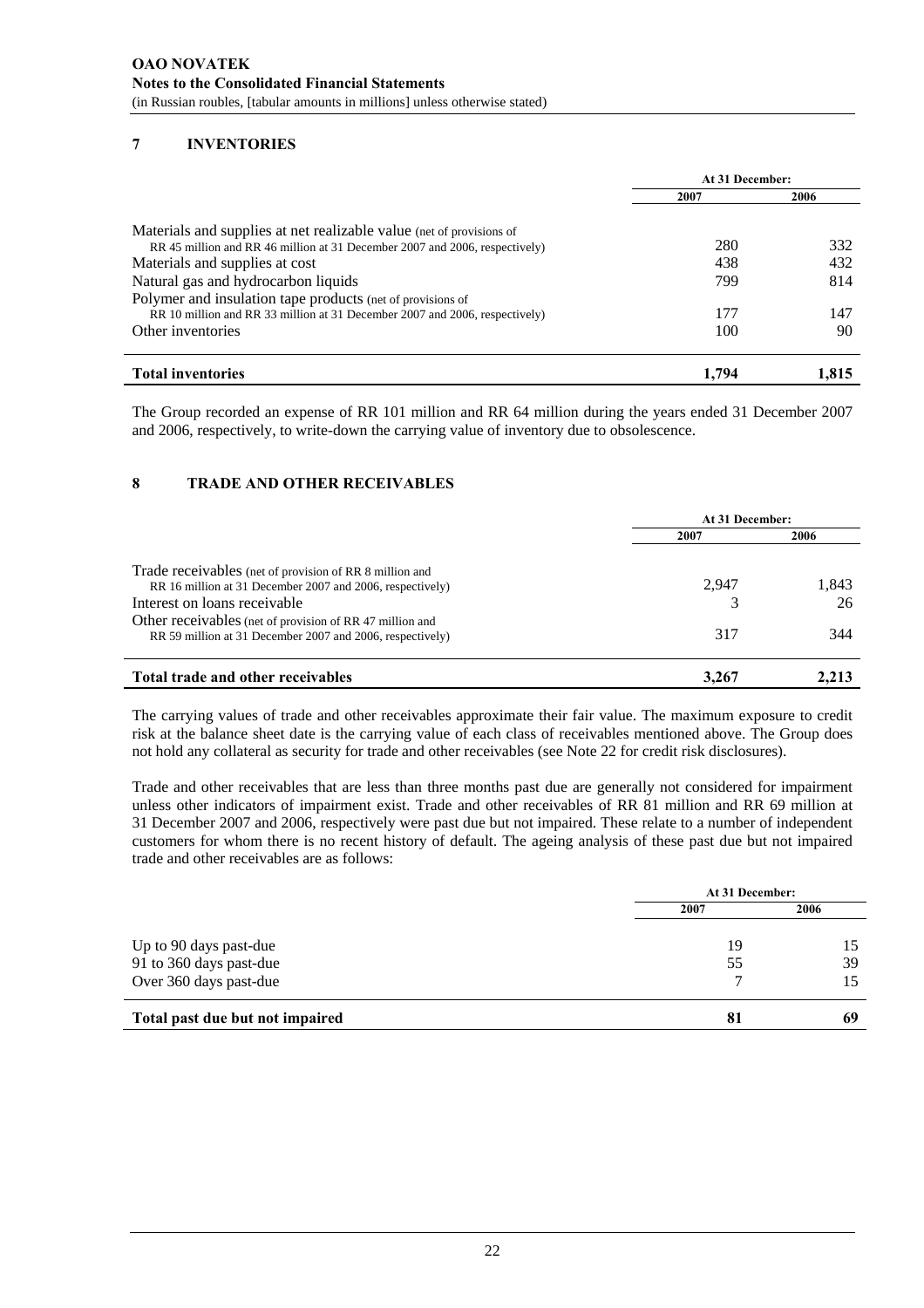#### **8 TRADE AND OTHER RECEIVABLES (CONTINUED)**

Movements on the Group provision for impairment of trade and other receivables are as follows:

|                                          | <b>Year ended 31 December:</b> |      |
|------------------------------------------|--------------------------------|------|
|                                          | 2007                           | 2006 |
| At 1 January                             | 75                             | 121  |
| Additional provision recorded            | 23                             | 33   |
| Receivables written off as uncollectible | (43)                           | (70) |
| Provision amount reversed into income    |                                | (9)  |
| At 31 December                           | 55                             | 75   |

The provision for impaired receivables has been included in the consolidated statement of income in net impairment expense.

#### **9 PREPAYMENTS AND OTHER CURRENT ASSETS**

|                                                                                                                                          | At 31 December: |       |
|------------------------------------------------------------------------------------------------------------------------------------------|-----------------|-------|
|                                                                                                                                          | 2007            | 2006  |
| <b>Financial assets</b>                                                                                                                  |                 |       |
| Short-term loans receivable                                                                                                              | 36              | 20    |
| Short-term bank deposits                                                                                                                 |                 | 50    |
| <b>Non-financial assets</b>                                                                                                              |                 |       |
| Recoverable value-added tax                                                                                                              | 2,668           | 664   |
| Prepayments and advances to suppliers (net of provision of RR 4 million and<br>RR 11 million at 31 December 2007 and 2006, respectively) | 2,413           | 1,143 |
| Deferred export duties for stable gas condensate                                                                                         | 1.069           | 924   |
| Prepaid taxes other than income tax                                                                                                      | 974             | 777   |
| Deferred transportation expense for stable gas condensate                                                                                | 334             | 306   |
| Deferred transportation expense for natural gas                                                                                          | 55              | 874   |
| Other current assets                                                                                                                     | 111             | 93    |
| Total prepayments and other current assets                                                                                               | 7,660           | 4,851 |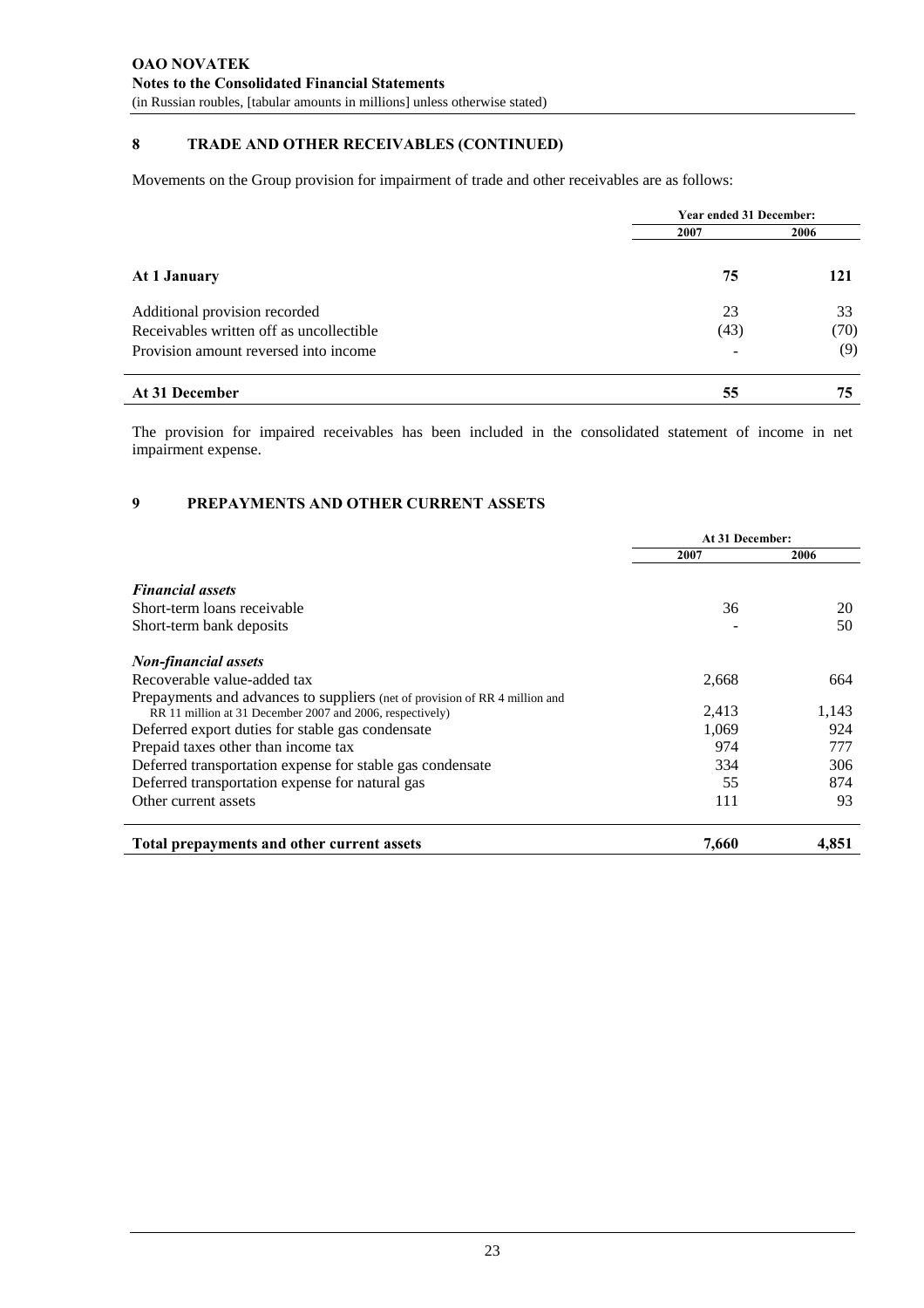#### **10 CASH AND CASH EQUIVALENTS**

|                                                                                                                    | At 31 December: |       |
|--------------------------------------------------------------------------------------------------------------------|-----------------|-------|
|                                                                                                                    | 2007            | 2006  |
| Cash at current bank accounts                                                                                      | 1,787           | 1,522 |
| Russian rouble denominated deposits (average interest rate 3% p.a. and<br>4% p.a. for 2007 and 2006, respectively) | 2,195           | 3,757 |
| US dollar denominated deposits (average interest rate 5% p.a. for 2006)                                            |                 | 389   |
| Total cash and cash equivalents                                                                                    | 3,982           | 5,668 |

All deposits have original maturities of less than three months (see Note 22 for credit risk disclosures).

Cash, cash equivalents and bank overdrafts include the following for the purposes of the cash flow statement:

|                                                                                                 | At 31 December:  |       |
|-------------------------------------------------------------------------------------------------|------------------|-------|
|                                                                                                 | 2007             | 2006  |
| Cash and cash equivalents per the consolidated balance sheet<br>Less: bank overdrafts (Note 13) | 3,982<br>(1,368) | 5.668 |
| Cash, cash equivalents and bank overdrafts per the<br>consolidated statement of cash flows      | 2.614            | 5.668 |

#### **11 LONG-TERM DEBT**

|                                                       | At 31 December: |                  |
|-------------------------------------------------------|-----------------|------------------|
|                                                       | 2007            | 2006             |
| US dollar denominated loans<br>Euro denominated loans | 54<br>270       | 2,153<br>507     |
| Total<br>Less: current portion of long-term debt      | 324<br>(282)    | 2,660<br>(2,117) |
| Total long-term debt                                  | 42              | 543              |

At 31 December 2007 and 2006, the Group's long-term debt by facility is as follows:

|                                                  | At 31 December: |                  |
|--------------------------------------------------|-----------------|------------------|
|                                                  | 2007            | 2006             |
| <b>BNP PARIBAS Bank</b><br>Other loans           | 324             | 1,975<br>685     |
| Total<br>Less: current portion of long-term debt | 324<br>(282)    | 2,660<br>(2,117) |
| <b>Total long-term debt</b>                      | 42              | 543              |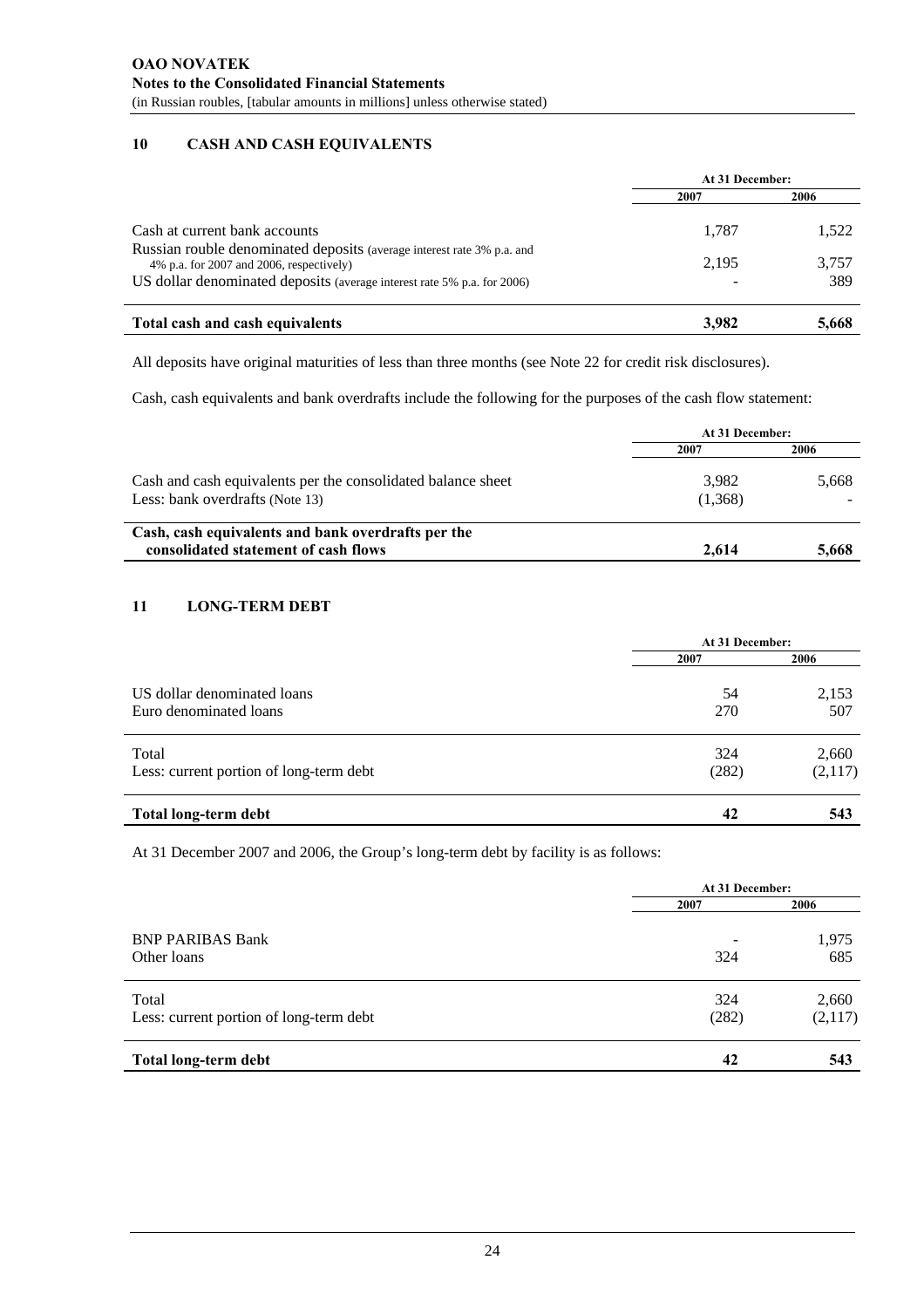#### **11 LONG-TERM DEBT (CONTINUED)**

*Other loans.* At 31 December 2007 and 2006, other loans included US dollar denominated loans totaling RR 54 million (USD 2.2 million) and RR 178 million (USD 6.8 million), respectively, with a weighted average interest rate of 10.8 percent and 10.3 percent, respectively. These loans mature between 2008 and 2009. At 31 December 2007 and 2006, other loans also included Euro denominated loans totaling RR 270 million (Euro 7.5 million) and RR 507 million (Euro 14.6 million), respectively, with a weighted average effective interest rate of 13.6 percent and 13.5 percent, respectively. These loans mature between 2008 and 2009.

The carrying values of long-term debt approximate their fair value.

#### **12 PENSION OBLIGATIONS**

In February 2007, the Group announced the implementation of a post-employment benefit program. Under the pension program, employees who are employed by the Group for more than three years and retire from the Group on or after the statutory retirement age will receive monthly payments from NOVATEK for life unless they are actively employed. The amount of payments to be disbursed depends on the average salary, duration and location of employment. The program is effective from 1 January 2007 and applies to employees who retire after that date.

The program represents an unfunded defined benefit plan and is accounted for as such under provisions of IAS 19, *Employee Benefits*. The impact of the program on the consolidated financial statements is disclosed below.

The amounts recognized in the consolidated balance sheet and included in other non-current liabilities are determined as follows:

|                                                  | At 31 December 2007 |
|--------------------------------------------------|---------------------|
| Present value of the defined benefit obligations | 492                 |
| Unrecognized past service cost                   | (276)               |
| Defined benefit plan liability recognized in the |                     |
| consolidated balance sheet                       | 216                 |
|                                                  |                     |

The movements in the present value of the defined benefit obligations are as follows:

|                      | <b>Year ended</b><br>31 December 2007 |
|----------------------|---------------------------------------|
| At 1 January         |                                       |
| Past service cost    | 293                                   |
| Interest cost        | 18                                    |
| Current service cost | 60                                    |
| Actuarial loss       | 121                                   |
| At 31 December       | 492                                   |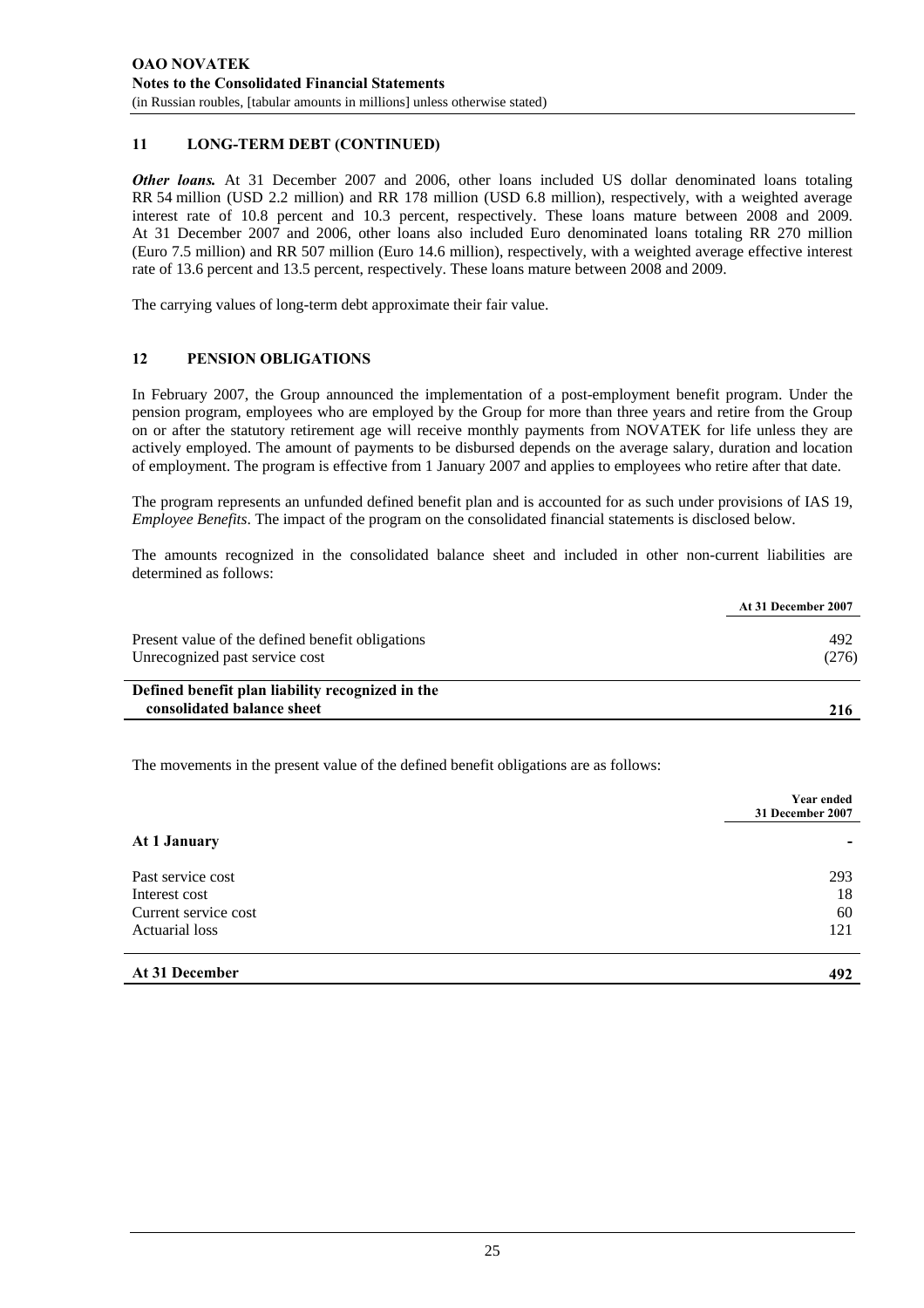#### **12 PENSION OBLIGATIONS (CONTINUED)**

The amounts recognized in the consolidated statement of income are as follows:

|                                                                           | Year ended<br>31 December 2007 |
|---------------------------------------------------------------------------|--------------------------------|
| Current service cost                                                      | 60                             |
| Interest cost                                                             | 18                             |
| Actuarial loss                                                            | 121                            |
| Amortization of past service cost                                         | 17                             |
| Defined benefit plan costs recognized in operating expenses               | 216                            |
| of which the following amounts were included as employee compensation in: |                                |
| Materials, services and other                                             | 106                            |
| General and administrative expenses                                       | 110                            |
|                                                                           |                                |

As a result of experience adjustments on plan liabilities the Group recognized a loss of RR 77 million included in actuarial loss.

The principal actuarial assumptions used at 31 December 2007 are as follows:

| Weighted average discount rate                                    | $6.4\%$ |
|-------------------------------------------------------------------|---------|
| Projected annual increase in employee compensation                | 10%     |
| Expected increases to pension benefits occurring every third year | 10%     |

The assumed average salary and pension payment increases for Group employees have been calculated on the basis of inflation forecasts, analysis of increases of past salaries and the general salary policy of the Group. It is assumed that the thresholds for the minimum and maximum amount of monthly pension payments would increase by 10 percent every third year.

Mortality assumptions are based on the Russian mortality tables published by the State Statistics Committee from the years 1986 to 1987, which management believes are the most conservative and prudent Russian wholepopulation mortality tables available.

Management has assessed that reasonable changes in the most significant actuarial assumptions will not have a significant impact on the consolidated statement of income or the liability recognized in the consolidated balance sheet.

#### **13 SHORT-TERM DEBT AND CURRENT PORTION OF LONG-TERM DEBT**

|                                                             | At 31 December: |       |
|-------------------------------------------------------------|-----------------|-------|
|                                                             | 2007            | 2006  |
| US dollar denominated loans                                 | 4,910           | 448   |
| US dollar denominated bank overdrafts                       | 1,368           |       |
| Total                                                       | 6.278           | 448   |
| Add: current portion of long-term debt                      | 282             | 2,117 |
| Total short-term debt and current portion of long-term debt | 6,560           | 2,565 |

*US dollar denominated loans.* At 31 December 2007, the US dollar denominated loans included a loan from BNP PARIBAS Bank in the amount RR 2,455 million (USD 100 million) with annual interest of LIBOR plus 0.75 percent (5.8 percent at 31 December 2007). The loan is repayable in September 2008.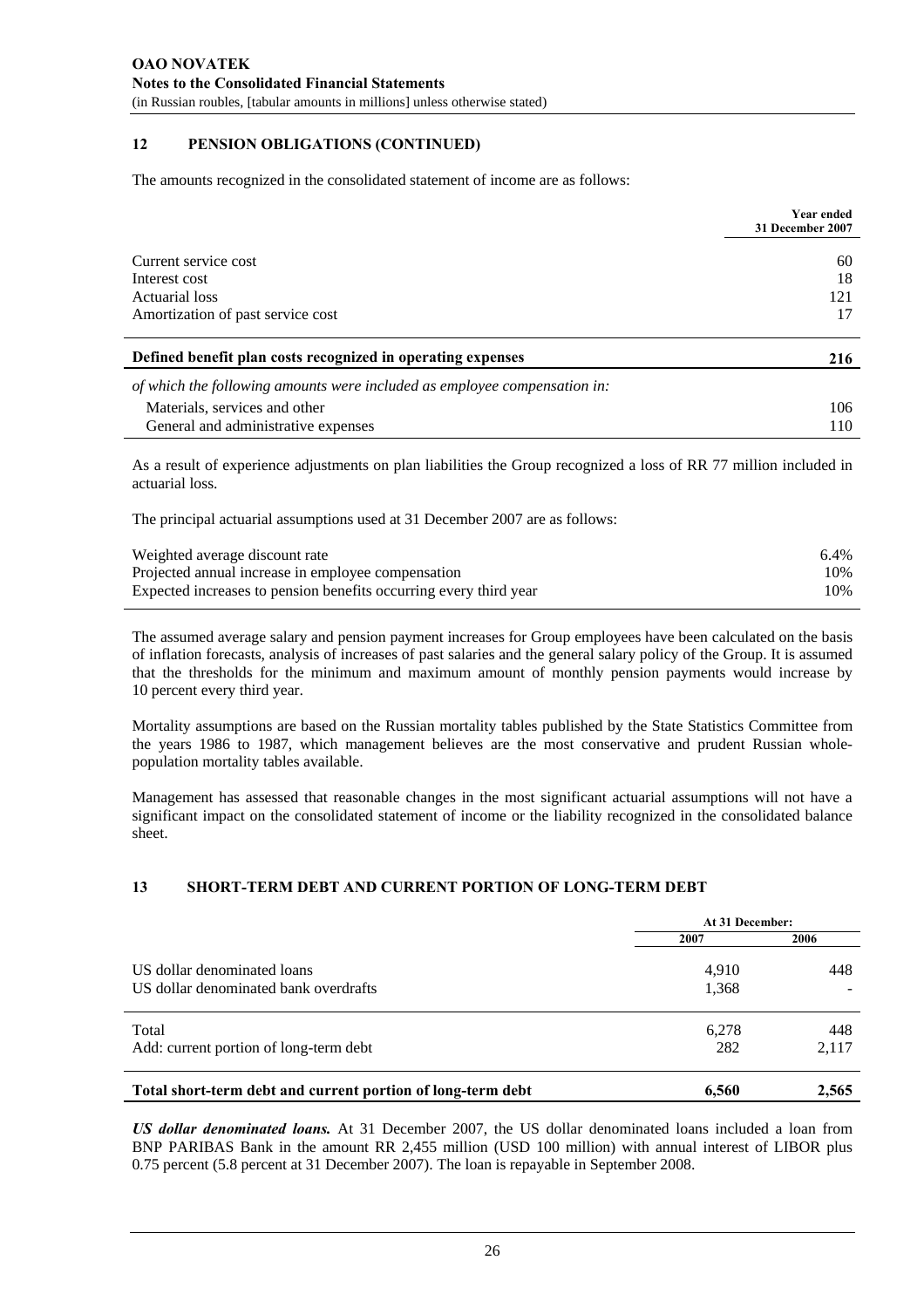#### **13 SHORT-TERM DEBT AND CURRENT PORTION OF LONG-TERM DEBT (CONTINUED)**

At 31 December 2007, the US dollar denominated loans included loans from CALYON S.A. and CALYON RUSBANK Corporate and Investment Bank in the total amount RR 2,455 million (USD 100 million) with annual interest of LIBOR plus 0.85 percent (5.9 percent at 31 December 2007). The loans are repayable in May 2008.

The carrying values of the short-term debt approximate their fair value.

*Available credit facilities and bank overdrafts.* At 31 December 2007 and 2006, the Group used RR 1,368 million and nil of its credit facilities as bank overdrafts, respectively. Available funds under these short-term credit lines with various international banks were in total RR 4,148 million (USD 169 million) and RR 6,135 million (USD 233 million) at 31 December 2007 and 2006, respectively, on either fixed or variable interest rates subject to the specific type of credit facility.

In November 2007, the Group obtained a two year credit line facility with International Moscow Bank (from December 2007 – "UniCredit Bank") up to the maximum amount of RR 2,455 million (USD 100 million) with interest rates negotiated on each withdrawal dates.

#### **14 TRADE PAYABLES AND ACCRUED LIABILITIES**

|                                        | At 31 December:   |       |
|----------------------------------------|-------------------|-------|
|                                        | 2007              | 2006  |
| <b>Financial liabilities</b>           |                   |       |
| Trade payables                         | 1,327<br>375<br>9 | 677   |
| Other payables<br>Interest payable     |                   | 40    |
|                                        |                   |       |
| <b>Non-financial liabilities</b>       |                   |       |
| Advances from customers                | 1,535             | 961   |
| Salary payables                        | 352               | 115   |
| Other payables                         |                   |       |
| Trade payables and accrued liabilities | 3,599             | 1,801 |

#### **15 SHAREHOLDERS' EQUITY**

*Ordinary share capital.* Share capital issued and paid-in consisted of 3,036,306,000 ordinary shares at 31 December 2007 and 2006 with a par value of RR 0.1 each. The total authorized number of ordinary shares was 10,593,682,000 shares at both dates.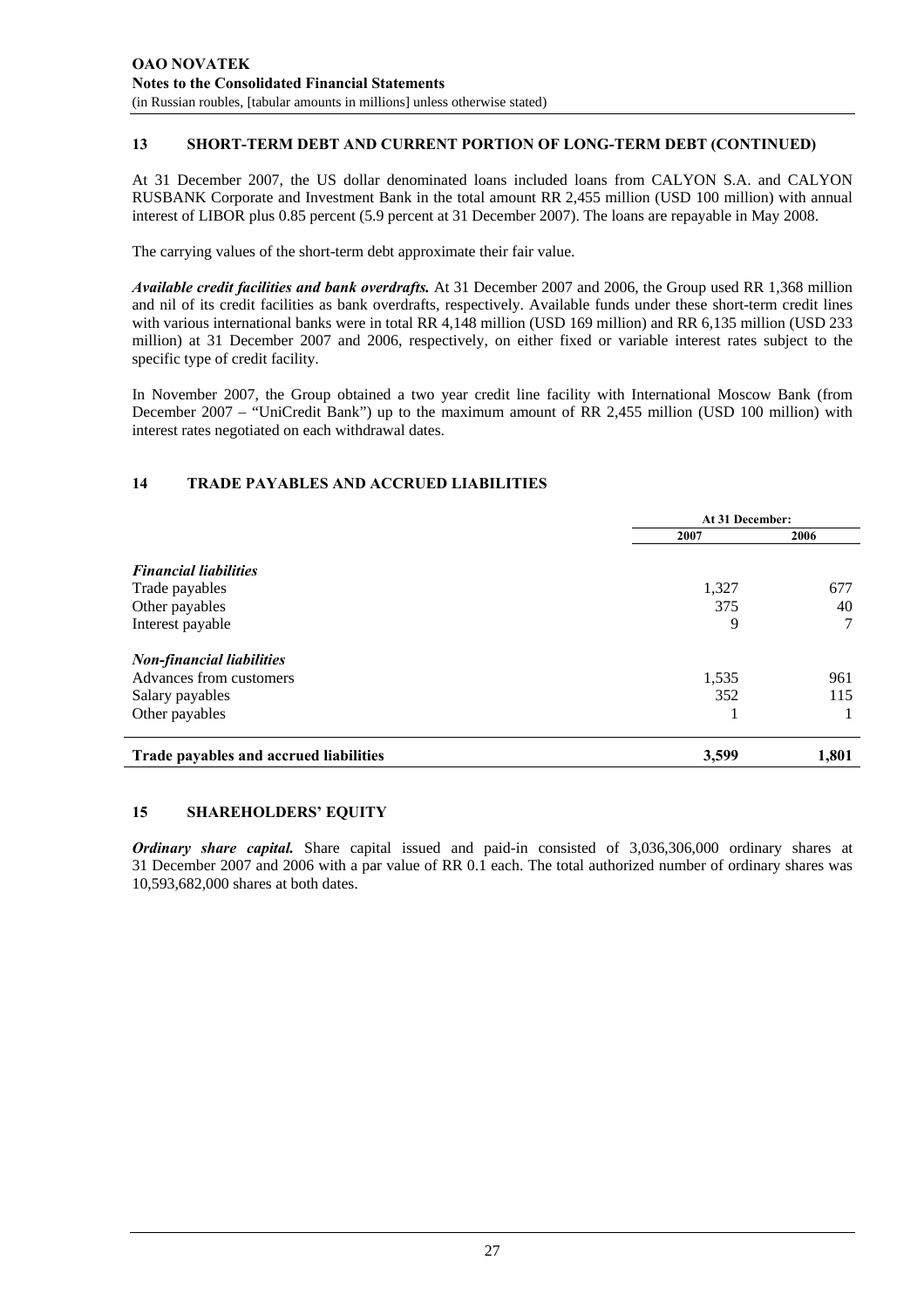#### **15 SHAREHOLDERS' EQUITY (CONTINUED)**

*Dividends.* Dividends declared and paid are as follows:

|                                                                   | <b>Year ended 31 December:</b> |         |
|-------------------------------------------------------------------|--------------------------------|---------|
|                                                                   | 2007                           | 2006    |
| Dividends payable at 1 January                                    |                                | 33      |
| Total dividends declared                                          | 5,860                          | 3,258   |
| Dividends paid                                                    | (5,860)                        | (3,290) |
| Dividends payable at 31 December                                  |                                |         |
| Dividends per share declared during the year (in Russian roubles) | 1.93                           | 1.07    |
| Dividends per GDR declared during the year (in Russian roubles)   | 19.3                           | 10.7    |

The Group declares and pays dividends in Russian roubles. Dividends declared in 2007 and 2006 were as follows:

| Final for 2006: RR 1.10 per share or RR 11.0 per GDR declared in May 2007<br>Interim for 2007: RR 0.83 per share or RR 8.30 per GDR declared in October 2007 | 3,340<br>2,520 |
|--------------------------------------------------------------------------------------------------------------------------------------------------------------|----------------|
| Total dividends declared in 2007                                                                                                                             | 5,860          |
|                                                                                                                                                              |                |
| Final for 2005: RR 0.52 per share or RR 5.20 per GDR declared in June 2006                                                                                   | 1,588          |
| Interim for 2006: RR 0.55 per share or RR 5.50 per GDR declared in September 2006                                                                            | 1,670          |
| Total dividends declared in 2006                                                                                                                             | 3,258          |

*Share-based compensation.* In 2005, certain shareholders provided share-based compensation to key members of the Group's management team. The fair value of the awards of RR 879 million is being recognized as compensation expense evenly over their five year vesting period beginning the second quarter of 2005. A corresponding increase is recorded to additional paid in capital as expense is recognized to reflect the shareholders contribution in providing the award. The fair value of the awards was determined by reference to the fair value of the limited liability company's net assets estimated by its owners.

*Distributable retained earnings.* In accordance with Russian legislation, NOVATEK distributes profits as dividends or transfers them to reserves (fund accounts) on the basis of financial statements prepared in accordance with Russian Accounting Rules. Russian legislation identifies the net profit as basis of distribution. For 2007, net statutory profit of NOVATEK as reported in the published annual statutory reporting forms was RR 16,242 million (2006: RR 12,946 million) and the closing balance of the accumulated profit including the current year net statutory profit totalled RR 41,213 million (2006: RR 30,830 million).

#### **16 OIL AND GAS SALES**

|                                                  | <b>Year ended 31 December:</b> |                          |
|--------------------------------------------------|--------------------------------|--------------------------|
|                                                  | 2007                           | 2006                     |
| Natural gas                                      | 35,605                         | 28,048                   |
| Stable gas condensate<br>Liquefied petroleum gas | 17,106<br>4,926<br>1,753       | 13,768<br>3,804<br>1,928 |
|                                                  |                                |                          |
| Oil products                                     |                                |                          |
| Total oil and gas sales                          | 60,357                         | 48,047                   |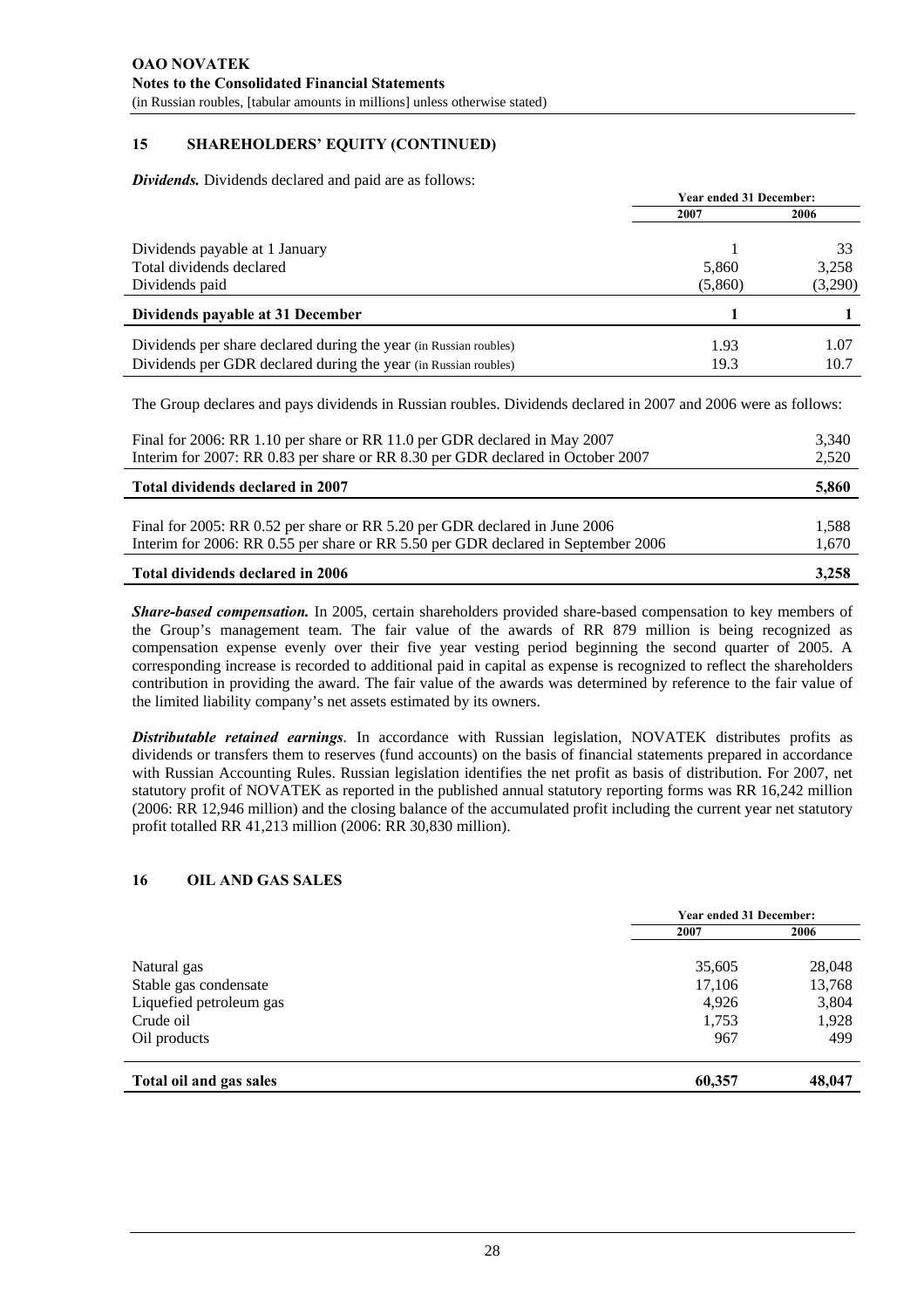#### **17 TRANSPORTATION EXPENSES**

|                                                                                                             | <b>Year ended 31 December:</b> |        |  |
|-------------------------------------------------------------------------------------------------------------|--------------------------------|--------|--|
|                                                                                                             | 2007                           | 2006   |  |
| Natural gas transportation to customers<br>Stable gas condensate and liquefied petroleum gas transportation | 9,077                          | 6,934  |  |
| by rail                                                                                                     | 3.376                          | 2,753  |  |
| Stable gas condensate transportation by tankers                                                             | 1,690                          | 1,484  |  |
| Unstable gas condensate transportation from the fields to the                                               |                                |        |  |
| processing facilities through third party pipelines                                                         | 115                            | 78     |  |
| Crude oil transportation to customers                                                                       | 78                             | 93     |  |
| Insurance expense                                                                                           |                                | 8      |  |
| Other                                                                                                       | 29                             | 12     |  |
| <b>Total transportation expenses</b>                                                                        | 14.372                         | 11.362 |  |

#### **18 TAXES OTHER THAN INCOME TAX**

The Group is subject to a number of taxes other than income tax, which are detailed as follows:

|                                          | <b>Year ended 31 December:</b> |           |             |
|------------------------------------------|--------------------------------|-----------|-------------|
|                                          | 2007                           | 2006      |             |
| Unified natural resources production tax | 5,703                          | 5,556     |             |
| Property tax<br>Excise tax               | 544<br>36                      | 483<br>80 |             |
|                                          |                                |           | Other taxes |
| Total taxes other than income tax        | 6,379                          | 6.223     |             |

In 2007 and 2006, the unified natural resources production tax for natural gas production was fixed at a rate of RR 147 per thousand cubic meters.

The unified natural resources production tax rate for gas condensate is set at 17.5 percent of gas condensate revenues recognized by the producing entities.

Under the Tax Code of the Russian Federation, the tax rate for the unified natural resources production tax for crude oil is calculated by reference to an average price for Urals oil mix and an average exchange rate over the relevant tax period. Beginning 1 January 2005, the base rate was set at RR 419 per metric ton of crude oil.

#### **19 MATERIALS, SERVICES AND OTHER**

|                                     | <b>Year ended 31 December:</b> |       |  |
|-------------------------------------|--------------------------------|-------|--|
|                                     | 2007                           | 2006  |  |
|                                     |                                |       |  |
| Employee compensation               | 1,897                          | 1,351 |  |
| Materials and supplies              | 1,521                          | 1,219 |  |
| Repair and maintenance services     | 367                            | 333   |  |
| Fire safety and security expense    | 263                            | 254   |  |
| Electricity and fuel                | 216                            | 192   |  |
| Tolling and processing fees         | 213                            | 226   |  |
| Other                               | 447                            | 318   |  |
| Total materials, services and other | 4,924                          | 3,893 |  |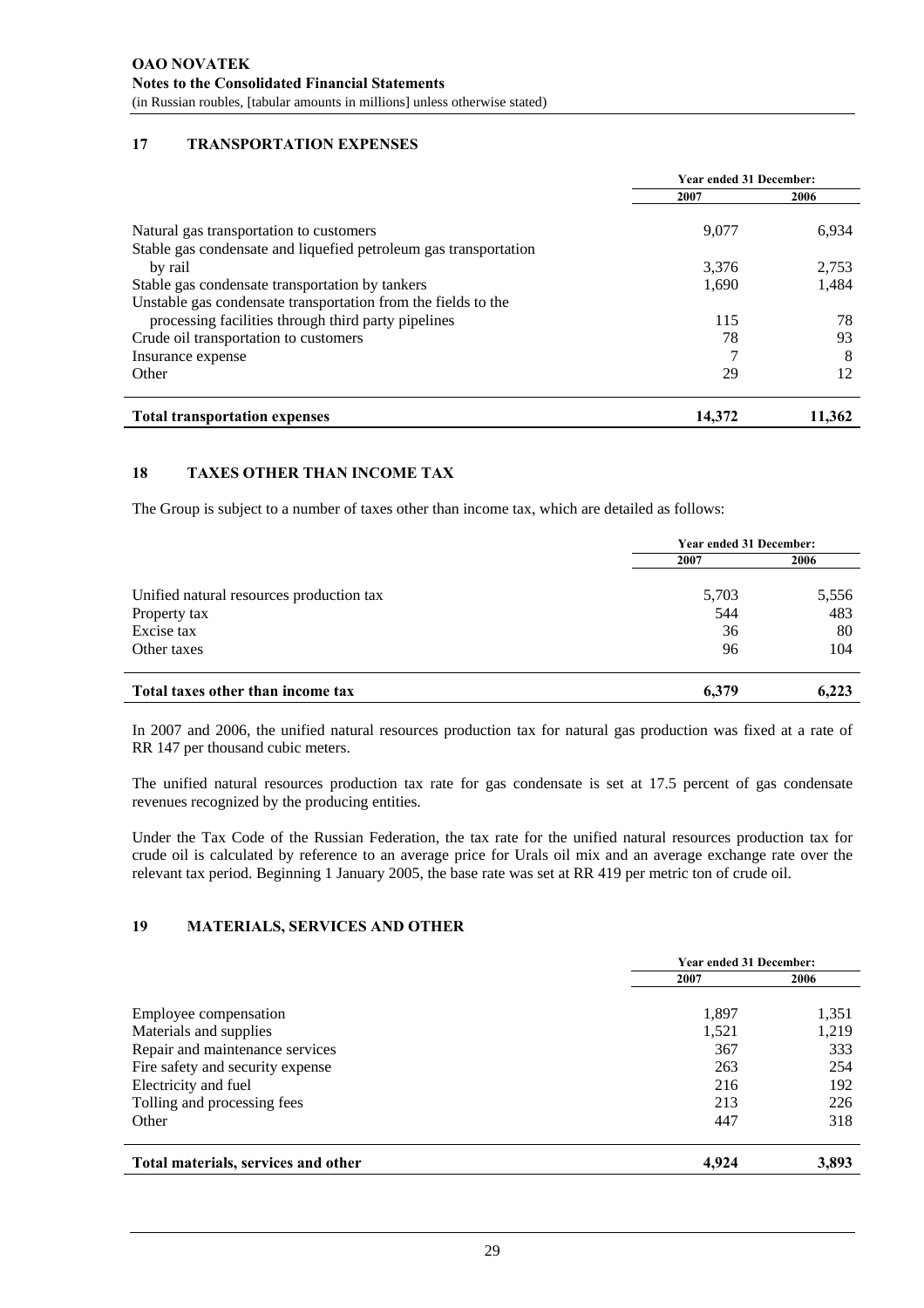#### **20 GENERAL AND ADMINISTRATIVE EXPENSES**

|                                                                                            | <b>Year ended 31 December:</b> |              |  |
|--------------------------------------------------------------------------------------------|--------------------------------|--------------|--|
|                                                                                            | 2007                           | 2006         |  |
| Employee compensation<br>Maintenance of social infrastructure and charitable contributions | 1,961<br>559                   | 1,476<br>491 |  |
| Legal, audit, and consulting services                                                      | 404                            | 256          |  |
| Business trips expense                                                                     | 199                            | 166          |  |
| Rent expense                                                                               | 146                            | 123          |  |
| Insurance expense                                                                          | 117                            | 225          |  |
| Depreciation - administrative buildings                                                    | 66                             | 57           |  |
| Other                                                                                      | 421                            | 371          |  |
| Total general and administrative expenses                                                  | 3,873                          | 3.165        |  |

*Auditors' fees and services.* ZAO PricewaterhouseCoopers Audit has served as the Group's independent external auditors for each of the financial years. The independent external auditors are subject to re-appointment at the Annual General Meeting of shareholders based on the recommendations from the Board of Directors. The following table presents the aggregate fees for professional services and other services rendered by ZAO PricewaterhouseCoopers Audit to the Group included within legal, audit, and consulting services:

|                                                                                                                                                                             | <b>Year ended 31 December:</b> |      |  |
|-----------------------------------------------------------------------------------------------------------------------------------------------------------------------------|--------------------------------|------|--|
|                                                                                                                                                                             | 2007                           | 2006 |  |
| Audit services fee (audit of the Group's consolidated financial statements and<br>the statutory audit of the parent company)<br>Non-audit services (tax services and other) | 28                             | 28   |  |
| Total auditors' fees and services                                                                                                                                           |                                |      |  |

#### **21 INCOME TAX**

*Reconciliation of income tax.* The table below reconciles actual income tax expense and theoretical income tax, determined by applying the statutory tax rate to profit before income tax and share of income in associates.

|                                                                          | <b>Year ended 31 December:</b> |        |
|--------------------------------------------------------------------------|--------------------------------|--------|
|                                                                          | 2007                           | 2006   |
| Profit before income tax                                                 | 25,489                         | 19,122 |
| Theoretical income tax expense at statutory rate of 24 percent           | 6,117                          | 4,589  |
| Increase (decrease) due to:                                              |                                |        |
| Non-deductible expenses                                                  | 364                            | 403    |
| Foreign entities' taxation at lower income tax rate                      | (107)                          | (65)   |
| Withholding tax on dividends distributed between parent and subsidiaries | 193                            |        |
| Other non-temporary differences                                          | 194                            | 188    |
| Total income tax expense                                                 | 6.761                          | 5.115  |

*Effective income tax rate.* The Group's Russian statutory income tax rate in 2007 and 2006 was 24.0 percent. For the years ended 31 December 2007 and 2006, the Group's effective income tax rate was 26.5 percent and 26.7 percent, respectively.

**Deferred income tax.** Differences between IFRS and Russian statutory tax regulations give rise to certain temporary differences between the carrying value of certain assets and liabilities for financial reporting purposes and for income tax purposes.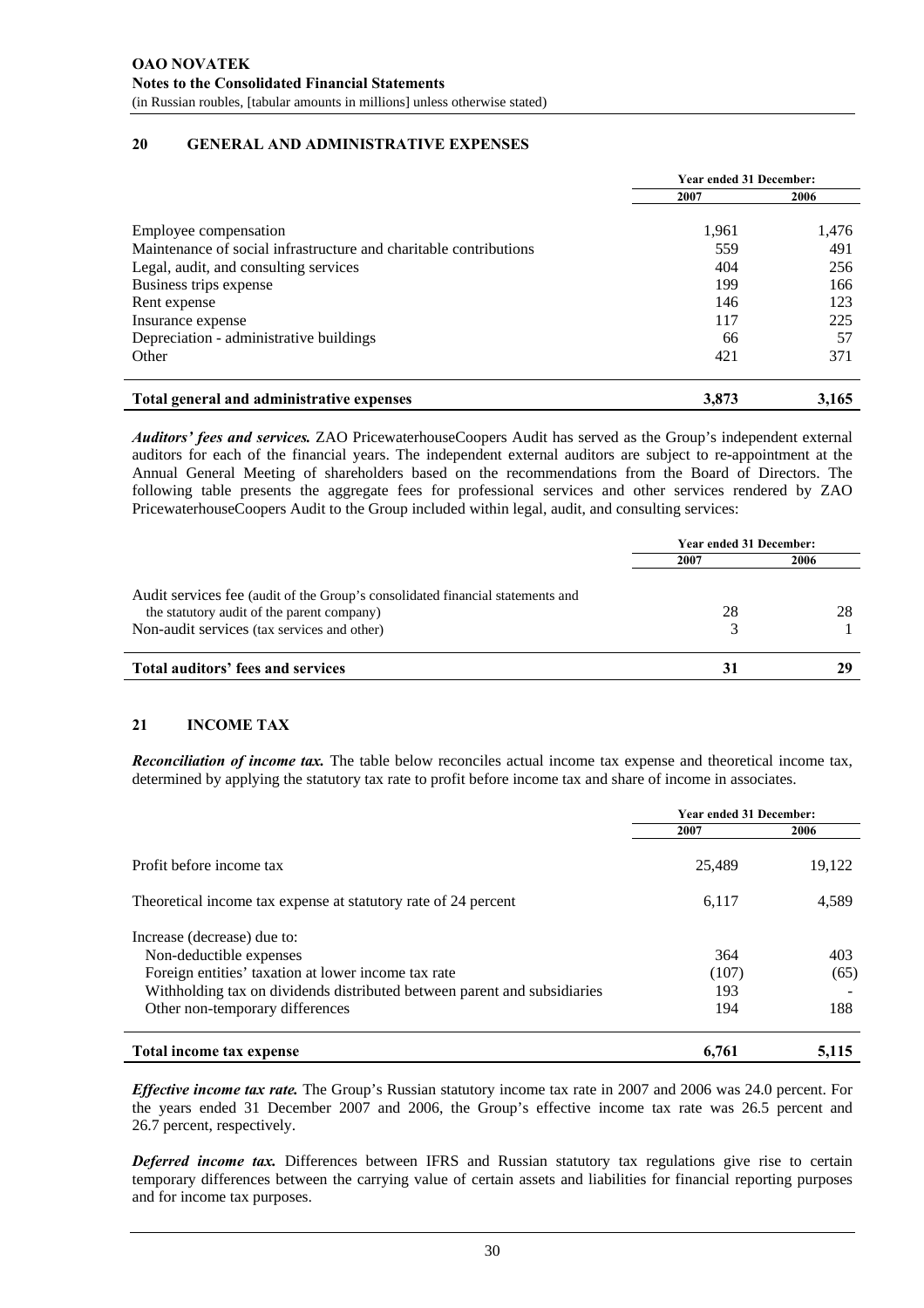#### **21 INCOME TAX (CONTINUED)**

Deferred income tax balances are presented in the consolidated balance sheets as follows:

|                                                                                                           | At 31 December: |                 |  |
|-----------------------------------------------------------------------------------------------------------|-----------------|-----------------|--|
|                                                                                                           | 2007            | 2006            |  |
| Long-term deferred income tax asset (other non-current assets)<br>Long-term deferred income tax liability | 532<br>(8,083)  | 321<br>(8, 412) |  |
|                                                                                                           |                 |                 |  |
| Net deferred income tax liability                                                                         | (7,551)         | (8,091)         |  |

Deferred income tax assets expected to be realized within twelve months of 31 December 2007 and 2006 were RR 608 million and RR 387 million, respectively. Deferred tax liabilities expected to be reversed within twelve months of 31 December 2007 and 2006 were RR 348 million and RR 376 million, respectively.

Movements in deferred income tax assets and liabilities during the years ended 31 December 2007 and 2006 are as follows:

|                                        | At<br>31 December<br>2007 | <b>Statement</b><br>of Income<br>effect | At<br>31 December<br>2006 | <b>Statement</b><br>of Income<br>effect | <b>Acquisitions</b> | At<br>31 December<br>2005 |
|----------------------------------------|---------------------------|-----------------------------------------|---------------------------|-----------------------------------------|---------------------|---------------------------|
| <b>Liabilities</b>                     |                           |                                         |                           |                                         |                     |                           |
| Property, plant and equipment          | (8,720)                   | 226                                     | (8,946)                   | 496                                     | (180)               | (9,262)                   |
| Inventories                            | (43)                      | (3)                                     | (40)                      | (16)                                    |                     | (24)                      |
| Other current assets                   | (312)                     | 17                                      | (329)                     | (329)                                   |                     |                           |
| Trade payables and accrued liabilities | (3)                       | 13                                      | (16)                      | (6)                                     |                     | (10)                      |
| Total deferred income tax liabilities  | (9,078)                   | 253                                     | (9, 331)                  | 145                                     | (180)               | (9,296)                   |
|                                        | At<br>31 December<br>2007 | <b>Statement</b><br>of Income<br>effect | At<br>31 December<br>2006 | <b>Statement</b><br>of Income<br>effect | <b>Acquisitions</b> | At<br>31 December<br>2005 |
| <b>Assets</b>                          |                           |                                         |                           |                                         |                     |                           |
| Inventories                            | 561                       | 170                                     | 391                       | 205                                     | 33                  | 153                       |
| Trade and other receivables            | 24                        | 1                                       | 23                        | (13)                                    |                     | 36                        |
| Trade payables and accrued liabilities | 585                       | 69                                      | 516                       | (84)                                    |                     | 600                       |
| Tax losses carried forward             | 319                       | 81                                      | 238                       | 143                                     | 19                  | 76                        |
| Other                                  | 38                        | (34)                                    | 72                        | 16                                      |                     | 56                        |
| Total deferred income tax assets       | 1,527                     | 287                                     | 1,240                     | 267                                     | 52                  | 921                       |
| Net deferred income tax liabilities    | (7, 551)                  | 540                                     | (8,091)                   | 412                                     | (128)               | (8,375)                   |

At 31 December 2007, the Group had recognized deferred income tax assets of RR 319 million (31 December 2006: RR 238 million) in respect of unused tax loss carry forwards of RR 1,329 million (31 December 2006: RR 992 million). Tax losses can be carried forward for relief against taxable profits for 10 years after they are incurred, subject to certain limitations. In determining future taxable profits and the amount of tax benefits that are probable in the future management makes judgments including expectations regarding the Group's ability to generate sufficient future taxable income and the projected time period over which deferred tax benefits will be realized.

At 31 December 2007 and 2006, the Group had not recorded a deferred tax liability in respect of taxable temporary differences of RR 8,614 million and RR 7,577 million, respectively, associated with investments in subsidiaries as the Group is able to control the timing of the reversal of those temporary differences and does not intend to reverse them in the foreseeable future.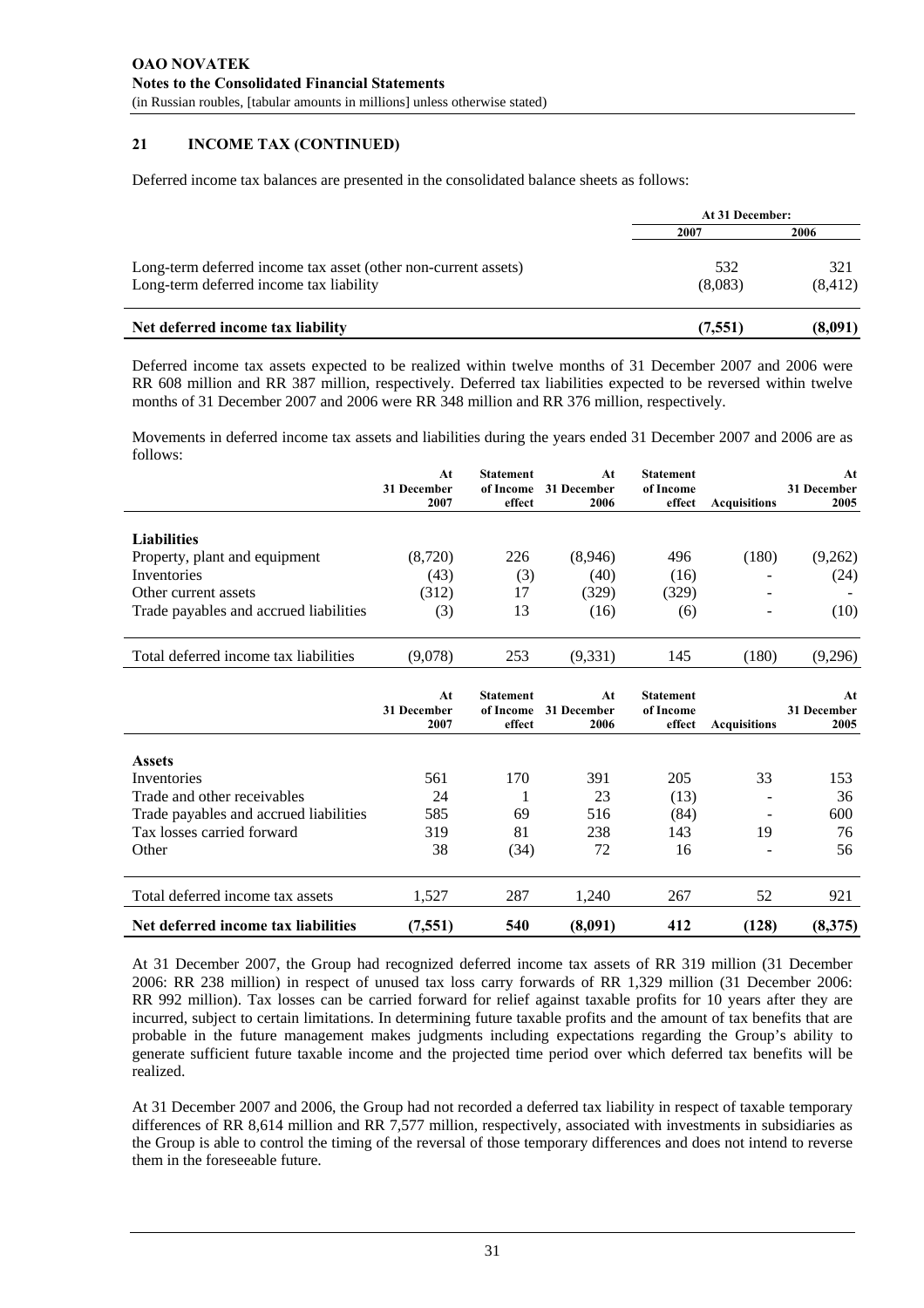#### **22 FINANCIAL INSTRUMENTS AND FINANCIAL RISK FACTORS**

The accounting policies for financial instruments have been applied to the line items below:

|                              | <b>Loans and receivables</b><br>At 31 December: |       |  |  |
|------------------------------|-------------------------------------------------|-------|--|--|
| <b>Financial assets</b>      |                                                 |       |  |  |
|                              | 2007                                            | 2006  |  |  |
| Non-current                  |                                                 |       |  |  |
| Long-term loans receivable   | 412                                             | 102   |  |  |
| Trade and other receivables  | 269                                             | 229   |  |  |
| Letters of credit            | 175                                             |       |  |  |
| Current                      |                                                 |       |  |  |
| Short-term loans receivable  | 36                                              | 20    |  |  |
| Trade and other receivables  | 3,267                                           | 2,213 |  |  |
| Short-term bank deposits     |                                                 | 50    |  |  |
| Cash and cash equivalents    | 3,982                                           | 5,668 |  |  |
| <b>Total carrying amount</b> | 8,141                                           | 8,282 |  |  |

|                                   | Measured at amortized cost |       |  |
|-----------------------------------|----------------------------|-------|--|
| <b>Financial liabilities</b>      | At 31 December:            |       |  |
|                                   | 2007                       | 2006  |  |
| Non-current                       |                            |       |  |
| Long-term debt                    | 42                         | 543   |  |
| Current                           |                            |       |  |
| Current portion of long-term debt | 282                        | 2,117 |  |
| Short-term debt                   | 6,278                      | 448   |  |
| Trade and other payables          | 1,711                      | 724   |  |
| <b>Total carrying amount</b>      | 8,313                      | 3,832 |  |

*Financial risk management objectives and policies***.** In the ordinary course of business, the Group is exposed to market risks from fluctuating prices on commodities purchased and sold, prices of other raw materials, currency exchange rates and interest rates. Depending on the degree of price volatility, such fluctuations in market prices may create volatility in the Group's financial results. To effectively manage the variety of exposures that may impact financial results, the Group's overriding strategy is to maintain a strong financial position.

The Group's principal risk management policies are established to identify and analyze the risks faced by the Group, to set appropriate risk limits and controls, and to monitor risks and adherence to these limits. Risk management policies and systems are reviewed regularly to reflect changes in market conditions and the Group's activities.

*Market risk.* Market risk is the risk that changes in market prices, such as foreign exchange rates, interest rates, commodity prices and equity prices, will affect the Group's financial results or the value of its holdings of financial instruments. The primary objective of mitigating these market risks is to manage and control market risk exposures, while optimizing the return on risk.

The Group is exposed to market price movements relating to changes in commodity prices such as crude oil, gas condensate, liquefied petroleum products and natural gas (commodity price risk), foreign currency exchange rates, interest rates, equity prices and other indices that could adversely affect the value of the Group's financial assets, liabilities or expected future cash flows.

#### *(a) Foreign exchange risk*

The Group is exposed to foreign exchange risk arising from various exposures in the normal course of business, primarily with respect to the US dollar and the Euro. Foreign exchange risk arises primarily from future commercial transactions, recognized assets and liabilities when assets and liabilities are denominated in a currency other than the functional currency.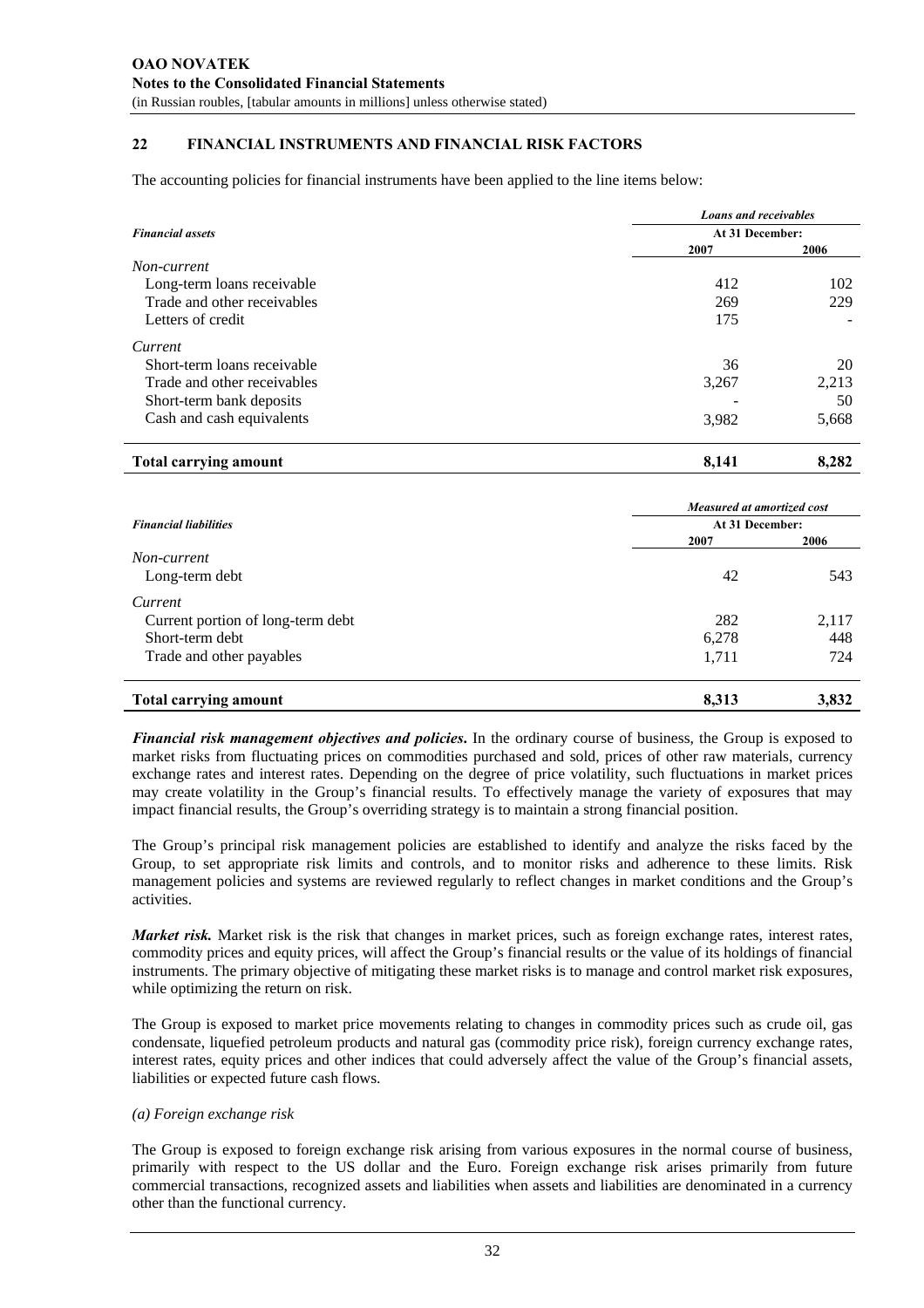The Group's overall strategy is to have no significant net exposure in currencies other than the Russian rouble or the US dollar. Foreign currency derivative instruments may be utilized to manage the risk exposures associated with fluctuations on certain firm commitments for sales and purchases, debt instruments and other transactions that are denominated in currencies other than the Russian rouble, and certain non-Russian rouble assets and liabilities.

The carrying amounts of the Group's financial instruments are denominated in the following currencies:

|                                   | <b>Russian</b>               |                  |       |                          |              |
|-----------------------------------|------------------------------|------------------|-------|--------------------------|--------------|
| At 31 December 2007               | rouble                       | US dollar        | Euro  | Other                    | <b>Total</b> |
| <b>Financial assets</b>           |                              |                  |       |                          |              |
| Non-current                       |                              |                  |       |                          |              |
| Long-term loans receivable        | 412                          |                  |       |                          | 412          |
| Trade and other receivables       | 269                          |                  |       |                          | 269          |
| Letters of credit                 | 169                          |                  | 6     |                          | 175          |
| Current                           |                              |                  |       |                          |              |
| Short-term loans receivable       | 36                           |                  |       |                          | 36           |
| Trade and other receivables       | 1,913                        | 1,350            |       | $\overline{4}$           | 3,267        |
| Cash and cash equivalents         | 3,763                        | 189              | 7     | 23                       | 3,982        |
| <b>Financial liabilities</b>      |                              |                  |       |                          |              |
| Non-current                       |                              |                  |       |                          |              |
| Long-term debt                    |                              | (4)              | (38)  |                          | (42)         |
| Current                           |                              |                  |       |                          |              |
| Current portion of long-term debt |                              | (50)             | (232) |                          | (282)        |
| Short-term debt                   |                              | (6,278)          |       |                          | (6,278)      |
| Trade and other payables          | (1,657)                      | (31)             | (16)  | (7)                      | (1,711)      |
| Net exposure at 31 December 2007  | 4,905                        | (4,824)          | (273) | 20                       | (172)        |
|                                   | <b>Russian</b>               |                  |       |                          |              |
| At 31 December 2006               | rouble                       | <b>US</b> dollar | Euro  | Other                    | <b>Total</b> |
| <b>Financial assets</b>           |                              |                  |       |                          |              |
| Non-current                       |                              |                  |       |                          |              |
| Long-term loans receivable        | 102                          |                  |       |                          | 102          |
| Trade and other receivables       | 229                          |                  |       |                          | 229          |
| Current                           |                              |                  |       |                          |              |
| Short-term loans receivable       | 20                           |                  |       | ۰                        | 20           |
| Short-term bank deposits          | 50                           |                  |       |                          | 50           |
| Trade and other receivables       | 1,272                        | 932              |       | 9                        | 2,213        |
| Cash and cash equivalents         | 4,907                        | 748              |       | 13                       | 5,668        |
| <b>Financial liabilities</b>      |                              |                  |       |                          |              |
| Non-current                       |                              |                  |       |                          |              |
| Long-term debt                    |                              | (275)            | (268) |                          | (543)        |
| Current                           |                              |                  |       |                          |              |
| Current portion of long-term debt | $\qquad \qquad \blacksquare$ | (1,878)          | (239) | $\qquad \qquad -$        | (2,117)      |
| Short-term debt                   | $\overline{a}$               | (448)            |       | $\overline{\phantom{a}}$ | (448)        |
| Trade and other payables          | (635)                        | (34)             | (47)  | (8)                      | (724)        |
| Net exposure at 31 December 2006  | 5,945                        | (955)            | (554) | 14                       | 4,450        |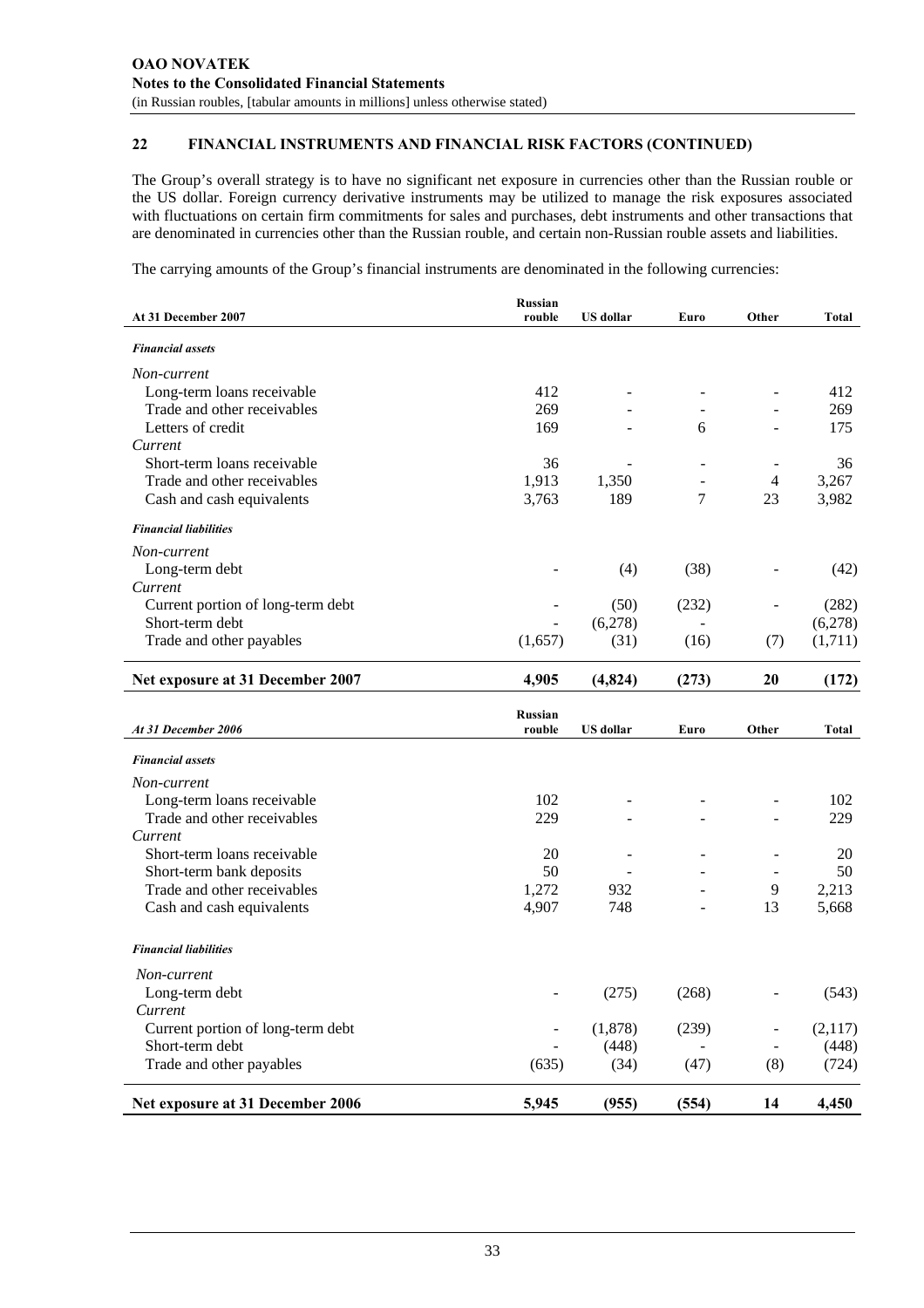In accordance with IFRS requirements the Group has chosen to provide information about market risk and potential exposure to hypothetical loss from its use of financial instruments through sensitivity analysis disclosures.

The sensitivity analysis depicted in the table below reflects the hypothetical loss that would occur assuming a 10 percent change in exchange rates and no changes in the portfolio of instruments and other variables at 31 December 2007 and 2006, respectively.

|                          |                           | At 31 December: |      |
|--------------------------|---------------------------|-----------------|------|
| Effect on pre-tax profit | Increase in exchange rate | 2007            | 2006 |
|                          |                           |                 |      |
| RUR / USD                | 10%                       | (482)           | (95) |
| RUR / EUR                | 10%                       | (27             | (55) |

The effect of a corresponding 10 percent decrease in exchange rate is approximately equal and opposite.

#### *(b) Commodity price risk*

The Group's overall commercial trading strategy in natural gas, stable gas condensate and crude oil and related products is centrally managed. Changes in commodity prices could negatively or positively affect the Group's results of operations. The Group manages the exposure to commodity price risk by optimizing its core activities to achieve stable price margins.

*Natural gas.* As an independent natural gas producer, the Group is not subject to the government's regulation of natural gas prices. Nevertheless, the Group's prices are strongly influenced by the prices regulated by the Federal Tariffs Service (FTS), a governmental agency. In November 2006, the FTS approved and published a plan to liberalize the price of natural gas sold on the Russian domestic market by the year 2011. As part of this program, the FTS approved a 25% increase in the regulated price effective 1 January 2008 for the year 2008. Management believes it has limited downside commodity price risk for natural gas and does not use commodity derivative instruments for trading purposes. However, to effectively manage the margins achieved through its natural gas trading activities, management has established targets for volumes sold to wholesale traders, end-customers and the natural gas exchange.

*Liquid hydrocarbons.* The Group sells all its crude oil and related products and gas condensate under spot contracts. Gas condensate volumes sold to the US and European markets are based on benchmark reference crude oil prices of WTI and Brent dated, respectively, plus a margin or discount, depending on current market situation. Crude oil sold internationally are based on benchmark reference crude oil prices of Brent dated, plus a discount and on a transaction-by-transaction basis for volumes sold domestically. As a result, the Group's revenues from the sales of liquid hydrocarbons are subject to commodity price volatility based on fluctuations or changes in the crude oil benchmark reference prices. Presently, the Group does not use commodity derivative instruments for trading purposes to mitigate price volatility.

#### *(c) Cash flow and fair value interest rate risk*

The Group is subject to interest rate risk on financial liabilities with variable interest rates. To mitigate this risk, the Group's treasury function performs periodic analysis of the current interest rate environment and depending on that analysis management makes decisions whether it would be more beneficial to obtain financing on a fixed-rate or variable-rate basis. In cases where the change in the current market fixed or variable interest rates is considered significant management may consider refinancing a particular debt on more favorable interest rate terms.

Changes in interest rates impact primarily debt by changing either their fair value (fixed rate debt) or their future cash flows (variable rate debt). Management does not have a formal policy of determining how much of the Group's exposure should be to fixed or variable rates. However, at the time of raising new debts management uses its judgment to decide whether it believes that a fixed or variable rate would be more favorable over the expected period until maturity.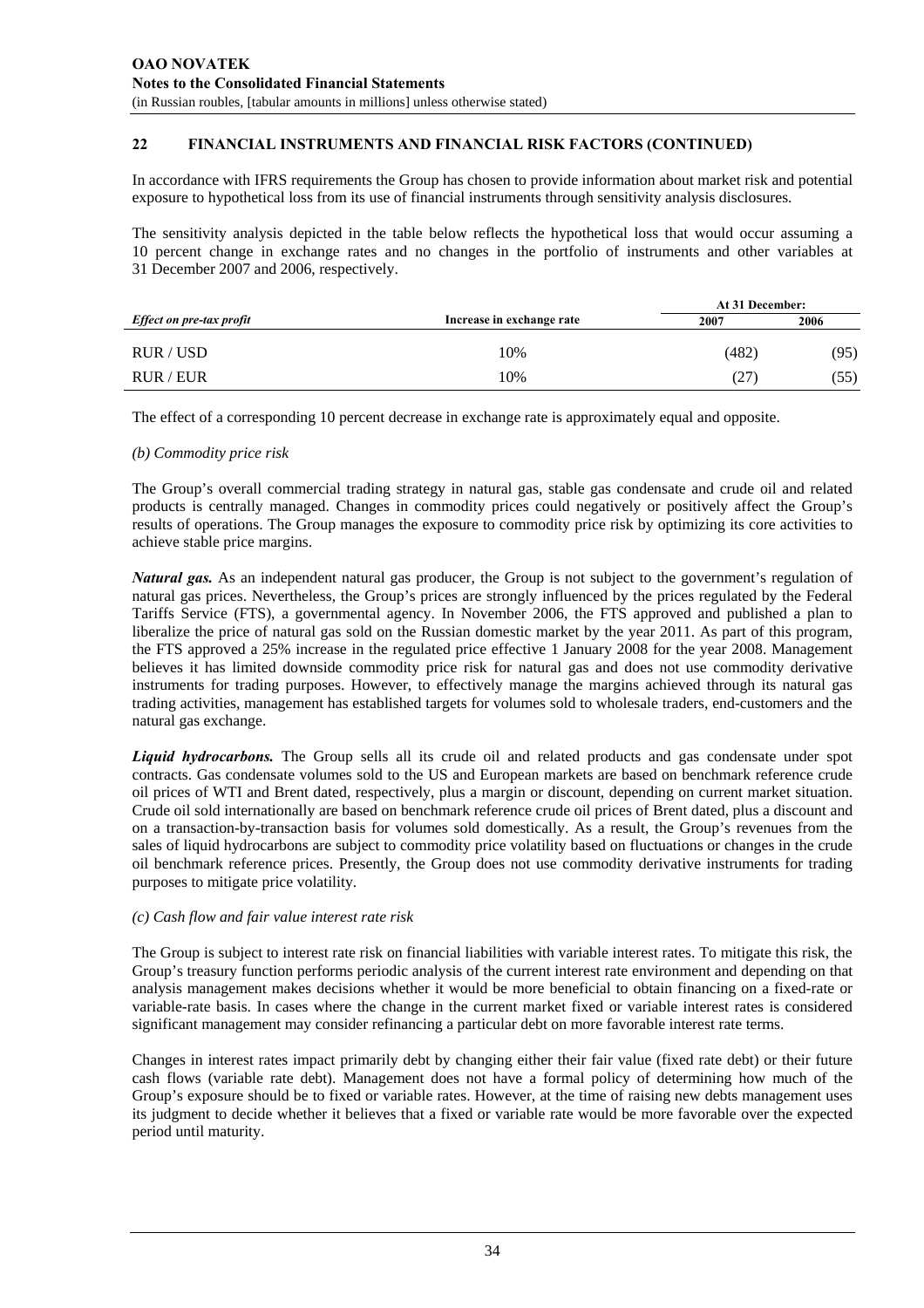At the reporting date the interest rate profile of the Group's interest-bearing financial instruments was:

|                                   |              | At 31 December: |  |
|-----------------------------------|--------------|-----------------|--|
|                                   | 2007         | 2006            |  |
| At variable rate<br>At fixed rate | 6,278<br>324 | 448<br>2,660    |  |
| <b>Total debt</b>                 | 6,602        | 3,108           |  |

The Group centralizes the cash requirements and surpluses of controlled subsidiaries and the majority of their external financing requirements, and applies, on its consolidated net debt position, a funding policy to optimize its financing costs and manage the impact of interest-rate changes on its financial results in line with market conditions. In this way, the Group is able to ensure that the balance between the floating rate portion of its debt and its cash surpluses has a low level of exposure to any change in interest rates over the short term. This policy makes it possible to significantly limit the Group's sensitivity to interest-rate volatility.

The Group's financial results are sensitive to changes in interest rates on the floating rate portion of the Group's debt portfolio. If the interest rates applicable to floating rate debt were to increase by 100 basis points at the reporting dates, assuming all other variables remain constant, it is estimated that the Group's profit before taxation for 2007 would decrease by the amounts shown below.

|                              | At 31 December: |      |
|------------------------------|-----------------|------|
| Effect on pre-tax profit     | 2007            | 2006 |
|                              |                 |      |
| Increase by 100 basis points | 63              |      |

The effect of a corresponding 100 basis points decrease in exchange rate is approximately equal and opposite.

*Credit risk.* Credit risk refers to the risk exposure that a potential financial loss to the Group may occur if a counterparty defaults on its contractual obligations.

Credit risk is managed on a Group level and arises from cash and cash equivalents, including short-term deposits with banks, as well as credit exposures to customers, including outstanding trade receivables and committed transactions. Cash and cash equivalents are deposited only with banks that are considered by the Group at the time of deposit to minimal risk of default.

The Group's trade and other receivables consist of a large number of customers, spread across diverse industries and geographical areas. Most of the Group's international liquid sales are made to customers with independent external ratings. All domestic sales of liquid hydrocarbons are made on a 100 percent prepayment basis. The Group also requires 100 percent prepayments from small customers for natural gas deliveries and partial advances from others. Although the Group does not require collateral in respect of trade and other receivables, it has developed standard credit payment terms and constantly monitors the status of trade receivables and the creditworthiness of the customers.

The maximum exposure to credit risk is represented by the carrying amount of each financial asset in the balance sheet.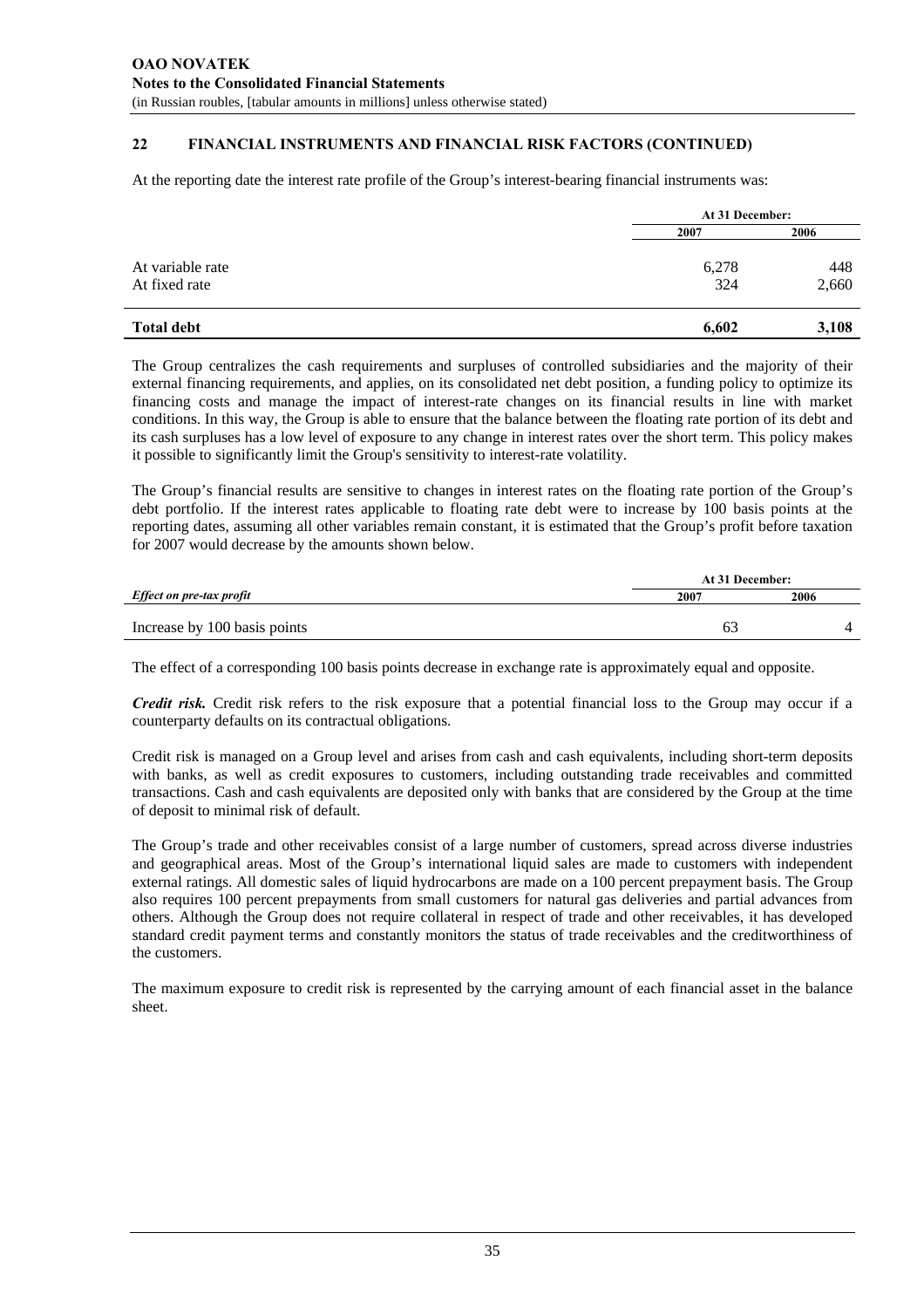The table below highlights the Group's trade and other receivables to published credit ratings of its counterparties.

|                                   | At 31 December: |       |  |
|-----------------------------------|-----------------|-------|--|
| Moody's and/or Fitch              | 2007            | 2006  |  |
| Investment grade rating           | 499             | 395   |  |
| Non-investment grade rating       | 1,071           | 859   |  |
| No external rating                | 1.697           | 959   |  |
| Total trade and other receivables | 3,267           | 2.213 |  |

The table below highlights the Group's cash balances to published credit ratings of its banks.

|                                 | At 31 December: |       |  |
|---------------------------------|-----------------|-------|--|
| Moody's and/or Fitch            | 2007            | 2006  |  |
| Investment grade rating         | 2,528           | 4,036 |  |
| Non-investment grade rating     | 1,303           | 1,418 |  |
| No external rating              | 151             | 214   |  |
| Total cash and cash equivalents | 3,982           | 5,668 |  |

*Liquidity risk.* Liquidity risk is the risk that the Group will not be able to meet its financial obligations as they fall due. The Group's approach to managing liquidity is to ensure that it will always have sufficient liquidity to meet its liabilities when due, under both normal and stressed conditions, without incurring unacceptable losses or risking damage to the Group's reputation. In managing its liquidity risk, the Group maintains adequate cash reserves and debt facilities, continuously monitors forecast and actual cash flows and matches the maturity profiles of financial assets and liabilities.

The Group prepares various financial plans (monthly, quarterly and annually) which ensures that the Group has sufficient cash on demand to meet expected operational expenses, financial obligations and investing activities for a period of 30 days or more. The Group has entered into a number of short-term credit facilities. Such credit lines and overdraft facilities can be drawn down to meet short-term financing needs. To fund cash requirements of a more permanent nature, the Group will normally raise long-term debt in available international and domestic markets.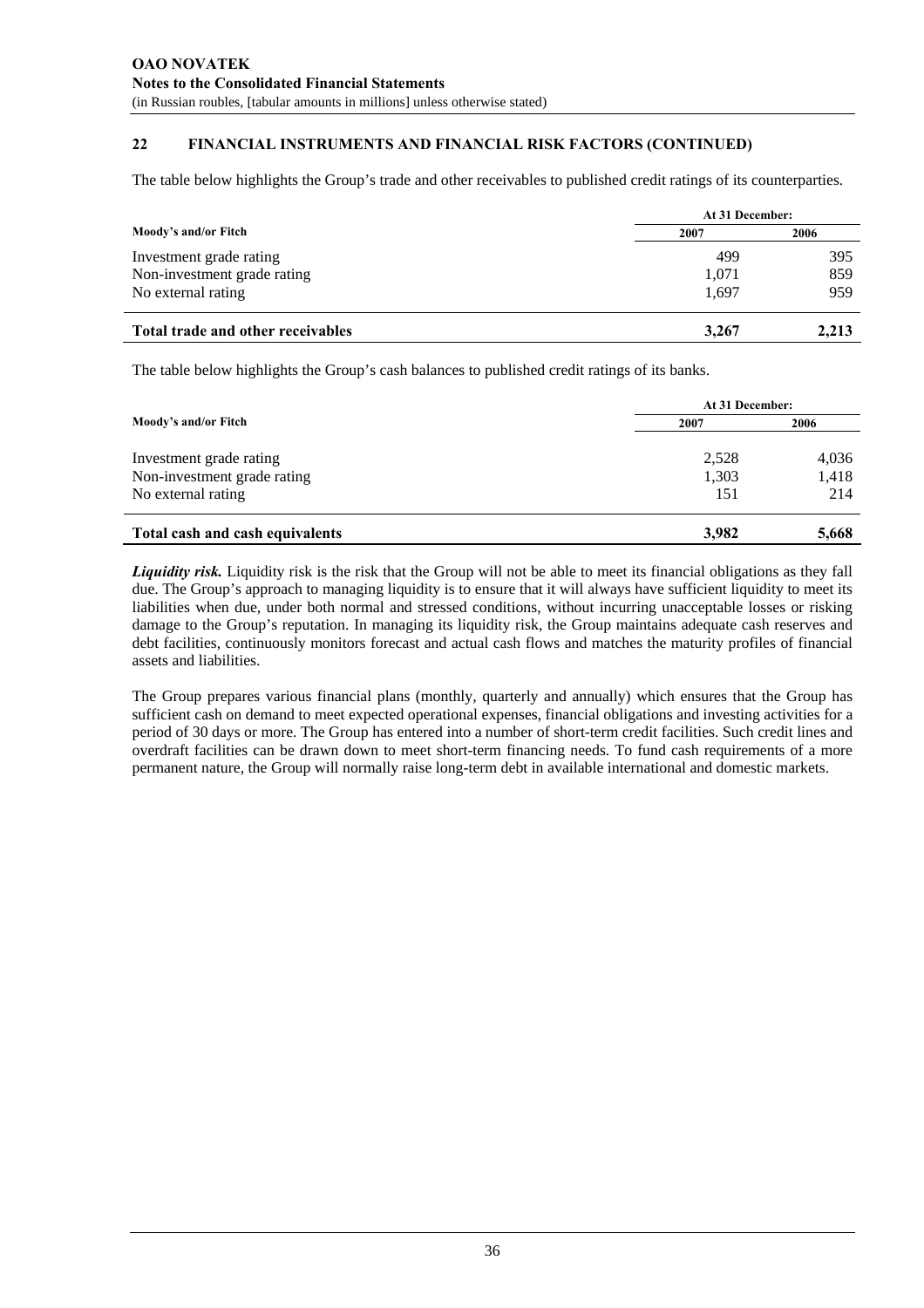All of the Group's financial liabilities represent non-derivative financial instruments. The following tables summarize the maturity profile of the Group's financial liabilities based on contractual undiscounted payments, including interest payments:

| At 31 December 2007                         | Less than<br>1 year | <b>Between 1</b><br>and 2 years | <b>Between</b><br>2 and 5 years | <b>Total</b> |
|---------------------------------------------|---------------------|---------------------------------|---------------------------------|--------------|
|                                             |                     |                                 |                                 |              |
| Debt at fixed rate                          |                     |                                 |                                 |              |
| Principal                                   | 282                 | 42                              |                                 | 324          |
| <i>Interest</i>                             | 41                  | $\overline{2}$                  | $\overline{\phantom{a}}$        | 43           |
| Debt at variable rate                       |                     |                                 |                                 |              |
| Principal                                   | 6,278               |                                 |                                 | 6,278        |
| Interest                                    | 157                 |                                 |                                 | 157          |
| Trade and other payables                    | 1,711               |                                 | $\blacksquare$                  | 1,711        |
| <b>Total financial liabilities</b>          | 8,469               | 44                              | $\overline{\phantom{a}}$        | 8,513        |
|                                             |                     |                                 |                                 |              |
|                                             | Less than           | <b>Between</b>                  | <b>Between</b>                  |              |
| At 31 December 2006                         | 1 year              | 1 and 2 years                   | 2 and 5 years                   | <b>Total</b> |
|                                             |                     |                                 |                                 |              |
| Debt at fixed rate                          |                     |                                 |                                 |              |
| Principal                                   | 2,117               | 501                             | 42                              | 2,660        |
| <i>Interest</i>                             | 190                 | 45                              | $\overline{2}$                  | 237          |
| Debt at variable rate                       |                     |                                 |                                 |              |
| Principal                                   | 448                 |                                 |                                 | 448          |
| <i>Interest</i><br>Trade and other payables | 26<br>724           |                                 |                                 | 26<br>724    |

*Capital management.* The primary objectives of the Group's capital management policy is to ensure a strong capital base to fund and sustain its business operations through prudent investment decisions and to maintain investor, market and creditor confidence to support its business activities.

The Group presently has an investment grade credit rating of Baa3 (stable outlook) by Moody's Investor Services and is rated BB (positive) by Standard & Poors. To maintain its credit rating, the Group has established certain financial targets and coverage ratios that it monitors on a quarterly and annual basis.

The Group manages its liquidity on a corporate-wide basis to ensure adequate funding to sufficiently meet group operational requirements. All external debts are centralized at the Parent level, and all financing to Group entities is facilitated through inter-company loan arrangements.

The Group has a stated dividend policy that distributes at least 30 percent of its parent company non-consolidated statutory net profit determined according to Russian accounting standards. The dividend for a specific year is determined after taken into consideration future earnings, capital expenditure requirements, future business opportunities and the Group current financial position. Dividends are recommended by the Board of Directors and approved by the NOVATEK's shareholders.

There were no changes to the Group's approach to capital management during the year.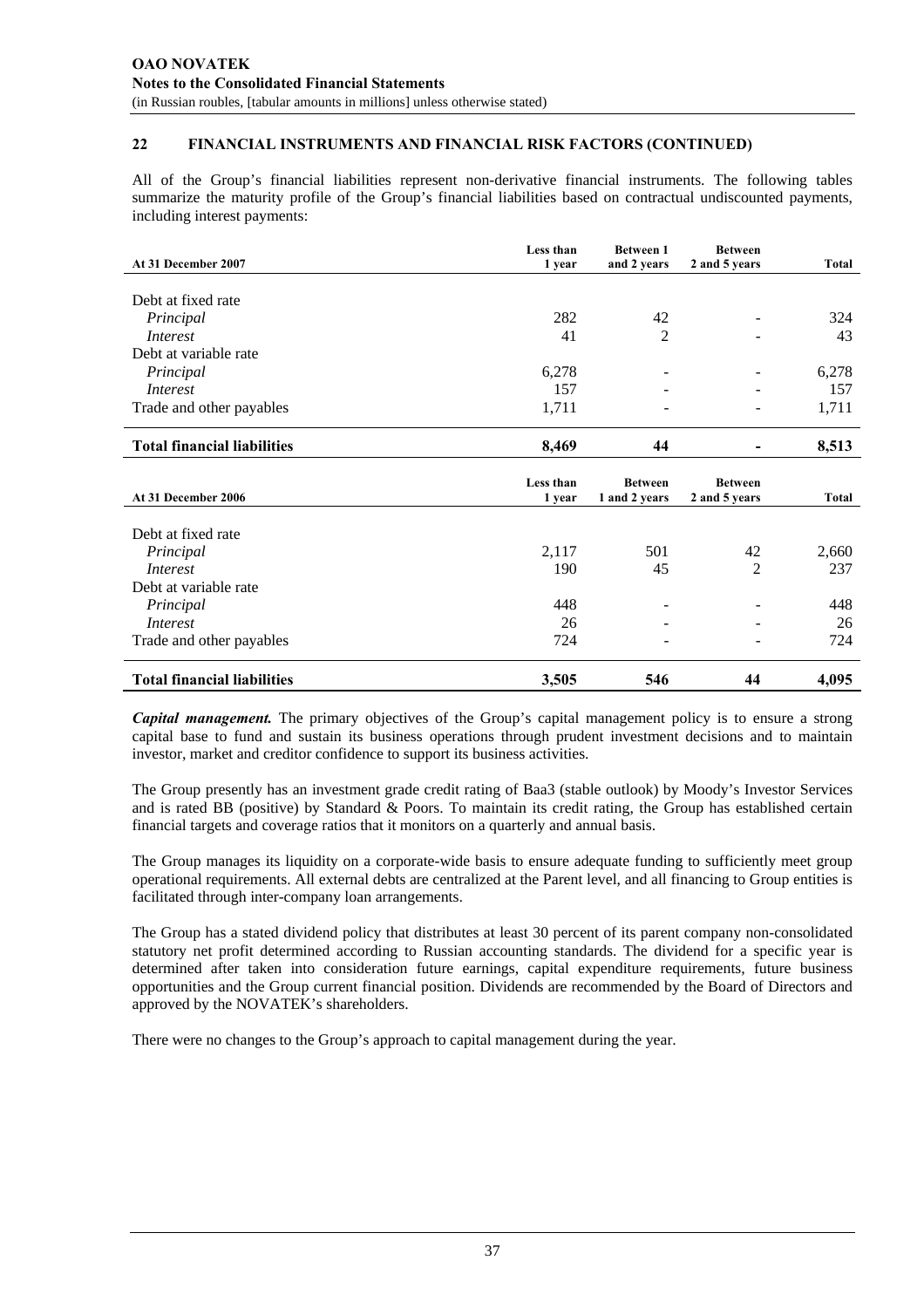#### **23 CONTINGENCIES AND COMMITMENTS**

*Operating environment.* The Russian Federation continues to display some characteristics of an emerging market. These characteristics include, but are not limited to, the existence of a currency that is in practice not convertible in most countries outside of the Russian Federation, and relatively high inflation. The tax and customs legislation within the Russian Federation is subject to varying interpretations and changes that can occur frequently.

While there have been significant improvements in the macro-economic environment of the Russian Federation, the future economic direction of the Russian Federation is largely dependent upon the effectiveness of economic, financial and monetary measures undertaken by the government, together with tax, legal, regulatory, and political developments.

*Commitments.* At 31 December 2007, the Group had contractual capital expenditures commitments aggregating approximately RR 21,744 million (at 31 December 2006: RR 5,200 million) for phase two development of the Yurkharovskoye field (through 2009), development of the East-Tarkosalinskoye and Khancheiskoye fields (through 2008 and 2010, respectively) and for continuation of phase two construction of the Purovsky Gas Condensate Plant (through 2008).

*Taxation.* Russian tax, currency and customs legislation is subject to varying interpretations, and changes, which can occur frequently. Management's interpretation of such legislation as applied to the transactions and activities of the Group may be challenged by the relevant regional and federal authorities. Recent events within the Russian Federation suggest that the tax authorities may be taking a more assertive position in its interpretation of the legislation and assessments, and it is possible that transactions and activities that have not been challenged in the past may be challenged. As a result, significant additional taxes, penalties and interest may be assessed. Fiscal periods remain open to review by the authorities in respect of taxes for three calendar years proceeding the year of review. Under certain circumstances reviews may cover longer periods.

As at 31 December 2007, management believes that its interpretation of the relevant legislation is appropriate and that it is probable that the Group's tax, currency and customs positions will be sustained. Where management believes it is probable that a position cannot be sustained, an appropriate amount has been accrued.

*Mineral licenses.* The Group is subject to periodic reviews of its activities by governmental authorities with respect to the requirements of its mineral licenses. Management cooperates with governmental authorities to agree on remedial actions necessary to resolve any findings resulting from these reviews. Failure to comply with the terms of a license could result in fines, penalties or license limitation, suspension or revocation. The Group's management believes any issues of non-compliance will be resolved through negotiations or corrective actions without any material adverse effect on the Group's financial position, statement of income or of cash flows.

The Group's oil and gas fields and license areas are situated on land located in the Yamal-Nenets Autonomous Region. Licenses are issued by the Federal Agency for the Use of Natural Resources under the Ministry of Natural Resources and the Group pays unified natural resources production tax to produce oil and gas from these fields and contributions for exploration of license areas. The principal licenses of the Group and their expiry dates are:

| Field                                                                  | License holder                                                                                                | License expiry date  |
|------------------------------------------------------------------------|---------------------------------------------------------------------------------------------------------------|----------------------|
| Yurkharovskoye<br>East-Tarkosalinskoye<br>Khancheiskoye<br>Sterkhovoye | <b>OOO NOVATEK-YURKHAROVNEFTEGAS</b><br>OOO NOVATEK-TARKOSALENEFTEGAS<br><b>OOO NOVATEK-TARKOSALENEFTEGAS</b> | 2034<br>2043<br>2019 |
| (within the Olympinsky license area)<br>Termokarstovoye                | OOO PurNovaGas<br>OOO Terneftegas                                                                             | 2026<br>2021         |

Management believes the Group has the right to extend its licenses beyond the initial expiration date under the existing legislation and intends to exercise this right on all of its fields. In December 2007, the Group was successful in extending the license for the East-Tarkosalinskoye field from 2018 to 2043. The Group has plans to submit the appropriate application with the respective Agency for the Use of Natural Resources for the extension of the terms of the licenses for Khancheiskoye field.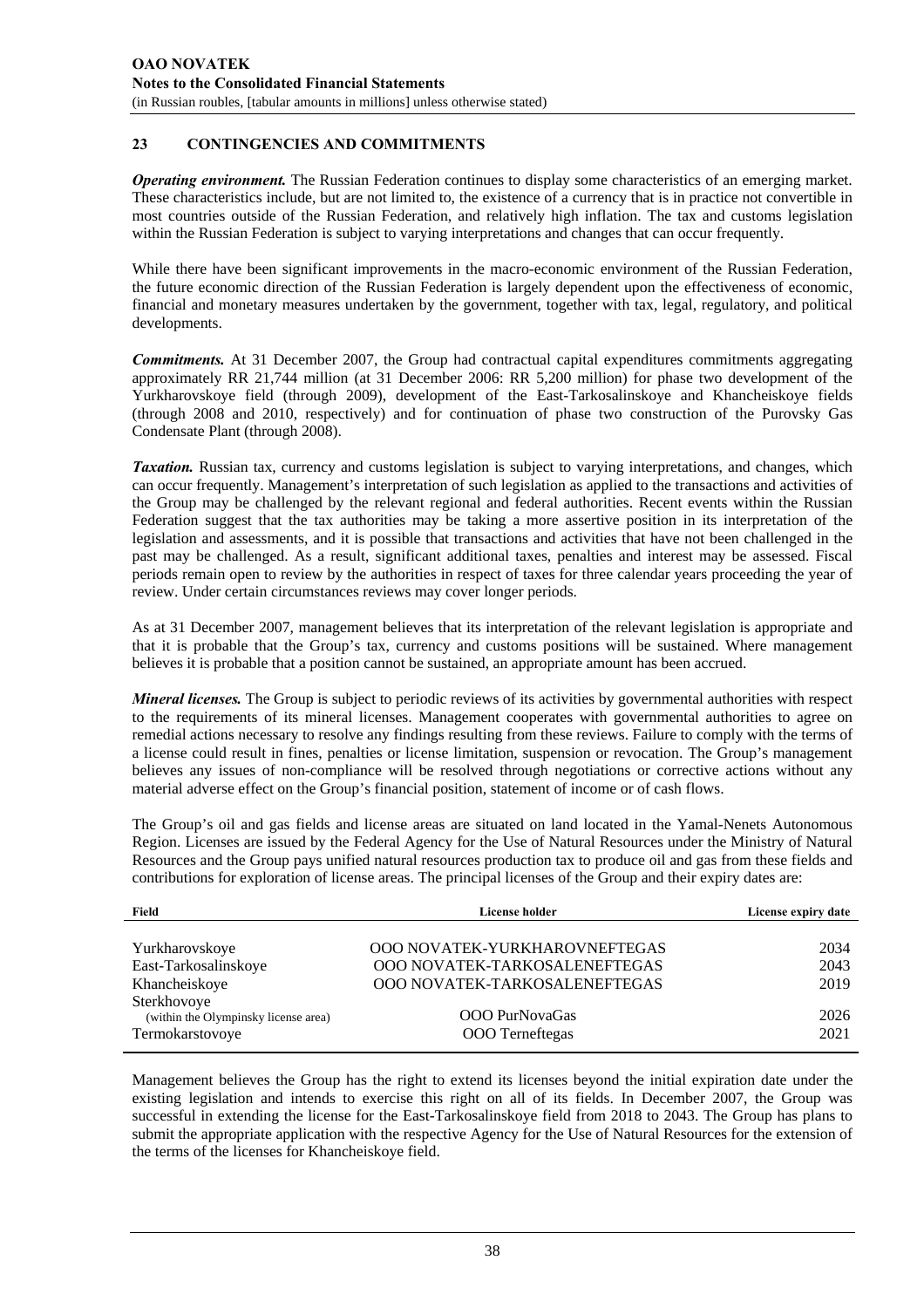#### **23 CONTINGENCIES AND COMMITMENTS (CONTINUED)**

*Environmental liabilities.* The Group and its predecessor entities have operated in the oil and gas industry in the Russian Federation for many years. The enforcement of environmental regulation in the Russian Federation is evolving and the enforcement posture of government authorities is continually being reconsidered. The Group periodically evaluates its obligations under environmental regulations and, as obligations are determined, they are recognized as an expense immediately if no future benefit is discernible. Potential liabilities which might arise as a result of a change in interpretation of existing regulations, civil litigation or changes in legislation cannot be estimated. Under existing legislation, management believes that there are no probable liabilities which will have a material adverse effect on the Group's financial position, statement of income or of cash flows.

*Legal contingencies.* The Group is subject of, or party to a number of court proceedings (both as a plaintiff and a defendant) arising in the ordinary course of business. In the opinion of management, there are no current legal proceedings or other claims outstanding, which could have a material effect on the result of operations or financial position of the Group and which have not been accrued or disclosed in the consolidated financial statements.

#### **24 SUBSIDIARIES AND ASSOCIATES**

The most important subsidiaries and associates of the Group at 31 December 2007 and respective ownership in the ordinary share capital are set out below.

|                                                | <b>Ownership interest</b><br>at 31 December 2007 | <b>Country of</b><br>incorporation | <b>Principal activities</b>    |
|------------------------------------------------|--------------------------------------------------|------------------------------------|--------------------------------|
| <b>Subsidiaries</b>                            |                                                  |                                    |                                |
| OOO NOVATEK-YURKHAROVNEFTEGAS                  | 100.0%                                           | Russia                             | Exploration and production     |
| <b>OOO NOVATEK-TARKOSALENEFTEGAS</b>           | 100.0%                                           | Russia                             | Exploration and production     |
| OOO Terneftegaz                                | 100.0%                                           | Russia                             | Exploration and production     |
| OOO NOVATEK-PUROVSKY ZPK                       | 100.0%                                           | Russia                             | <b>Gas Condensate Plant</b>    |
| <b>OOO NOVATEK-TRANSERVICE</b>                 | 100.0%                                           | Russia                             | <b>Transportation services</b> |
| <b>OOO NOVASIB</b>                             | 100.0%                                           | Russia                             | <b>Exploration activities</b>  |
| <b>OOO NOVATEK-Refuelling Complexes</b>        | 100.0%                                           | Russia                             | Wholesale and retail trading   |
| <b>OOO NOVATEK North-West</b>                  | 100.0%                                           | Russia                             | Trading and marketing          |
|                                                |                                                  |                                    | Production of polymer          |
| <b>OOO NOVATEK-Polymer</b>                     | 100.0%                                           | Russia                             | and insulation tape            |
| OOO PurNovaGaz                                 | 100.0%                                           | Russia                             | Exploration and production     |
| OOO Purneft                                    | 100.0%                                           | Russia                             | Exploration and production     |
| <b>OOO NOVATEK-Ust-Luga</b>                    | 100.0%                                           | Russia                             | Construction of sea terminal   |
| OOO Purovsky Terminal                          | 83.85%                                           | Russia                             | Transport / handling services  |
| <b>OOO YARGEO</b>                              | 51.0%                                            | Russia                             | <b>Exploration activities</b>  |
| Novatek Overseas AG                            | 100.0%                                           | Switzerland                        | Holding company                |
| <b>Runitek GmbH</b>                            | 100.0%                                           | Switzerland                        | Trading and marketing          |
| Novatek Overseas Exploration & Production GmbH | 100.0%                                           | Switzerland                        | Exploration and production     |
| <i><b>Associates</b></i>                       |                                                  |                                    |                                |
| OOO Oiltechproduct-Invest                      | 25.0%                                            | Russia                             | <b>Exploration activities</b>  |
| OOO Petra Invest-M                             | 25.0%                                            | Russia                             | <b>Exploration activities</b>  |
| OOO Tailiksneftegas                            | 25.0%                                            | Russia                             | <b>Exploration activities</b>  |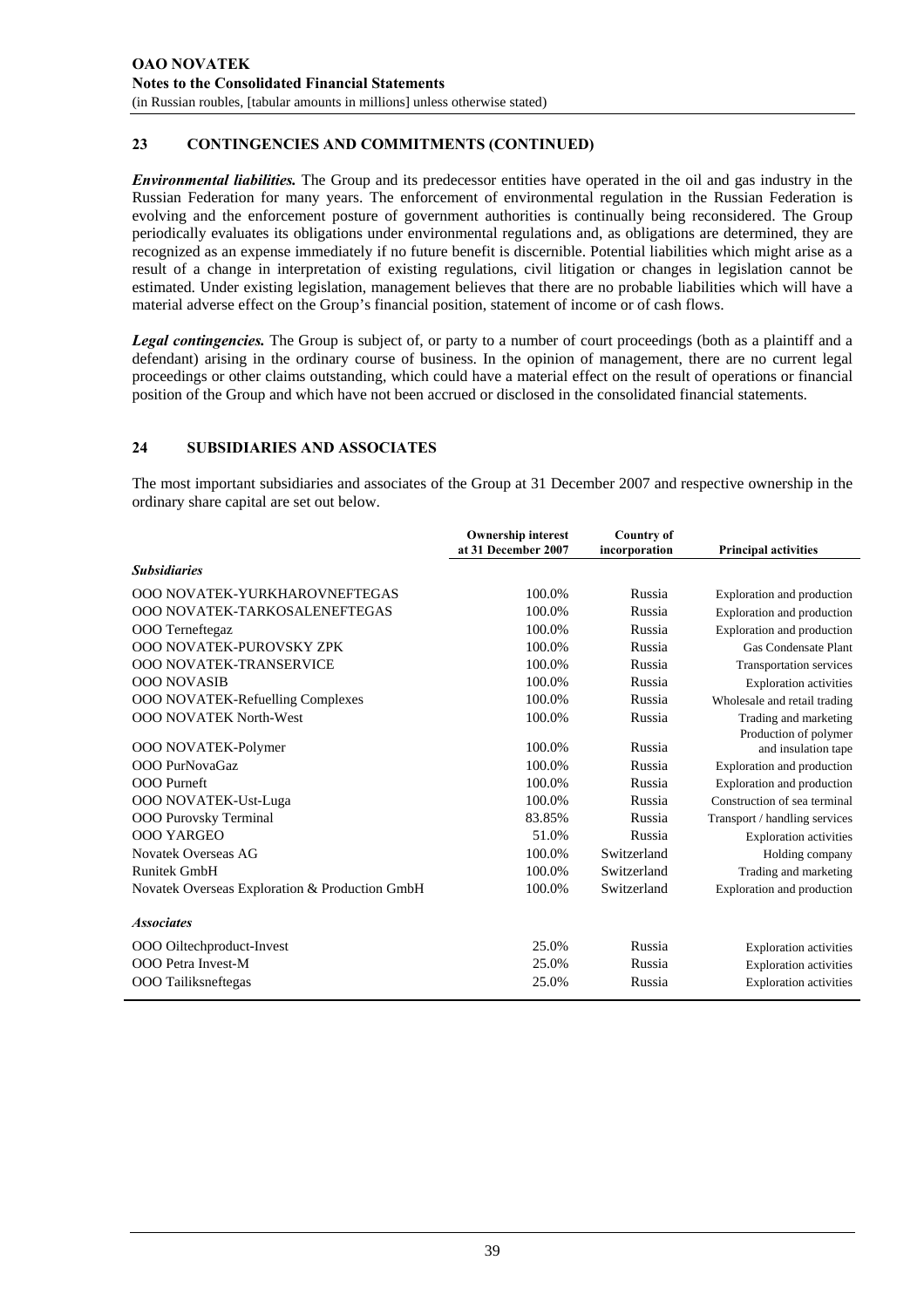#### **25 RELATED PARTY TRANSACTIONS**

For the purposes of these consolidated financial statements, parties are generally considered to be related if one party has the ability to control the other party, is under common control, or can exercise significant influence over the other party in making financial and operational decisions. Management has used reasonable judgments in considering each possible related party relationship with attention directed to the substance of the relationship, not merely the legal form. Related parties may enter into transactions which unrelated parties might not, and transactions between related parties may not be affected on the same terms, conditions and amounts as transactions between unrelated parties. The Group enters into transactions with related parties based on market or regulated prices.

All natural gas producers and wholesalers operating in Russia transport their natural gas volumes through the Unified Gas Supply System (UGSS), which is owned and operated by OAO Gazprom, a State monopoly. As an independent natural gas producer, the Group utilizes the UGSS to transport natural gas to end-consumers at the tariff established by the Federal Tariff Service. Transactions only with Gazprom group parent company – OAO Gazprom, a shareholder of NOVATEK from October 2006, are presented below. The difference with the expenses for natural gas transportation as disclosed in Note 17 relates to volumes sold on electronic trading facilities of Mezhregiongaz, a subsidiary of OAO Gazprom.

|                                                                                     | As at and for the year ended<br>31 December |       |
|-------------------------------------------------------------------------------------|---------------------------------------------|-------|
| <b>OAO</b> Gazprom                                                                  | 2007                                        | 2006  |
| <b>Transactions</b>                                                                 |                                             |       |
| Purchases of natural gas                                                            | 1,282                                       | 237   |
| Natural gas transportation to customers                                             | 8,939                                       | 1,932 |
| <b>Balances</b><br>Prepayments and other current assets<br>Trade and other payables | 835<br>152                                  | 163   |

|                                        | As at and for the year ended<br>31 December |      |  |
|----------------------------------------|---------------------------------------------|------|--|
| <b>Related parties – associates</b>    | 2007                                        | 2006 |  |
| <b>Transactions</b>                    |                                             |      |  |
| Other revenues                         | 22                                          |      |  |
| Interest income                        | 16                                          |      |  |
| <b>Balances</b>                        |                                             |      |  |
| Long-term loans receivable             | 409                                         |      |  |
| Interest on long-term loans receivable | 16                                          |      |  |
| Trade payables and accrued liabilities | 324                                         |      |  |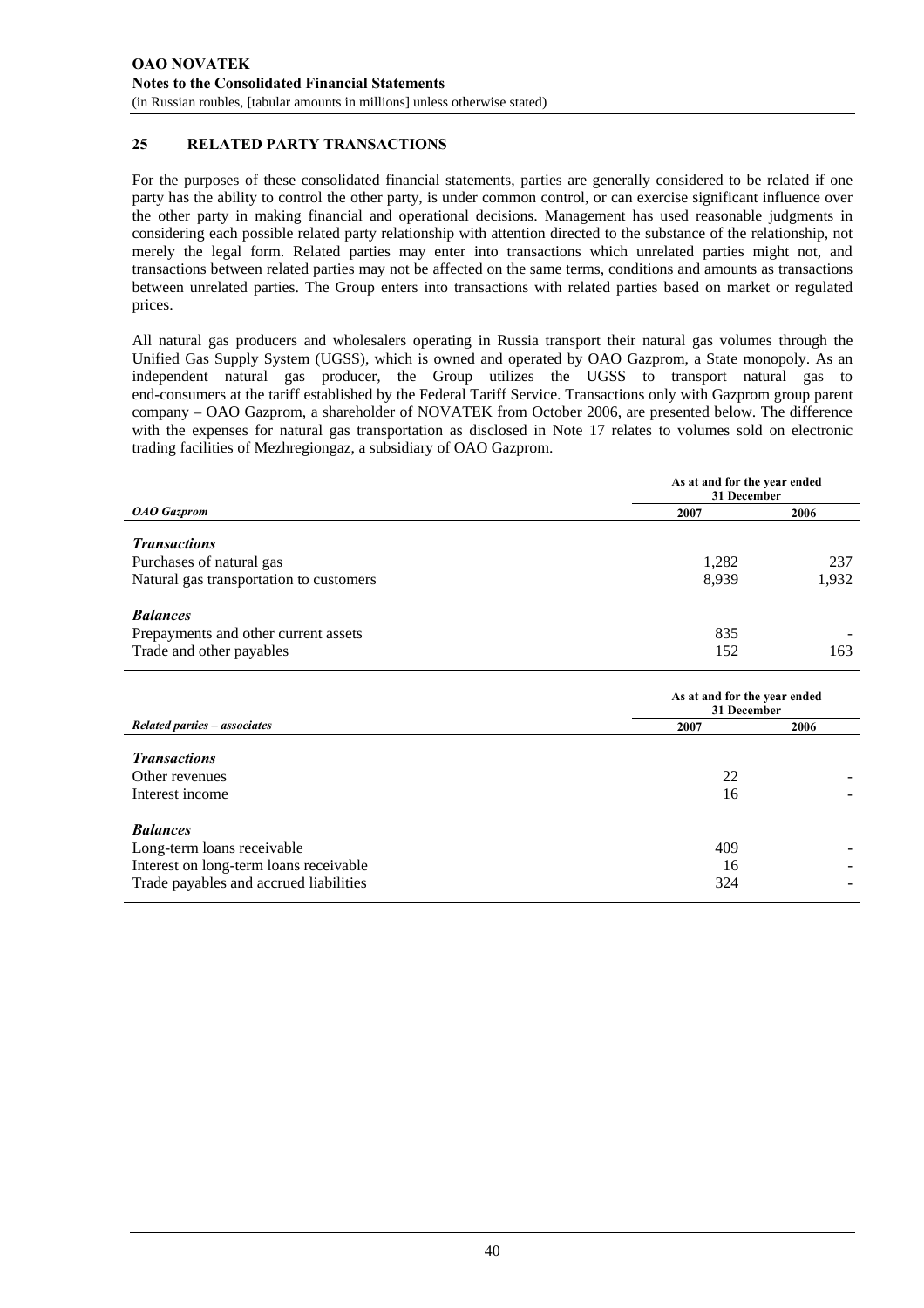#### **25 RELATED PARTY TRANSACTIONS (CONTINUED)**

During 2006, the Group had transactions with entities controlled by the Group's significant shareholders. Starting October 2006, these entities were no longer considered to be related parties of the Group.

|                                                                  | <b>Year ended 31 December</b> |      |
|------------------------------------------------------------------|-------------------------------|------|
| Related parties - subject to control by significant shareholders | 2007                          | 2006 |
| <b>Transactions</b>                                              |                               |      |
| Sales of inventory and oil products                              |                               | 54   |
| Purchases of construction services                               |                               | 656  |
| Materials, services and other                                    |                               | 176  |
| Interest income                                                  |                               |      |

*Key management compensation.* During 2007 and 2006, the Group paid to the key management personnel (the members of the Board of Directors and the Management Board, some of whom have also direct and indirect interests in the Group) short-term compensation, including salary, bonuses, excluding dividends the total of RR 403 million and RR 364 million in cash, respectively. Such amounts include personal income tax and are net of unified social tax. The remuneration for serving on the Board of Directors is subject to approval by the General Meeting of Shareholders. Key management personnel also receive certain short-term benefits related to healthcare. In addition, during 2007 and 2006, RR 176 million for each year, were recognized as part of the share-based compensation program (Note 15) and included in general and administrative expense.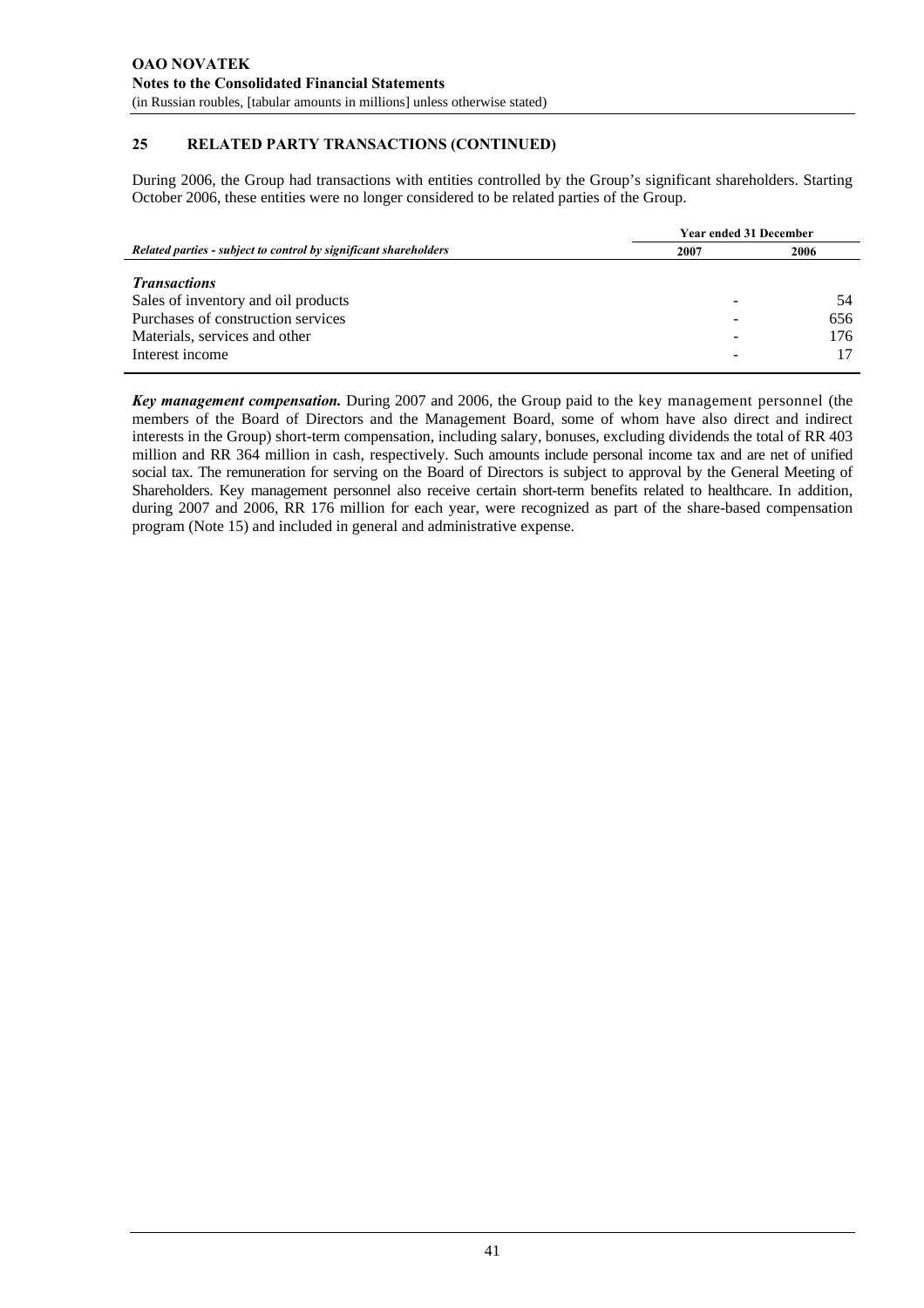#### **26 SEGMENT INFORMATION**

The Group's primary format for reporting segment information is business segments and the secondary format is geographical segments.

*Business Segments.* The Group evaluates performance and makes investment and strategic decisions based upon a review of profitability for the Group as a whole. However, the Group's activities are considered by management to comprise the following business segments:

- Exploration and production acquisitions, exploration, development, production, processing, marketing and transportation of natural gas, gas condensate, crude oil and related products;
- Corporate and other other activities, including head-office, certain general and administrative services, polymer and tape insulation.

Segment information as at 31 December 2007 and 2006 is as follows:

| At 31 December 2007                                                    | <b>Exploration and</b><br>production | Corporate<br>and other | Total   |
|------------------------------------------------------------------------|--------------------------------------|------------------------|---------|
| Segment assets                                                         | 92,965                               | 4,344                  | 97,309  |
| Investment in associates                                               | 1,125                                |                        | 1,125   |
| Unallocated assets:                                                    |                                      |                        |         |
| Current and deferred income tax                                        |                                      |                        | 868     |
| Long-term loans receivable                                             |                                      |                        | 412     |
| Trade and other receivables                                            |                                      |                        | 3       |
| Other non-current assets                                               |                                      |                        | 191     |
| Prepayments and other current assets                                   |                                      |                        | 85      |
| Cash and cash equivalents                                              |                                      |                        | 3,982   |
| <b>Total assets</b>                                                    |                                      |                        | 103,975 |
| Segment liabilities                                                    | 6,728                                | 94                     | 6,822   |
| Unallocated liabilities:                                               |                                      |                        |         |
| Current and deferred income tax                                        |                                      |                        | 8,728   |
| Long-term and short term debt                                          |                                      |                        | 6,602   |
| Trade payable and accrued liabilities                                  |                                      |                        | 11      |
| <b>Total liabilities</b>                                               |                                      |                        | 22,163  |
|                                                                        | <b>Exploration and</b>               | Corporate              |         |
| At 31 December 2006                                                    | production                           | and other              | Total   |
|                                                                        |                                      |                        |         |
| Segment assets<br>Unallocated assets:                                  | 73,608                               | 3,545                  | 77,153  |
| Current and deferred income tax                                        |                                      |                        | 1,261   |
| Long-term loans receivable                                             |                                      |                        | 102     |
| Trade and other receivables                                            |                                      |                        | 29      |
| Prepayments and other current assets                                   |                                      |                        | 113     |
| Cash and cash equivalents                                              |                                      |                        | 5,668   |
| <b>Total assets</b>                                                    |                                      |                        | 84,326  |
|                                                                        |                                      |                        |         |
| Segment liabilities                                                    | 3,968                                | 106                    | 4,074   |
| Unallocated liabilities:                                               |                                      |                        |         |
| Current and deferred income tax                                        |                                      |                        | 8,460   |
| Long-term and short term debt<br>Trade payable and accrued liabilities |                                      |                        | 3,108   |
|                                                                        |                                      |                        | 8       |
| <b>Total liabilities</b>                                               |                                      |                        | 15,650  |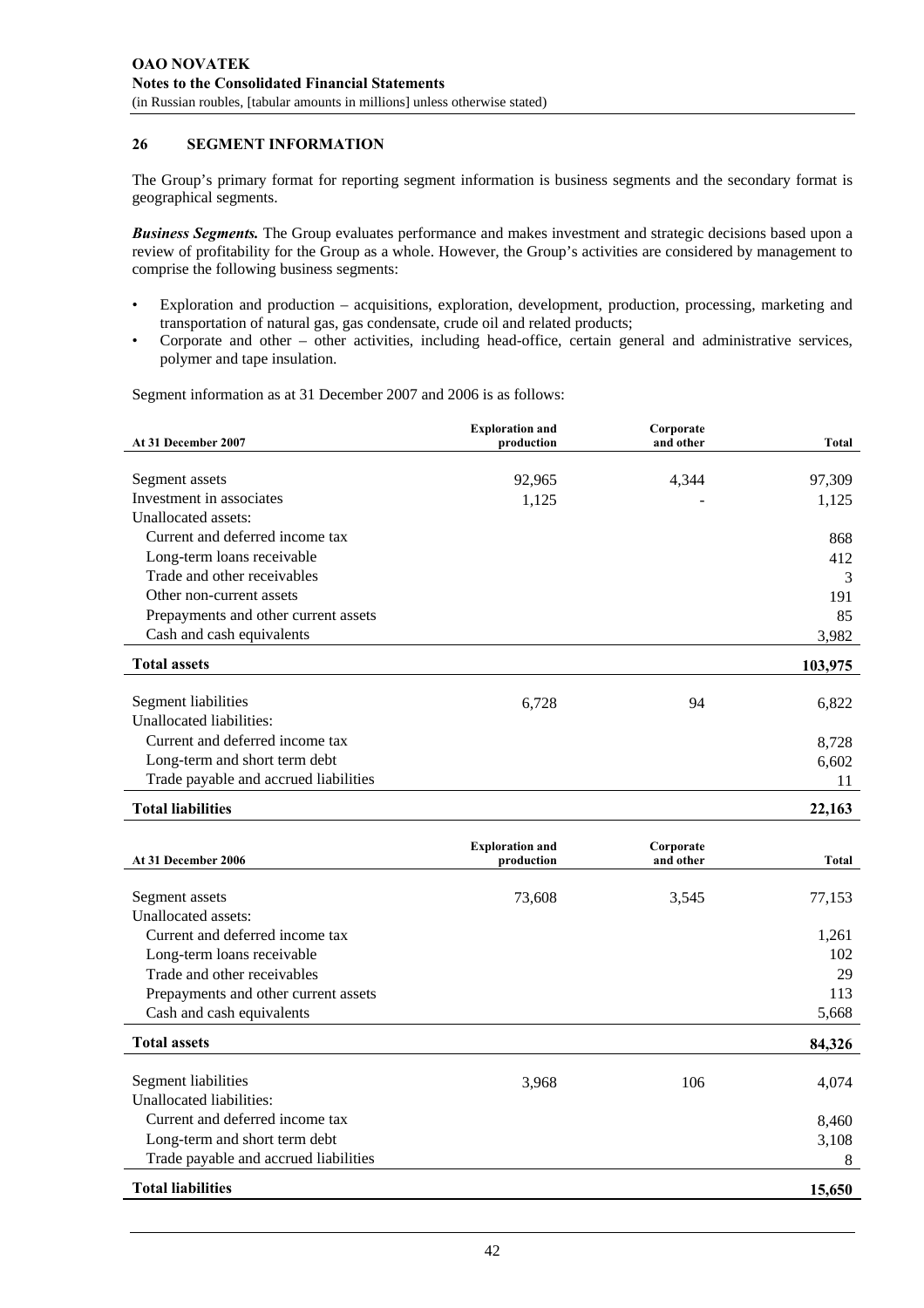#### **26 SEGMENT INFORMATION (CONTINUED)**

Segment information for the years ended 31 December 2007 and 2006 is as follows:

| Year ended 31 December 2007               | <b>Exploration and</b><br>production | Corporate<br>and other | Total     |
|-------------------------------------------|--------------------------------------|------------------------|-----------|
|                                           |                                      |                        |           |
| <b>Segment revenues</b>                   |                                      |                        |           |
| External revenues and other income        | 60,478                               | 1,858                  | 62,336    |
| Inter-segment sales                       | 11                                   | 51                     | 62        |
| <b>Total segment revenues</b>             | 60,489                               | 1,909                  | 62,398    |
| <b>Segment expenses</b>                   |                                      |                        |           |
| <b>External expenses</b>                  | (32,510)                             | (4,556)                | (37,066)  |
| Inter-segment expenses                    | (51)                                 | (11)                   | (62)      |
| <b>Total segment expenses</b>             | (32, 561)                            | (4, 567)               | (37, 128) |
| <b>Segment result</b>                     | 27,928                               | (2,658)                | 25,270    |
| Unallocated gains on sales of investments |                                      |                        | 95        |
| <b>Profit from operations</b>             |                                      |                        | 25,365    |
| Finance income (expense), net             |                                      |                        | 124       |
| Profit before income tax                  |                                      |                        | 25,489    |
| Income tax expense                        |                                      |                        | (6,761)   |
| Profit for the year                       |                                      |                        | 18,728    |
| Acquisition of subsidiaries               |                                      | 254                    | 254       |
| Capital expenditures                      | 18,382                               | 1,084                  | 19,466    |
| Depreciation, depletion and amortization  | (3,516)                              | (218)                  | (3,734)   |
| Impairment charges                        | (30)                                 | (123)                  | (153)     |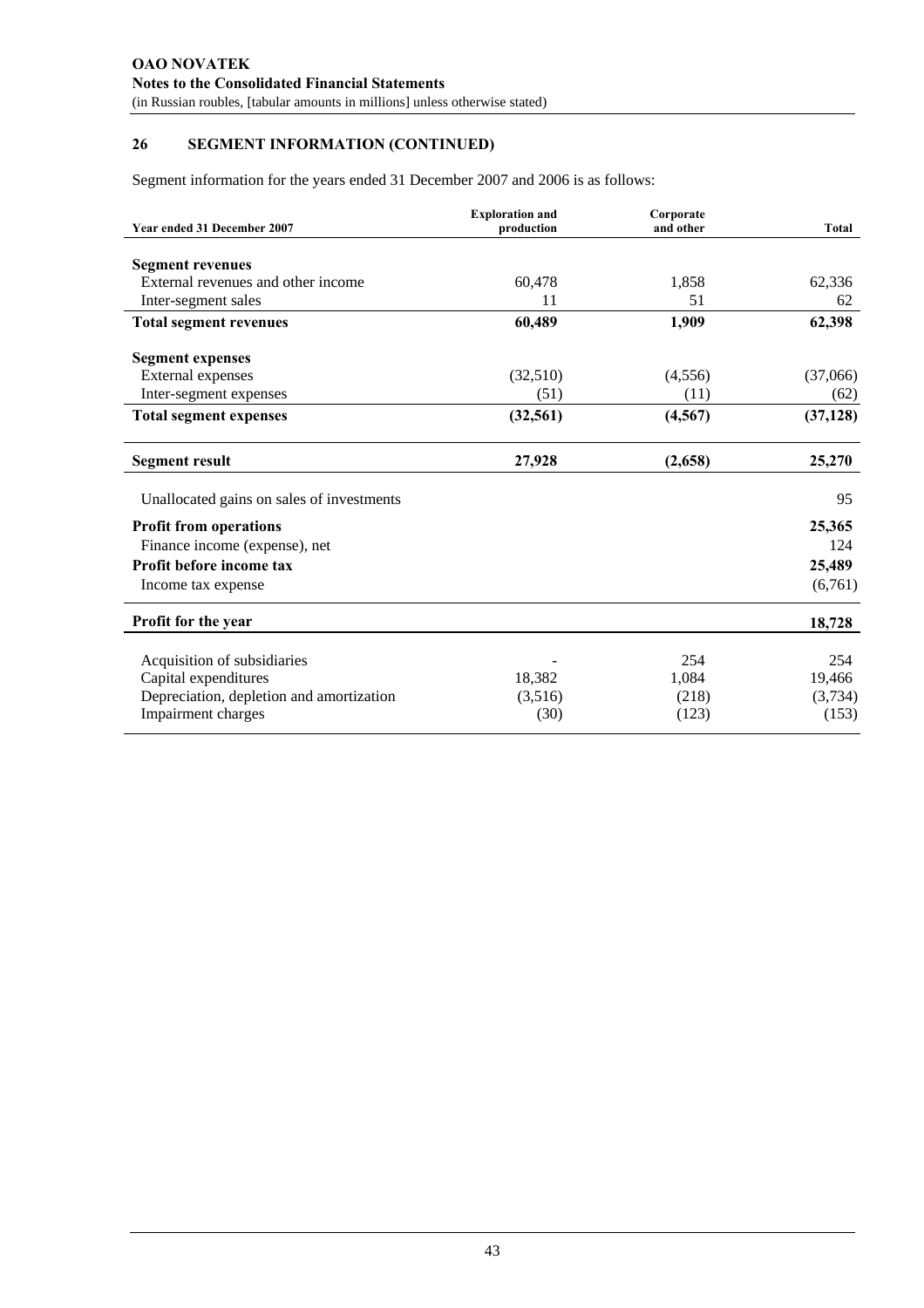#### **26 SEGMENT INFORMATION (CONTINUED)**

| <b>Year ended 31 December 2006</b>        | <b>Exploration and</b><br>production | Corporate<br>and other | <b>Total</b> |
|-------------------------------------------|--------------------------------------|------------------------|--------------|
|                                           |                                      |                        |              |
| <b>Segment revenues</b>                   |                                      |                        |              |
| External revenues and other income        | 47,972                               | 1,251                  | 49,223       |
| Inter-segment sales                       | 10                                   | 18                     | 28           |
| <b>Total segment revenues</b>             | 47,982                               | 1,269                  | 49,251       |
| <b>Segment expenses</b>                   |                                      |                        |              |
| External expenses                         | (26, 413)                            | (3,668)                | (30,081)     |
| Inter-segment expenses                    | (18)                                 | (10)                   | (28)         |
| <b>Total segment expenses</b>             | (26, 431)                            | (3,678)                | (30, 109)    |
| <b>Segment result</b>                     | 21,551                               | (2,409)                | 19,142       |
| Unallocated gains on sales of investments |                                      |                        | 11           |
| <b>Profit from operations</b>             |                                      |                        | 19,153       |
| Finance income (expense), net             |                                      |                        | (31)         |
| Profit before income tax                  |                                      |                        | 19,122       |
| Income tax expense                        |                                      |                        | (5,115)      |
| Profit for the year                       |                                      |                        | 14,007       |
|                                           |                                      |                        |              |
| Acquisition of subsidiaries               | 741                                  |                        | 741          |
| Capital expenditures                      | 4,347                                | 356                    | 4,703        |
| Depreciation, depletion and amortization  | (3,565)                              | (163)                  | (3,728)      |
| Impairment charges                        | (32)                                 | (68)                   | (100)        |

Capital expenditures include purchases of property, plant, and equipment. Charges for impairment above include impairment provisions for accounts and loans receivable and inventories.

The inter-segment sales mainly consist of:

- Exploration and production sale of gas and oil products to the other segments, for which prices are based on market prices; and
- Corporate and other rendering rent services, transportation sales and sales of polymer to the other segments, for which prices are based on market prices.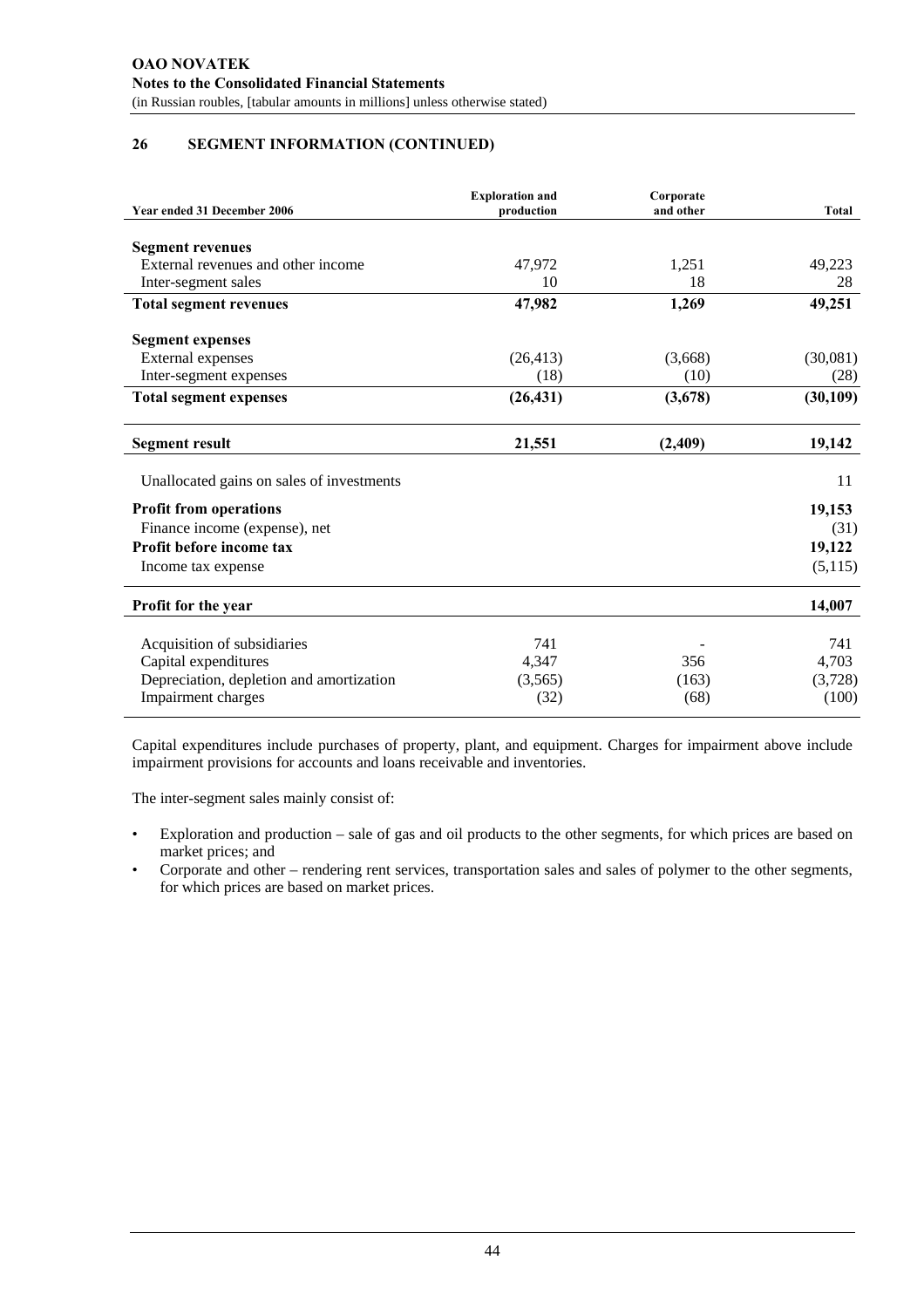#### **26 SEGMENT INFORMATION (CONTINUED)**

*Geographical segments.* The Group's two business segments operate in three major geographical areas of the world. In the Russian Federation, its home country, the Group is mainly engaged in the exploration, development, extraction and sales of natural gas, crude oil, gas condensate and related products and sales of polymer and insulation tape. Activities outside the Russian Federation are conducted in the United States (sales of stable gas condensate), in Europe (sales of stable gas condensate, liquefied petroleum gas and crude oil) and other areas (sales of liquefied petroleum gas and sales of polymer and insulation tape). Information for the main geographical segments of the Group is set out below.

| At 31 December 2007 and for the year then ended                                | <b>Russia</b>   | <b>Europe</b> | <b>USA</b> | Other | <b>Total</b>    |
|--------------------------------------------------------------------------------|-----------------|---------------|------------|-------|-----------------|
| Total segment assets<br>Investment in associates                               | 94,353<br>1,125 | 1,416         | 1,540      |       | 97,309<br>1,125 |
| External revenues and other income<br>Unallocated gain on sales of investments | 42,201          | 5,693         | 13,377     | 1,065 | 62,336<br>95    |
| Total revenues and other income as per<br>consolidated statement of income     |                 |               |            |       | 62,431          |
| Acquisition of subsidiaries<br>Capital expenditures                            | 254<br>19,440   |               |            | 26    | 254<br>19,466   |
|                                                                                |                 |               |            |       |                 |
| At 31 December 2006 and for the year then ended                                | Russia          | <b>Europe</b> | <b>USA</b> | Other | <b>Total</b>    |
| Total segment assets                                                           | 75,260          | 1,893         |            |       | 77,153          |
| External revenues and other income<br>Unallocated gain on sales of investments | 33,790          | 9,410         | 5,481      | 542   | 49,223<br>11    |
| Total revenues and other income as per<br>consolidated statement of income     |                 |               |            |       | 49,234          |

Segment revenue from external customers is based on the geographical location of customers. Segment assets are based on the geographical location of the assets. Capital expenditure is based on the geographical location of the Group's assets.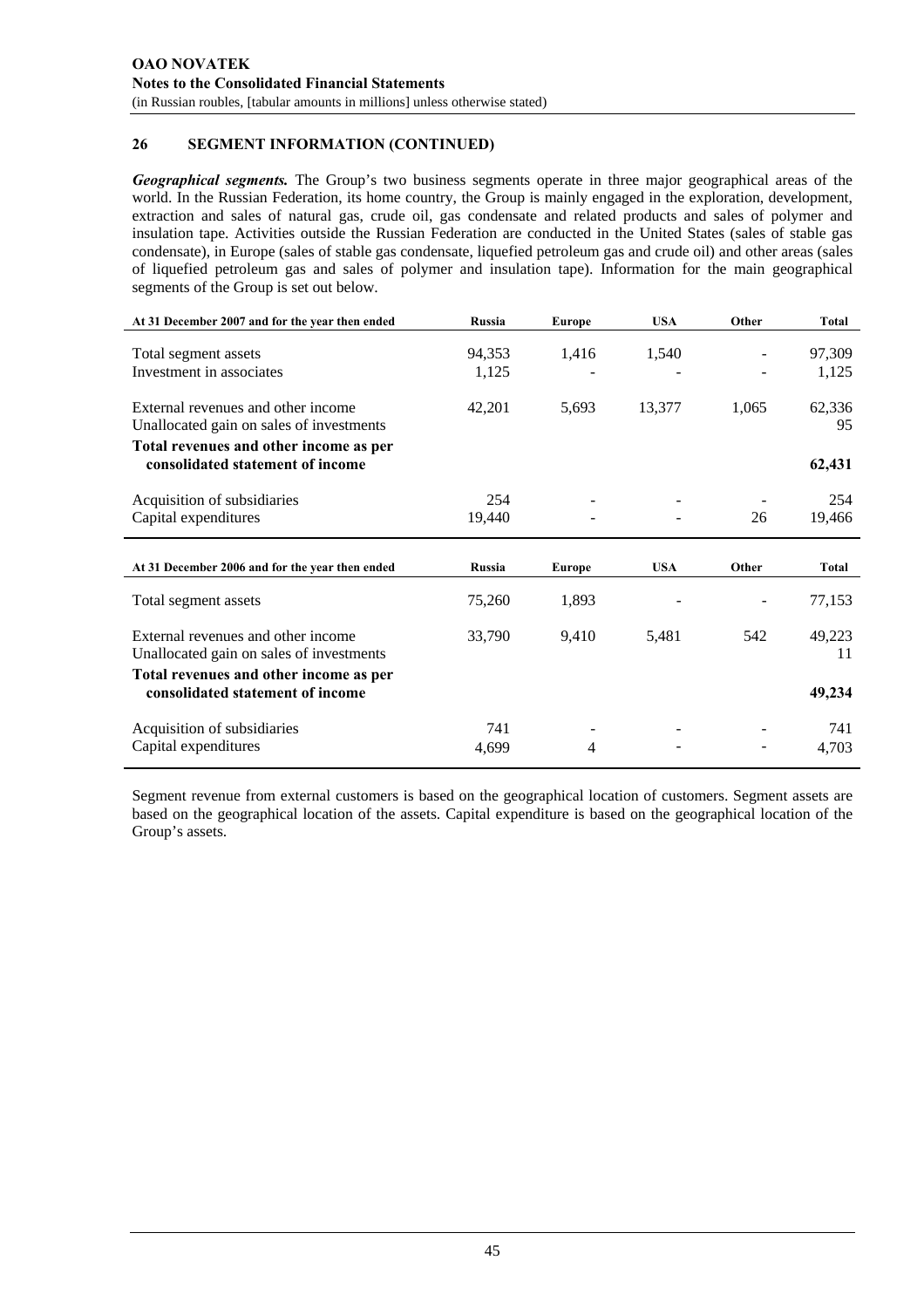#### **27 EXPLORATION FOR AND EVALUATION OF MINERAL RESOURCES**

The amounts included within the consolidated financial statements associated with the exploration for and evaluation of mineral resources for the years ended 31 December 2007 and 2006 is as follows:

|                                          | At 31 December and<br>for the year then ended: |         |  |
|------------------------------------------|------------------------------------------------|---------|--|
|                                          | 2007                                           | 2006    |  |
| Assets                                   | 3,881                                          | 1,395   |  |
| Liabilities                              | (12)                                           | (23)    |  |
| Expenses                                 | (486)                                          | (459)   |  |
| Cash flows used for operating activities | (449)                                          | (335)   |  |
| Cash flows used for investing activities | (2,463)                                        | (1,309) |  |

Assets include uncompleted cost of drilling and equipping of exploratory wells on unproved reserves and participation payment for the rights to purchase oil and gas exploration and production licenses. Liabilities include unpaid obligations under the contracts for drilling and equipping exploratory wells. Exploration costs include geological and geophysical expenditures, expenditures associated with the maintenance of non-proven reserves and other expenditures relating to exploration activity. Cash flows used for operating activities and for investing activities include cash paid for geological and geophysical studies performed and cash paid for drilling and equipping exploratory wells and acquiring the right for mineral recourses, respectively.

#### **28 SUBSEQUENT EVENTS**

On 11 February 2008, the Group's Board of Directors approved the purchase of up to, but not more than, 3.0 percent of NOVATEK's ordinary shares outstanding, in the form of GDR's, as part of a share buy back program. The program will be carried out on a long-term basis. NOVATEK plans to use the buy back program for possible future financing activities and for the Company's ongoing implementation of a compensation and incentive program.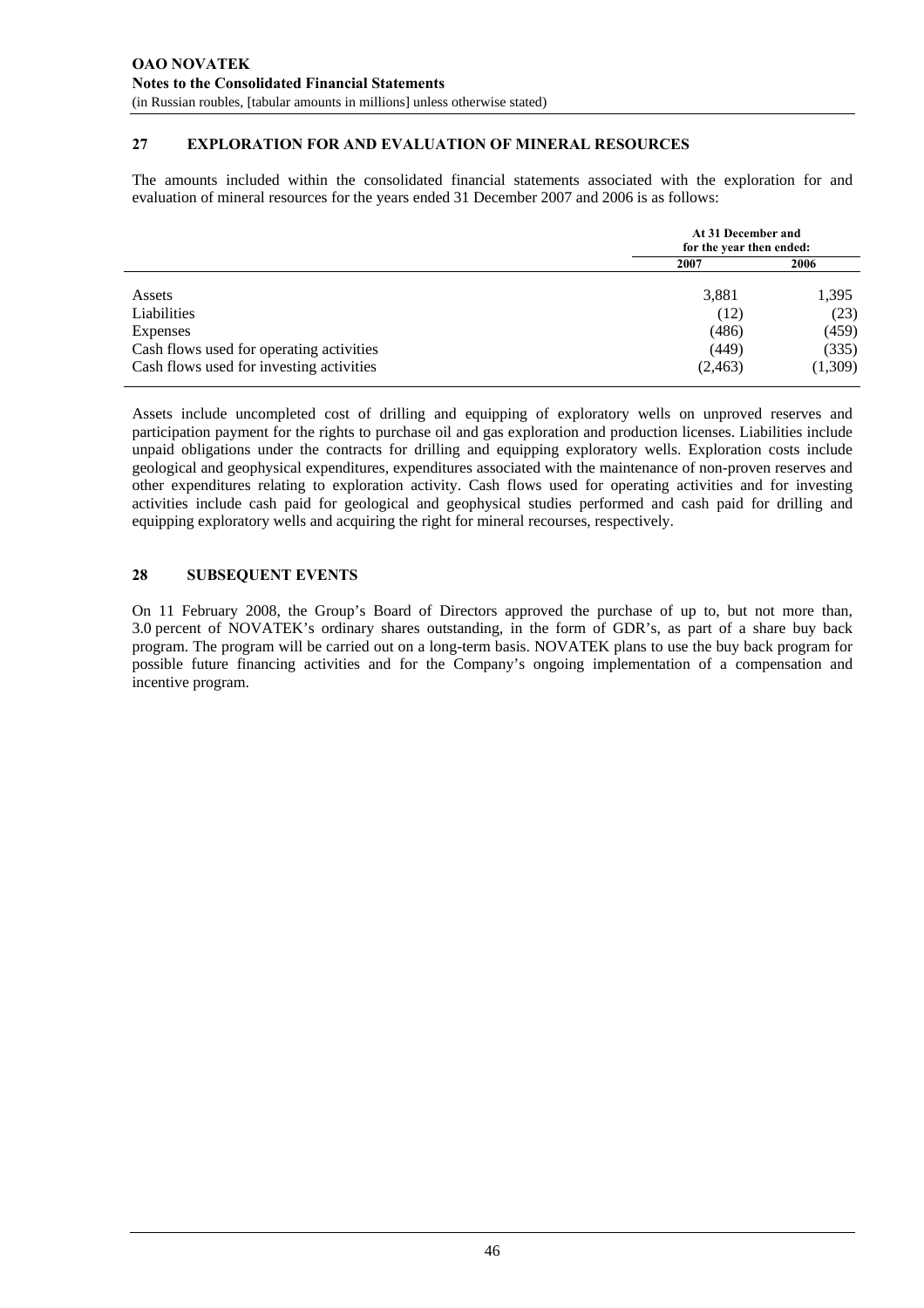#### **29 NEW ACCOUNTING PRONOUNCEMENTS**

Beginning 1 January 2007, the Group has adopted the following interpretations:

- IFRIC 7, *Applying the Restatement Approach under IAS 29* (effective for periods beginning on or after 1 March 2006). IFRIC 7 clarifies the requirements under IAS 29, *Financial Reporting in Hyperinflationary Economies* relating to how comparative amounts in financial statements should be restated when an entity identifies the existence of hyperinflation in the economy of the currency in which its financial statements are measured; and how deferred tax items in the opening balance sheet should be restated;
- IFRIC 8, *Scope of IFRS 2* (effective for periods beginning on or after 1 May 2006). IFRIC 8 clarifies that the accounting standard IFRS 2, *Shared-based Payment* applies to arrangements where an entity makes share-based compensation for apparently no or inadequate consideration;
- IFRIC 9, *Reassessment of Embedded Derivatives* (effective for annual periods beginning on or after 1 June 2006). IFRIC 9 requires an entity to assess whether an embedded derivative is required to be separated from the host contract and accounted for as a derivative when the entity first becomes a party to the contract. Subsequent reassessment is prohibited unless there is a change in the terms of the contract that significantly modifies the cash flows that otherwise would be required under the contract, in which case reassessment is required; and
- IFRIC 10, *Interim Financial Reporting and Impairment* (effective for annual periods beginning on or after 1 November 2006). IFRIC 10 prohibits the impairment losses recognized in an interim period on goodwill, investments in equity instruments and investments in financial assets carried at cost to be reversed at a subsequent balance sheet date.

The adoption of these interpretations, if applicable, had an insignificant effect on the Group's consolidated financial statements.

Recently, the International Accounting Standards Board published the following new standards and interpretations which have not been early adopted by the Group.

- IFRS 8, *Operating Segments* (effective for annual periods beginning on or after 1 January 2009)*.* IFRS 8 requires an entity to report financial and descriptive information about its operating segments and specifies how an entity should report such information;
- IAS 1, *Presentation of Financial Statements* (revised September 2007); effective for annual periods beginning on or after 1 January 2009). The main change in IAS 1 is the replacement of the income statement by a statement of comprehensive income which will also include all non-owner changes in equity, such as the revaluation of available-for-sale financial assets. Alternatively, entities will be allowed to present two statements: a separate income statement and a statement of comprehensive income. The revised IAS 1 also introduces a requirement to present a statement of financial position (balance sheet) at the beginning of the earliest comparative period whenever the entity restates comparatives due to reclassifications, changes in accounting policies, or corrections of errors. The Group expects the revised IAS 1 to affect the presentation of its financial statements but to have no impact on the recognition or measurement of specific transactions and balances;
- Amendment to IAS 32 and IAS 1, *Puttable financial instruments and obligations arising on liquidation*  (effective from 1 January 2009). The amendment requires classification as equity of some financial instruments that meet the definition of a financial liability;
- IAS 27, *Consolidated and Separate Financial Statements* (revised January 2008; effective for annual periods beginning on or after 1 July 2009). The revised IAS 27 will require an entity to attribute total comprehensive income to the owners of the parent and to the non-controlling interests (previously "minority interests") even if this results in the non-controlling interests having a deficit balance (the current standard requires the excess losses to be allocated to the owners of the parent in most cases). The revised standard specifies that changes in a parent's ownership interest in a subsidiary that do not result in the loss of control must be accounted for as equity transactions. It also specifies how an entity should measure any gain or loss arising on the loss of control of a subsidiary. At the date when control is lost, any investment retained in the former subsidiary will have to be measured at its fair value;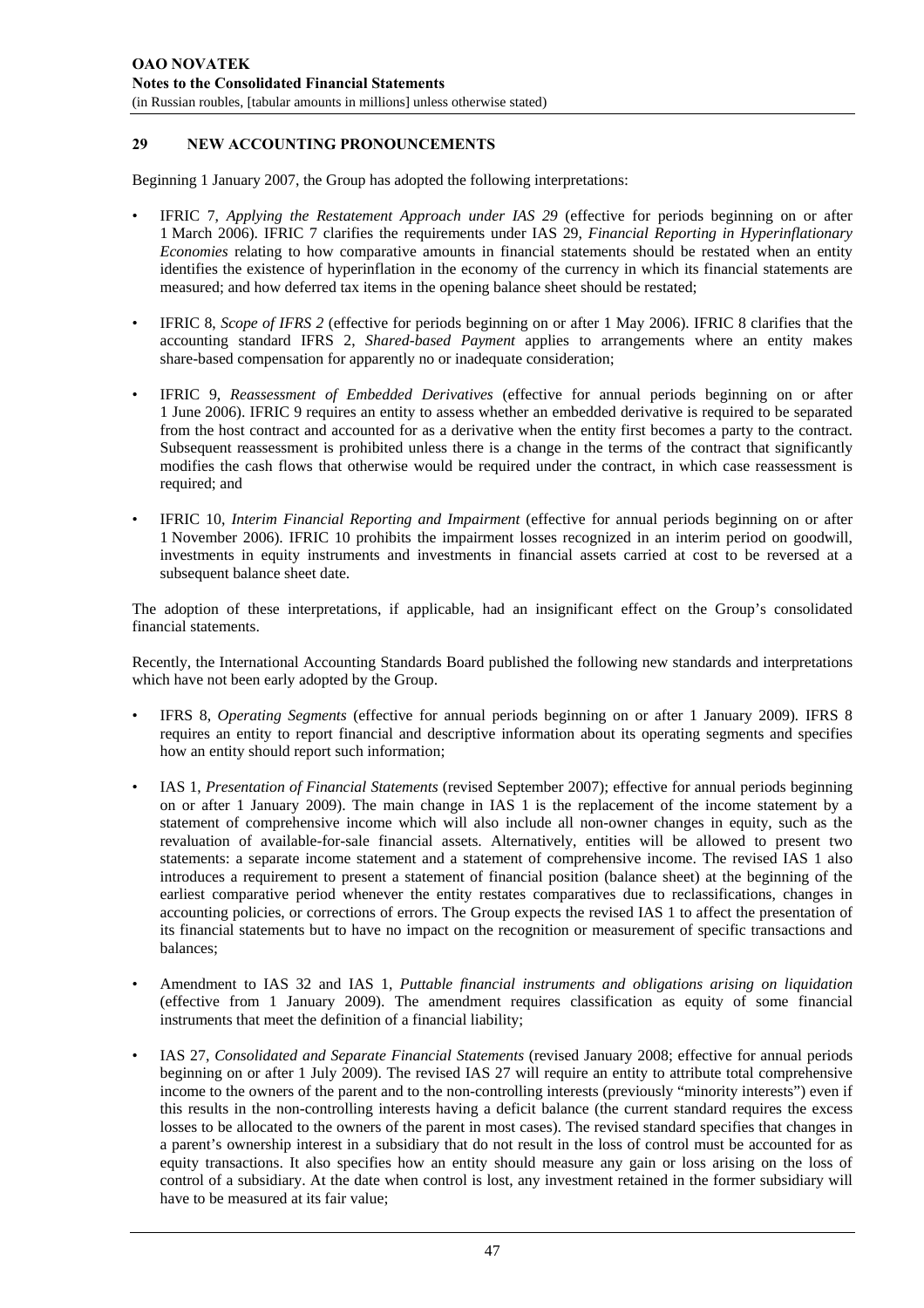#### **29 NEW ACCOUNTING PRONOUNCEMENTS (CONTINUED)**

- IFRS 3, *Business Combinations* (revised January 2008; effective for business combinations for which the acquisition date is on or after the beginning of the first annual reporting period beginning on or after 1 July 2009). The revised IFRS 3 will allow entities to choose to measure non-controlling interests using the existing IFRS 3 method (proportionate share of the acquiree's identifiable net assets) or on the same basis as US GAAP (at fair value). The revised IFRS 3 is more detailed in providing guidance on the application of the purchase method to business combinations. The requirement to measure at fair value every asset and liability at each step in a step acquisition for the purposes of calculating a portion of goodwill has been removed. Instead, goodwill will be measured as the difference at acquisition date between the fair value of any investment in the business held before the acquisition, the consideration transferred and the net assets acquired. Acquisitionrelated costs will be accounted for separately from the business combination and therefore recognized as expenses rather than included in goodwill. An acquirer will have to recognize at the acquisition date a liability for any contingent purchase consideration. Changes in the value of that liability after the acquisition date will be recognized in accordance with other applicable IFRSs, as appropriate, rather than by adjusting goodwill. The revised IFRS 3 brings into its scope business combinations involving only mutual entities and business combinations achieved by contract alone;
- Amendment to IFRS 2, *Share-based Payment* (issued in January 2008; effective for annual periods beginning on or after 1 January 2008). The amendment clarifies that only service conditions and performance conditions are vesting conditions. Other features of a share-based payment are not vesting conditions. The amendment specifies that all cancellations, whether by the entity or by other parties, should receive the same accounting treatment;
- IAS 23 (Revised), *Recognition of Borrowing Costs*. The revision removed the option of immediately recognizing as an expense borrowing costs that relate to assets that take a substantial period of time to get ready for use or sale. The revised standard applies to borrowing costs relating to qualifying assets for which the commencement date for capitalization is on or after 1 January 2009;
- IFRIC 11, *IFRS 2 Group and Treasury Share Transactions* (effective for annual periods beginning on or after 1 March 2007). IFRIC 11 addresses accounting for certain transactions an entity may enter into to satisfy rights to equity instruments previously granted to employees. Additionally it provides guidance on accounting for rights to equity instruments of a parent company granted for employees of a subsidiary in the subsidiary's separate financial statements;
- IFRIC 12, *Service Concession Arrangements* (effective for annual periods beginning on or after 1 January 2008). IFRIC 12 gives guidance on the accounting by operators for public-to-private service concession arrangements;
- IFRIC 13, *Customer Loyalty Programs* (effective for annual periods beginning on or after 1 July 2008). IFRIC 13 provides guidance on the recognition and measurement of award credits which a company grants to its customers; and
- IFRIC 14, *IAS 19 The Limit on a Defined Benefit Asset, Minimum Funding Requirements and their Interaction* (effective for annual periods beginning on or after 1 January 2008). IFRIC 14 addresses the measurement of defined benefit plan assets and accounting for an obligation under a minimum funding requirement.

Unless otherwise described above, the new standards and interpretations are not expected to significantly affect the Group's financial statements.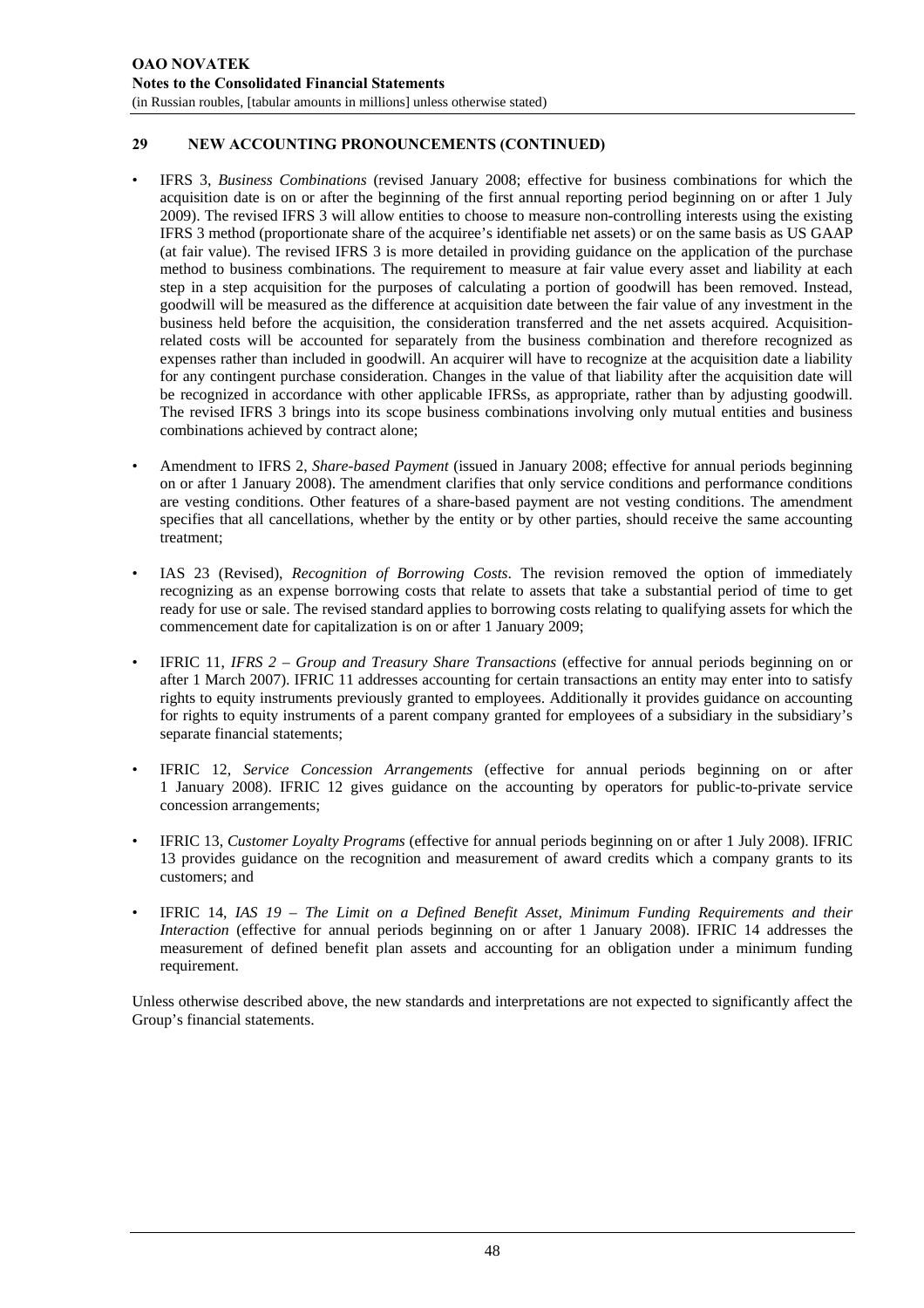#### **UNAUDITED SUPPLEMENTAL OIL AND GAS DISCLOSURES**

The accompanying consolidated financial statements have been prepared in accordance with International Financial Reporting Standards ("IFRS"). In the absence of specific IFRS guidance, the Group has reverted to other relevant disclosure standards, mainly US GAAP, that are consistent with norms established for the oil and gas industry. While not required under IFRS, this section provides unaudited supplemental information on oil and gas exploration and production activities but excludes disclosures regarding the standardized measures of discounted cash flows related to oil and gas activities.

The Group's exploration and production activities are presently exclusively within the Russian Federation; therefore, all of the information provided in this section pertains to this country. The Group operates through various oil and gas production subsidiaries. The Group also has an interest in oil and gas companies that are accounted for under the equity method. These associates have no proved reserves and immaterial capitalized costs.

#### **Oil and Gas Exploration and Development Costs**

The following tables set forth information regarding oil and gas acquisition, exploration and development activities. The amounts reported as costs incurred include both capitalized costs and costs charged to expense during the years ended 31 December 2007 and 2006 (amounts in millions of Russian roubles).

|                                                                | Year ended 31 December: |       |  |
|----------------------------------------------------------------|-------------------------|-------|--|
|                                                                | 2007                    | 2006  |  |
| Costs incurred in exploration and development activities       |                         |       |  |
| Acquisition cost                                               | 2,835                   | 741   |  |
| <b>Exploration costs</b>                                       | 1,605                   | 740   |  |
| Development costs                                              | 16.077                  | 3,883 |  |
| Total costs incurred in exploration and development activities | 20,517                  | 5.364 |  |

|                                                                      | At 31 December: |          |  |
|----------------------------------------------------------------------|-----------------|----------|--|
|                                                                      | 2007            | 2006     |  |
| Capitalized costs relating to oil and gas producing activities       |                 |          |  |
| Wells and related equipment and facilities                           | 60.674          | 56.171   |  |
| Support equipment and facilities                                     | 9.824           | 9.740    |  |
| Uncompleted wells, equipment and facilities                          | 18,312          | 4,165    |  |
| Total capitalized costs relating to oil and gas producing activities | 88.810          | 70,076   |  |
| Less: accumulated depreciation, depletion and amortization           | (10,909)        | (7, 471) |  |
| Net capitalized costs relating to oil and gas producing activities   | 77.901          | 62,605   |  |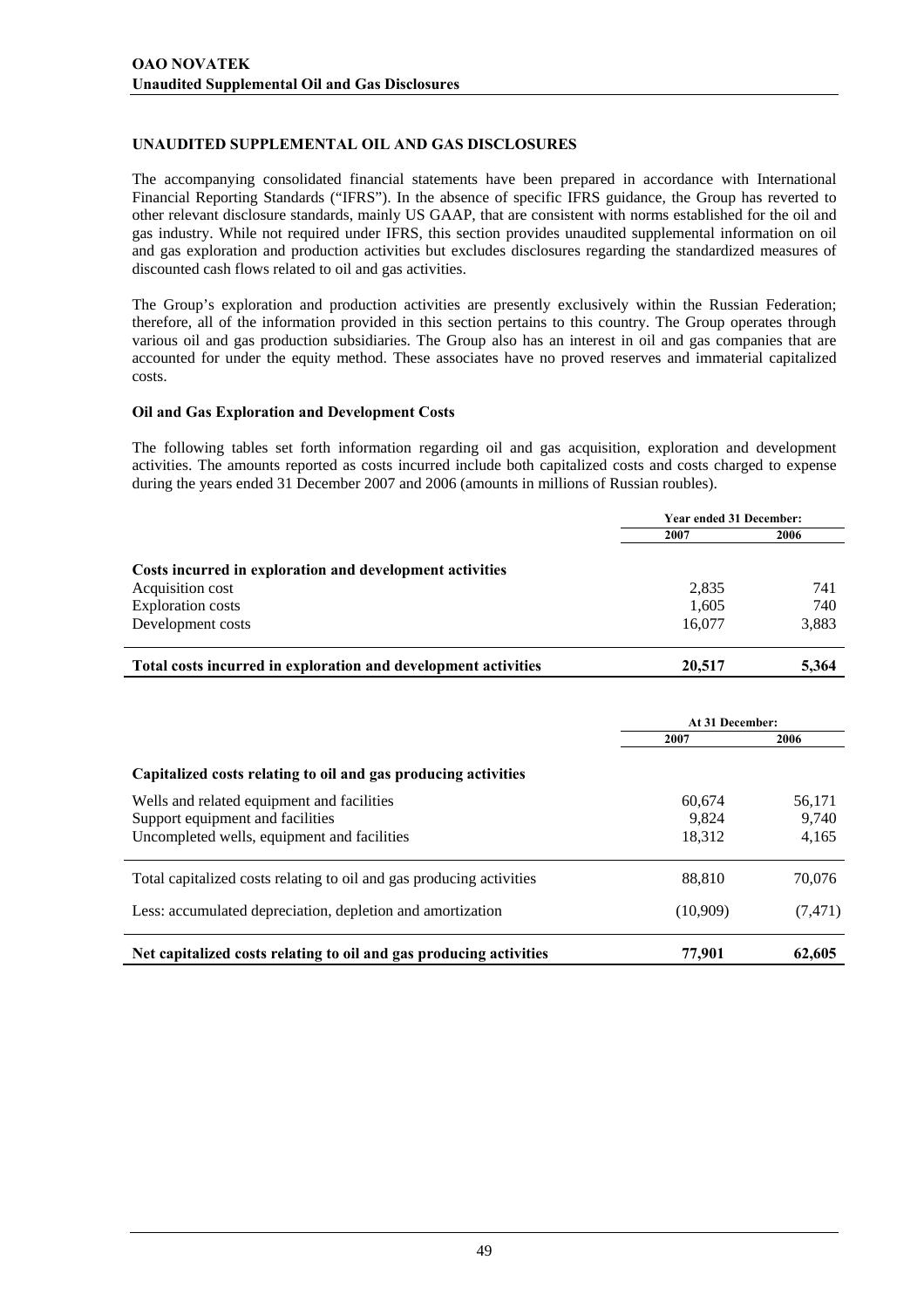#### **UNAUDITED SUPPLEMENTAL OIL AND GAS DISCLOSURES (CONTINUED)**

#### **Results of Operations for Oil and Gas Producing Activities**

The Group's results of operations for oil and gas producing activities are shown below. The results of operations for oil and gas producing activities do not include general corporate overhead or its associated tax effects. Income tax is based on statutory rates. In the following table both transportation and processing costs are included in Revenues from oil and gas sales (amounts in millions of Russian roubles).

|                                                                              | <b>Year ended 31 December:</b> |           |  |
|------------------------------------------------------------------------------|--------------------------------|-----------|--|
|                                                                              | 2007                           | 2006      |  |
| Revenues from oil and gas sales                                              | 60,357                         | 48,047    |  |
| Production costs                                                             | (3,072)                        | (1,729)   |  |
| Long-term supply purchases                                                   | (3,242)                        | (1,805)   |  |
| Transportation expenses                                                      | (14,358)                       | (11, 342) |  |
| Taxes other than income tax                                                  | (6,222)                        | (6,019)   |  |
| Depreciation, depletion and amortization                                     | (3,446)                        | (3,466)   |  |
| <b>Exploration</b> expenses                                                  | (486)                          | (459)     |  |
| Results of operations for oil and gas producing activities before income tax | 29,531                         | 23,227    |  |
| Less: related income tax expense                                             | (7,087)                        | (5,574)   |  |
| Results of operations for oil and gas producing activities                   | 22,444                         | 17,653    |  |

#### **Proved Oil and Gas Reserves**

The Group's oil and gas reserves estimation and reporting process involves an annual independent third party reserve appraisal as well as internal technical appraisals of reserves. The Group maintains its own internal reserve estimates that are calculated by technical staff working directly with the oil and gas properties. The Group's technical staffs periodically updates reserve estimates during the year based on evaluations of new wells, performance reviews, new technical information and other studies.

The oil and gas reserve estimates reported below are determined by the Group's independent petroleum reservoir engineers, DeGolyer and MacNaughton ("D&M"), for the Group's fields – Yurkharovskoye, East-Tarkosalinskoye, Khancheiskoye, Sterkhovoye, Termokarstovoye, Urengoyskoe and North Khancheiskoye. The Group provides D&M annually with engineering, geological and geophysical data, actual production histories and other information necessary for the reserve determination. The Group's and D&M's technical staffs meet to review and discuss the information provided, and upon completion of this process, senior management reviews and approves the final reserve estimates issued by D&M.

The following reserve estimates were prepared using standard geological and engineering methods generally accepted by the petroleum industry. The method or combination of methods used in the analysis of each reservoir is tempered by experience with similar reservoirs, stages of development, quality and completeness of basic data, and production history.

The following information presents the quantities of proved oil and gas reserves and changes thereto as at and for the years ended 31 December 2007 and 2006.

Extensions of production licenses are assumed to be at the discretion of the Group. Management believes that proved reserves should include quantities which are expected to be produced after the expiry dates of the Group's production licenses. The Group's licenses expire between 2018 and 2043, with the most significant license, Yurkharovskoye field and East-Tarkosalinskoye field, expiring in 2034 and 2043, respectively. Management believes that there is requisite legislation to extend mineral licenses at the initiative of the Group and, as such, intends to extend its licenses for properties expected to produce beyond the license expiry dates.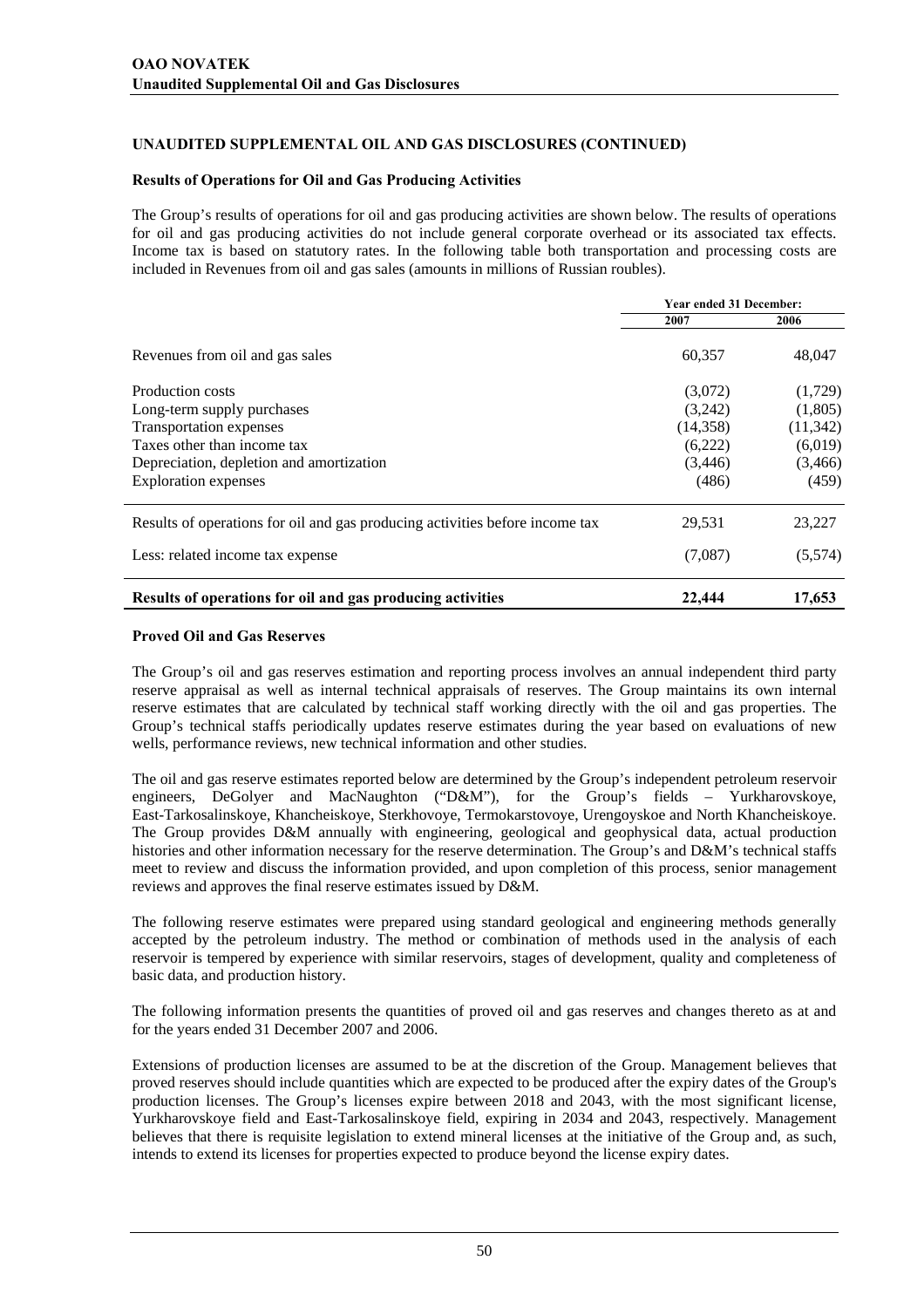#### **UNAUDITED SUPPLEMENTAL OIL AND GAS DISCLOSURES (CONTINUED)**

The Group has disclosed information on proved oil and gas reserve quantities for periods up to and past the license expiry dates separately.

Proved reserves are defined as the estimated quantities of oil and gas which geological and engineering data demonstrate with reasonable certainty to be recoverable in future years from known reservoirs under existing economic conditions. In some cases, substantial new investment in additional wells and related support facilities and equipment will be required to recover such proved reserves. Due to the inherent uncertainties and the limited nature of reservoir data, estimates of underground reserves are subject to change over time as additional information becomes available.

Proved developed reserves are those reserves which are expected to be recovered through existing wells with existing equipment and operating methods. Undeveloped reserves are those reserves which are expected to be recovered as a result of future investments to drill new wells, to re-complete existing wells and/or install facilities to collect and deliver the production.

Net reserves exclude quantities due to others when produced.

The reserve quantities below include 100 percent of the net proved reserve quantities attributable to the Group's consolidated subsidiaries. A portion of the Group's total proved reserves are classified as either developed nonproducing or undeveloped. Of the non-producing reserves, a portion represents existing wells which are to be returned to production at a future date.

Additions represent two more fields, North Khancheiskoye and Urengoyskoe, appraised by D&M in 2007. For convenience, volumes are provided both in English and metric units.

Net proved reserves of natural gas are presented below.

|                                                | Net proved reserves<br>of natural gas<br>recoverable up to<br>license expiry dates |                                       | Net proved reserves<br>of natural gas<br>recoverable past<br>license expiry dates |                                       | <b>Total net proved</b><br>reserves of natural gas |                                       |
|------------------------------------------------|------------------------------------------------------------------------------------|---------------------------------------|-----------------------------------------------------------------------------------|---------------------------------------|----------------------------------------------------|---------------------------------------|
|                                                | <b>Billions of</b><br>cubic feet                                                   | <b>Billions</b><br>of cubic<br>meters | <b>Billions of</b><br>cubic feet                                                  | <b>Billions</b><br>of cubic<br>meters | <b>Billions of</b><br>cubic feet                   | <b>Billions</b><br>of cubic<br>meters |
| <b>Reserves at 31 December 2005</b>            | 18,949                                                                             | 537                                   | 3,685                                                                             | 104                                   | 22,634                                             | 641                                   |
| Changes attributable to:                       |                                                                                    |                                       |                                                                                   |                                       |                                                    |                                       |
| Revisions of previous estimates                | 1,043                                                                              | 30                                    | 321                                                                               | 9                                     | 1,364                                              | 39                                    |
| Production                                     | (1,008)                                                                            | (29)                                  |                                                                                   |                                       | (1,008)                                            | (29)                                  |
| <b>Reserves at 31 December 2006</b>            | 18,984                                                                             | 538                                   | 4,006                                                                             | 113                                   | 22,990                                             | 651                                   |
| Changes attributable to:                       |                                                                                    |                                       |                                                                                   |                                       |                                                    |                                       |
| Revisions of previous estimates                | (3,668)                                                                            | (105)                                 | 4,109                                                                             | 117                                   | 441                                                | 12                                    |
| <b>Extension of license</b>                    | 7,521                                                                              | 213                                   | (7,521)                                                                           | (213)                                 |                                                    |                                       |
| Extension and discoveries                      | 446                                                                                | 13                                    |                                                                                   |                                       | 446                                                | 13                                    |
| Additions                                      | 96                                                                                 | 3                                     | 91                                                                                | $\overline{2}$                        | 187                                                | 5                                     |
| Production                                     | (997)                                                                              | (28)                                  |                                                                                   |                                       | (997)                                              | (28)                                  |
| <b>Reserves at 31 December 2007</b>            | 22,382                                                                             | 634                                   | 685                                                                               | 19                                    | 23,067                                             | 653                                   |
| Net proved developed reserves (included above) |                                                                                    |                                       |                                                                                   |                                       |                                                    |                                       |
| At 31 December 2005                            | 10,513                                                                             | 298                                   | 2,925                                                                             | 83                                    | 13,438                                             | 381                                   |
| At 31 December 2006                            | 14,911                                                                             | 422                                   | 3,134                                                                             | 89                                    | 18,045                                             | 511                                   |
| At 31 December 2007                            | 19,290                                                                             | 546                                   | 106                                                                               | 3                                     | 19,396                                             | 549                                   |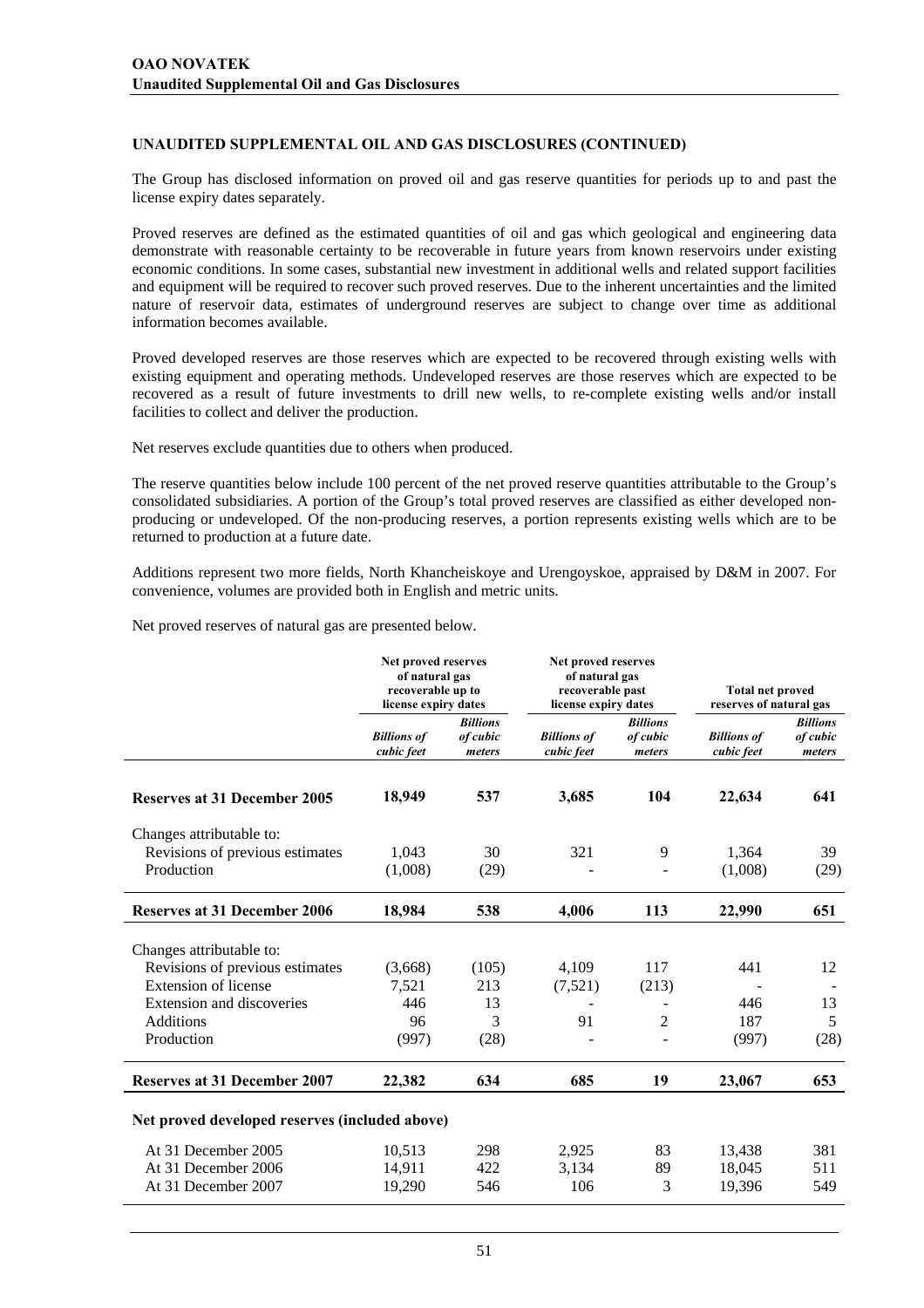#### **UNAUDITED SUPPLEMENTAL OIL AND GAS DISCLOSURES (CONTINUED)**

Net proved reserves of crude oil, gas condensate and natural gas liquids are presented below.

|                                                | Net proved reserves of<br>crude oil, gas condensate<br>and natural gas liquids<br>recoverable up to license<br>expiry dates |                                      | Net proved reserves of<br>crude oil, gas condensate<br>and natural gas liquids<br>recoverable past license<br>expiry dates |                                      | <b>Total net proved</b><br>reserves of crude oil, gas<br>condensate and natural<br>gas liquids |                                      |
|------------------------------------------------|-----------------------------------------------------------------------------------------------------------------------------|--------------------------------------|----------------------------------------------------------------------------------------------------------------------------|--------------------------------------|------------------------------------------------------------------------------------------------|--------------------------------------|
|                                                | <b>Millions</b><br>of barrels                                                                                               | <b>Millions</b><br>of metric<br>tons | <b>Millions</b><br>of barrels                                                                                              | <b>Millions</b><br>of metric<br>tons | <b>Millions</b><br>of barrels                                                                  | <b>Millions</b><br>of metric<br>tons |
| <b>Reserves at 31 December 2005</b>            | 325                                                                                                                         | 39                                   | 56                                                                                                                         | 7                                    | 381                                                                                            | 46                                   |
| Changes attributable to:                       |                                                                                                                             |                                      |                                                                                                                            |                                      |                                                                                                |                                      |
| Revisions of previous estimates                | 30                                                                                                                          | 4                                    | 14                                                                                                                         | $\overline{2}$                       | 44                                                                                             | 6                                    |
| Production                                     | (18)                                                                                                                        | (2)                                  |                                                                                                                            |                                      | (18)                                                                                           | (2)                                  |
| <b>Reserves at 31 December 2006</b>            | 337                                                                                                                         | 41                                   | 70                                                                                                                         | 9                                    | 407                                                                                            | 50                                   |
| Changes attributable to:                       |                                                                                                                             |                                      |                                                                                                                            |                                      |                                                                                                |                                      |
| Revisions of previous estimates                | (35)                                                                                                                        | (5)                                  | 35                                                                                                                         | 5                                    |                                                                                                |                                      |
| <b>Extension of license</b>                    | 97                                                                                                                          | 13                                   | (97)                                                                                                                       | (13)                                 |                                                                                                |                                      |
| Extension and discoveries                      | 11                                                                                                                          | 1                                    |                                                                                                                            |                                      | 11                                                                                             | 1                                    |
| <b>Additions</b>                               | 6                                                                                                                           | $\mathbf{1}$                         | 1                                                                                                                          |                                      | 7                                                                                              | 1                                    |
| Production                                     | (19)                                                                                                                        | (3)                                  |                                                                                                                            |                                      | (19)                                                                                           | (3)                                  |
| <b>Reserves at 31 December 2007</b>            | 397                                                                                                                         | 48                                   | 9                                                                                                                          | 1                                    | 406                                                                                            | 49                                   |
| Net proved developed reserves (included above) |                                                                                                                             |                                      |                                                                                                                            |                                      |                                                                                                |                                      |
| At 31 December 2005                            | 123                                                                                                                         | 15                                   | 10                                                                                                                         | 1                                    | 133                                                                                            | 16                                   |
| At 31 December 2006                            | 199                                                                                                                         | 24                                   | 11                                                                                                                         | 1                                    | 210                                                                                            | 25                                   |
| At 31 December 2007                            | 259                                                                                                                         | 31                                   | 4                                                                                                                          | 1                                    | 263                                                                                            | 32                                   |